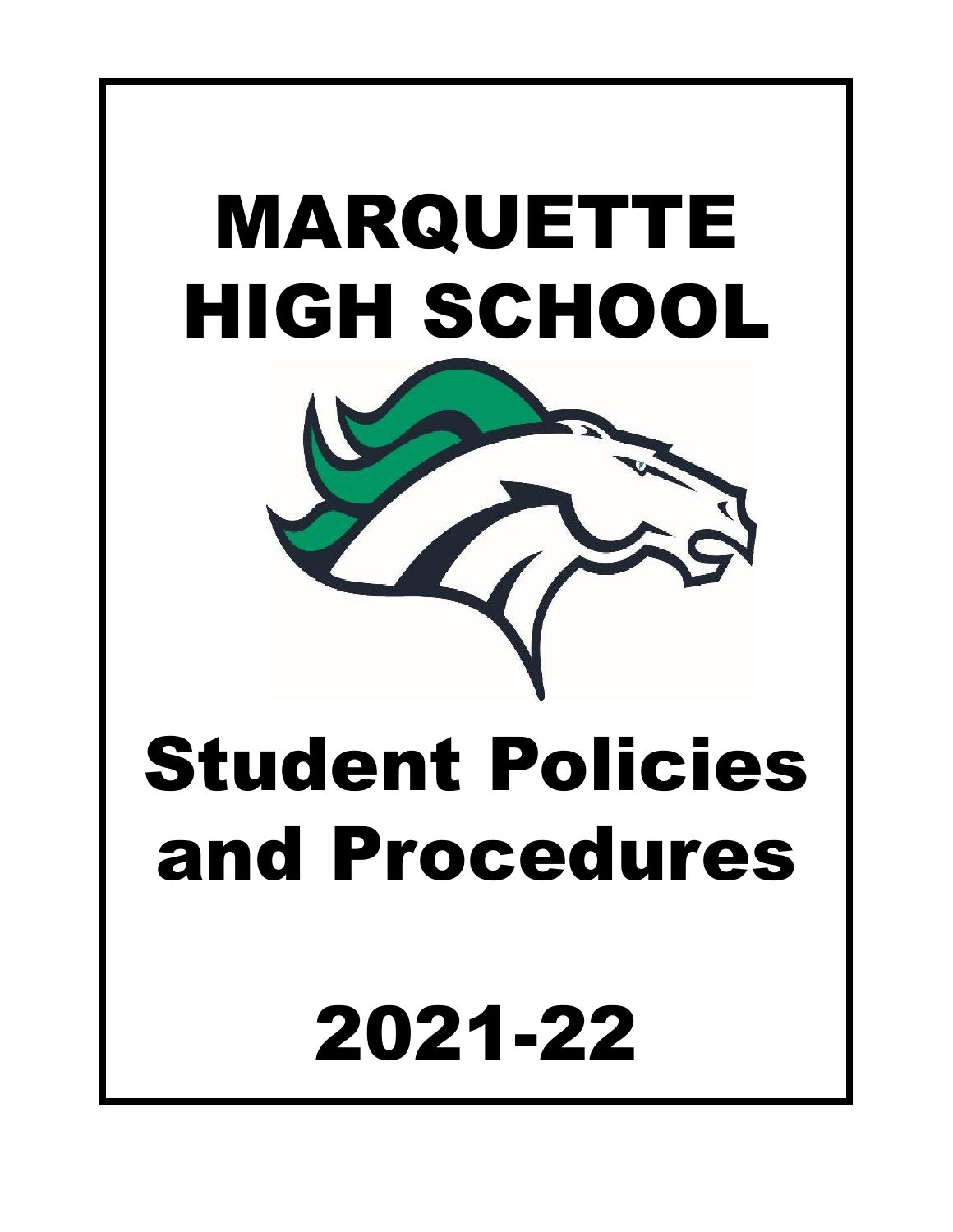#### **TABLE OF CONTENTS**

| <b>GENERAL INFORMATION</b>         |                | <b>Rules and Regulations</b>       | 14 |
|------------------------------------|----------------|------------------------------------|----|
| <b>Corporal Punishment</b>         | 4              | <b>STUDENT MANAGEMENT</b>          |    |
| Daily Attendance                   | 4              | <b>General Policies</b>            | 15 |
| <b>Discrimination Policy</b>       | 5              | Academic Lab                       | 17 |
| Dismissal of School                | 5              | <b>After-School Activities</b>     | 27 |
| <b>Family Educational Rights</b>   | 6              | Assault                            | 27 |
| <b>Health Services</b>             | 6              | <b>Bullying</b>                    | 27 |
| Homebound Instruction              | 7              | <b>Bus Misconduct</b>              | 27 |
| Incentives/Privileges              | $\overline{7}$ | Cheating/Academic Honesty          | 28 |
| Library Media Center               | 8              | Damaging/Defacing Property         | 29 |
| Make-Up Work Policy                | 8              | Disparaging/Demeaning Lang         | 29 |
| National Honor Society Criteria    | 8              | Disrespectful Speech or Conduct    | 30 |
| Progress Reports                   | 9              | Disruptive Speech or Conduct       | 29 |
| <b>Textbooks</b>                   | 9              | Dress Code/Personal Appearance     | 30 |
| <b>Student Educational Records</b> | 9              | <b>Personal Technology Devices</b> | 30 |
| <b>School Resource Officer</b>     | 9              | Extortion                          | 30 |
| Military Directory Information     | 10             | Failure to Serve Detention         | 30 |
| <b>ACTIVITIES AND ATHLETICS</b>    |                | <b>False Alarms</b>                | 30 |
| <b>Eligibility Standards</b>       | 10             | Fighting                           | 30 |
| Rockwood Creditable Citizenship    |                | Fire                               | 30 |
| <b>Standards</b>                   | 11             | Fireworks/Explosives/Ammunition    | 32 |
| Dances, Activities, & Assemblies   | 12             | Forgery                            | 32 |
| <b>EMERGENCY DRILLS</b>            |                | Gambling                           | 32 |
| Earthquake                         | 13             | Gangs/Hate Groups/Cults            | 32 |
| Fire<br>Tornado                    | 13<br>13       | Habitual Referrals to the Office   | 32 |
| Intruder                           | 13             | Harassment                         | 32 |
| <b>PARKING LOT EXPECTATIONS</b>    |                | Hazing                             | 33 |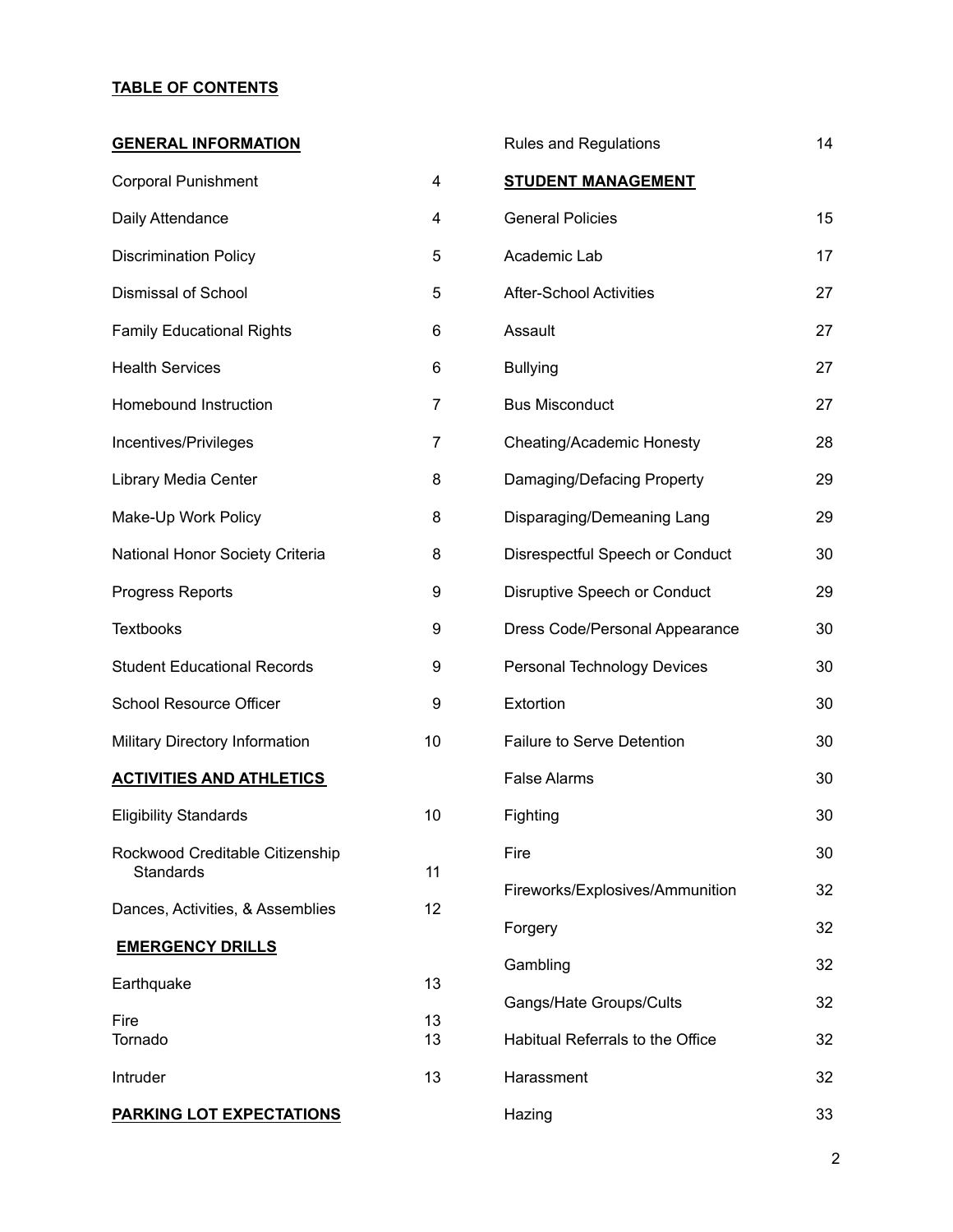| Insubordination | 33 |
|-----------------|----|
|-----------------|----|

- Locks/Lockers 33 Matches or Cigarette Lighter 34
- Money 34
- Multiple Acts of Misconduct 34
- Off-Limit Areas 34
- 
- Refusal to Give Name 34
	-
- 

Refusal to Report to the Office 34

Sexting 34

Sexual Harassment 35

Sexual Misconduct 35

Stealing/Possession Stolen Property 36

Student Alcohol/Drug Abuse 36

Students Congregating 38

Stds on Campus while Suspended 38

Students on Campus while Assigned ISS 39

Tardies to Class 39

- 
- Conduct Prejudicial to the Good Order of The School 42

#### **STUDENT SAFETY**

| General Information          | 42 |
|------------------------------|----|
| Visitors-Adults              | 43 |
| Visitors - Students          | 43 |
| Video Surveillance           | 43 |
| Crisis/Disaster Preparedness | 43 |

Threats to Another Stdnt/District Personnel 39

Tobacco 39

Transportation 40

Truancy/Skipping Class 40

Vandalism 41

Weapons in School 41

Technology 39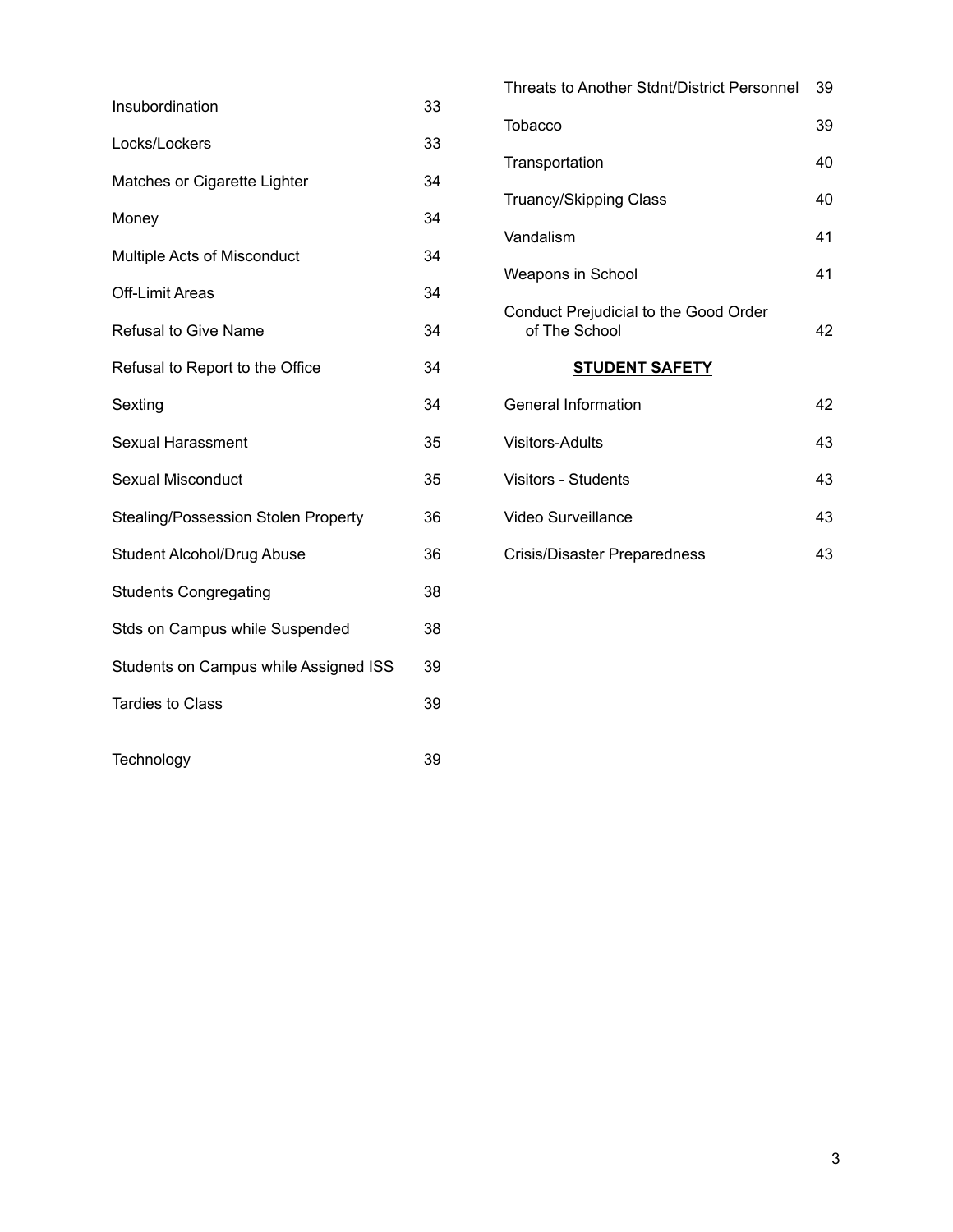#### **GENERAL INFORMATION**

#### **CORPORAL PUNISHMENT; PROHIBITED**

No person employed by or volunteering for the District shall administer or cause to be administered corporal punishment upon a student attending district schools.

A staff member may, however, use reasonable force against a student to protect themselves, other persons or property.

#### **Use of Seclusion and Restraint**

It is the policy of the Board of Education that seclusion, isolation and restraint are to be used only in response to emergency or crisis situations and should:

- (a) not be viewed as a behavior change or intervention strategy,
- (b) be implemented only under extreme situations and as a matter of last resort,
- (c) be implemented only by trained personnel, and
- (d) be accompanied by district-wide pro-active positive supports to prevent the need for their use.

This policy applies to all students.

The Board hereby incorporates in this Policy the requirements and provisions of Regulation 2606, as now existing or may hereafter be amended, which shall at all times be consistent with and satisfy all the requirements of Section 160.263 of the Missouri Statutes. (Refer to Regulation 2606)

#### **DAILY ATTENDANCE**

Marquette High School firmly believes that regular attendance and punctuality to class directly affect students' success in school. Students who are absent from class do not have the opportunity to participate in discussions, small-group activities, and/or experiments. Because of this direct relationship between attendance, grades, and success in school, the Rockwood School District insists that each student maintain a good attendance record. Verification is required for all absences exceeding ten (10) total absences within a semester.

#### **EXCUSED and/or EXTENDED ABSENCES**

**Full-day absences are to be reported to the attendance hotline @ 636-891-6015. Students have two (2) days to have an absence excused.** When a student must miss school for a portion of the day, a parent must call or provide a written note to the grade level office. The student will get a permit-to-leave slip from the grade level office. Phone calls or notes should be received prior to 11:00 on the day of the absence. **Students must always sign in and out when entering or leaving during the school day.** Students failing to sign out will be referred to the grade level principal. The following is a partial list of absences that the Rockwood School District considers excused.

- 1. Death in the student's immediate family
- 2. Illness of the student
- 3. Doctor or dentist appointment
- 4. Religious observances
- 5. Court appearances
- 6. Out of town—When a family is leaving town and desires to take the student with them, they may be excused up to five (5) school days provided that:
	- a. The school is notified of the absence;
	- b. The student procures assignments in advance of the absence;
	- c. All assigned work is turned in upon returning to school;
	- d. All tests, etc. are made up at the direction of the individual teacher.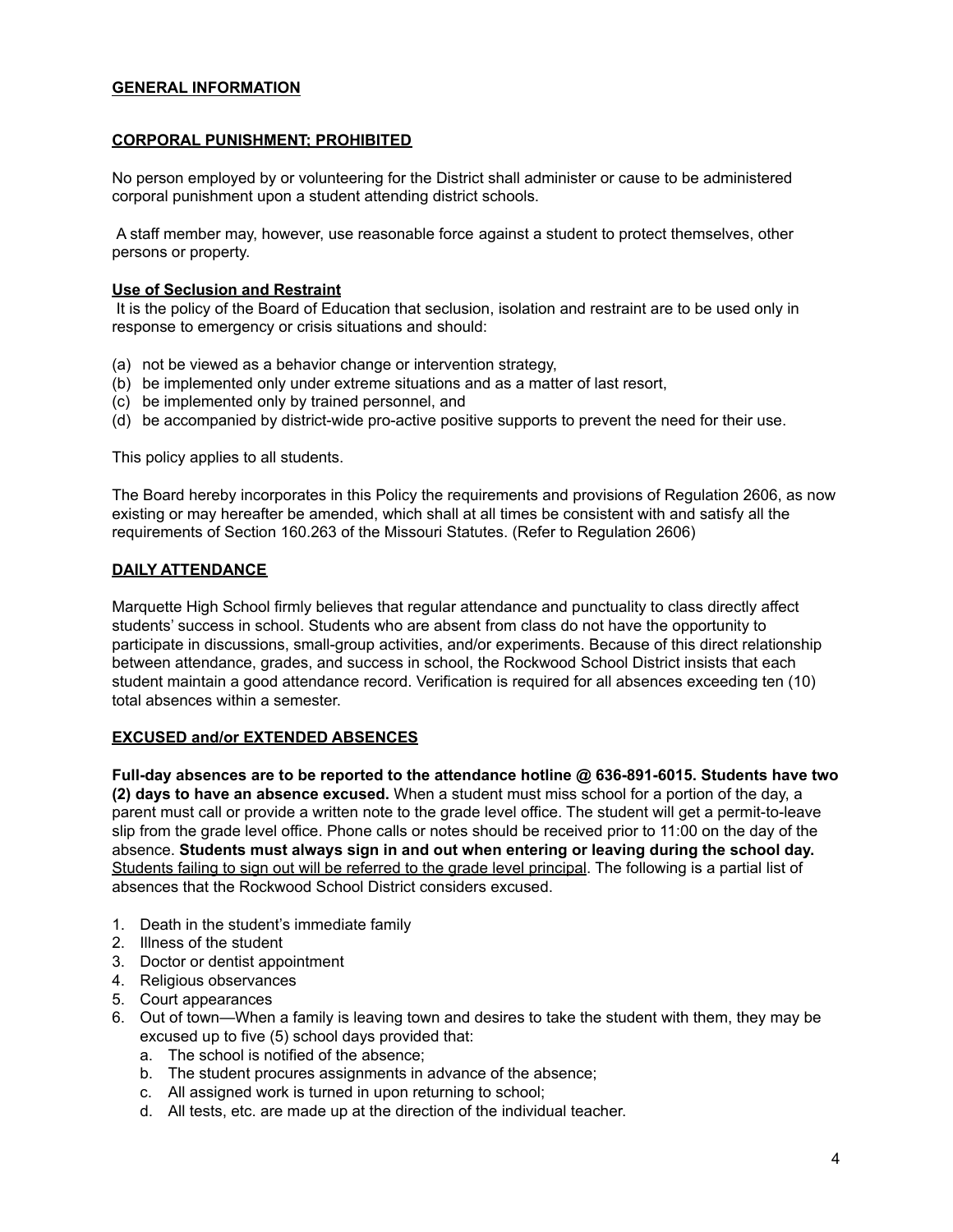Absences for all other reasons are unexcused and shall be treated as truancy. Suspensions imposed by the school administration shall not count as an excused or unexcused absence.

The Board of Education authorizes the use of homebound instruction for students with health concerns or medical conditions that would require a school absence of at least ten school days. Application for homebound instruction must be made through the director of differentiated services. Homebound instruction is available to students whose medical conditions warrant such needs. This determination will be made in consultation with the student's medical provider.

The amount or type of instruction or supportive service provided through the homebound program shall be determined on a case-by-case basis, in relation to each student's educational needs and health. The appropriate school personnel will work with the student to ensure a smooth transition back to the school site when homebound is no longer necessary.

This policy does not apply to homebound instruction for students with disabilities, which is governed by District Policy and Regulation 6250.

#### **DISCRIMINATION POLICY**

It is the policy of the Rockwood School District not to discriminate on the basis of race, color, creed, sex, or disabilities in its educational programs, activities, or employment practices. Inquiries by students, parents, or employees regarding Rockwood's nondiscrimination policies should be directed to the Compliance Coordinators listed below.

- Compliance Coordinator for Title Vll of the Civil Rights Act of 1964 as amended (race discrimination issues).
- Compliance Coordinator for P.L. 93-112, Section 504 of the Rehabilitation Act of 1973 and P.L. 94-142, Education for all Disabled Children Act (disability discrimination issues).
- Compliance Coordinator for P.L. 92-318. Education Amendments of 1972, Title IX (sex discrimination issues),

Rockwood Administrative Center 111 East North Street Eureka, Missouri 63025 636.733.2035

#### **DISMISSAL OF SCHOOL**

The Rockwood School District broadcasts emergency messages, when necessary, using a number of media:

- General emergency messages, including early and late school openings and closings, are posted on the district website, along with individual school websites.
- Emergency voicemail messages are sent by "Messenger" automatic notification system.
- Emergency messages are sent to local TV and radio outlets.
- Emergency messages are also shared via the district's Facebook page and Twitter account.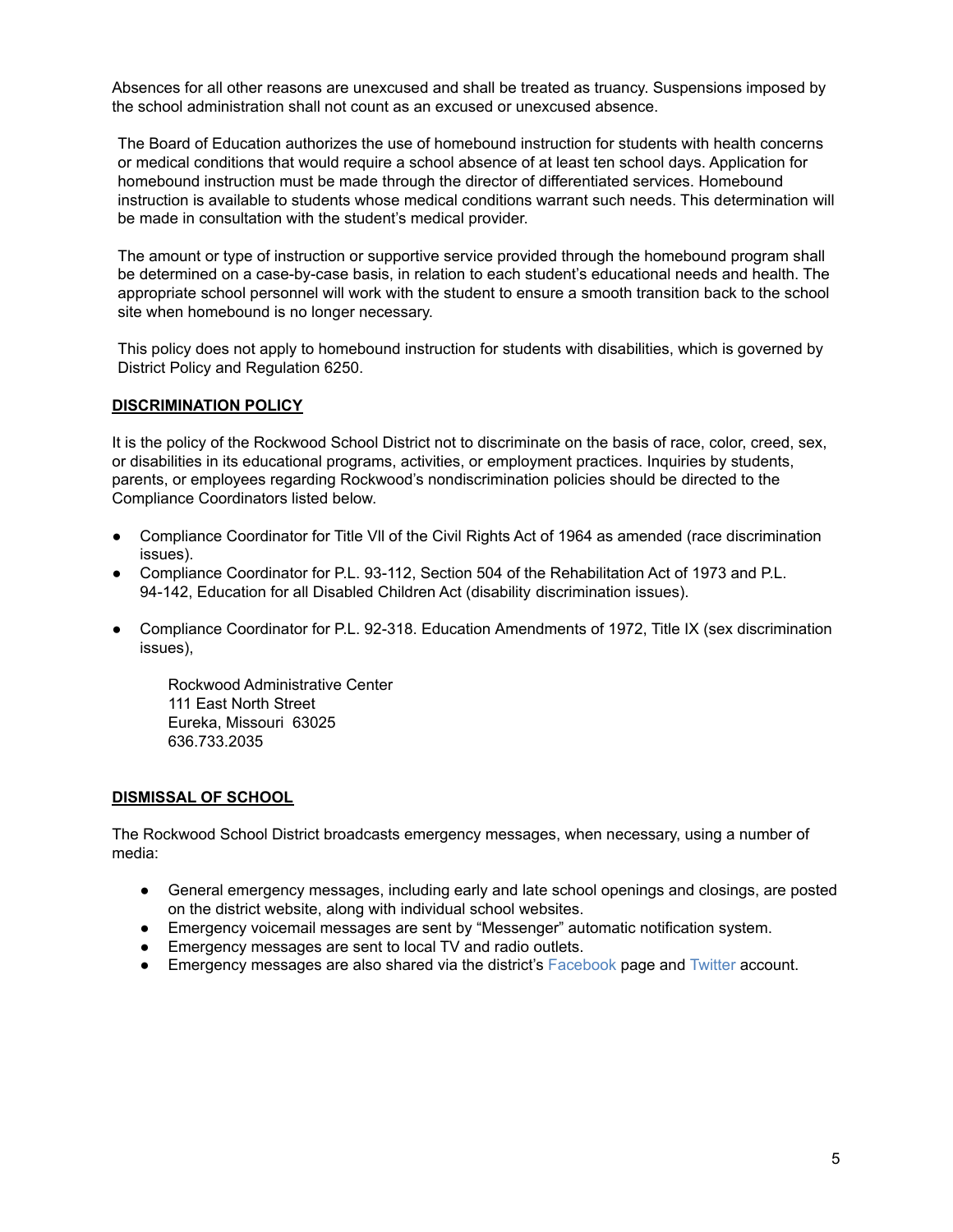#### **FAMILY EDUCATIONAL RIGHTS AND PRIVACY ACT**

Under the federal Family Educational Rights and Privacy Act (FERPA), certain information about students has been designated as "Directory Information."

The Rockwood School Board, in regulation 2400, has identified directory information to include: student's name; student's birth date; the address of the student; the phone number of the student; the e-mail address of the student's parent/guardian, grade level; major field of study; participation in officially recognized activities and sports; weight and height of members of athletic teams; dates of attendance; degrees and awards received; the most recent previous school attended; and photographs. The Rockwood School District may disclose this directory information without a parent's consent. If you do not want this information released, you have the right to refuse its disclosure. You may do this by providing the district with written notice of the information you do not want to be shared about your child(ren).

Each August, at the beginning of the new school year, the district will publish a "Refusal to Permit Disclosure" form. By marking the specific information not to be released, signing the form and returning it to the school, parents can have directory information on their children excluded.

If you have any questions about FERPA and/or Rockwood procedures regarding directory information, please contact the Director of Differentiated Services at (636-733-2000).

#### **HEALTH SERVICES**

Any student who becomes ill during the school day must report to the nurse's office with a pass from the classroom teacher. If the nurse is unavailable, report to the grade level secretary.

#### **General Health Guidelines**

There are several guidelines that parents/guardians should follow to assist in maintaining a healthy school environment.

- **●** A child with a temperature of 100 degrees or higher should not be sent to school until the temperature has been under 100 degrees for 24 hours.
- **●** A child diagnosed with strep infection must be treated with antibiotics for a full 24 hours before returning to school.
- **●** It is highly recommended that a doctor check a child with a rash of unknown origin *before* attending school to assure that the rash is not contagious.

We would like to ensure that this school year gets off to a good start for all children and are requesting your cooperation in adhering to the following:

- 1. Have a completed student information form on file at the school. Please be sure to always keep us informed of any change in your work or home number in case of an emergency.
- 1. If your child has special health care needs, please notify the nurse.
- 2. Take note of the following Rockwood School District medication procedure.

#### **Administration of medication to pupils**

The Board of Education hereby grants students the authority to possess and self-administer medicine prescribed or ordered by a physician for the treatment of chronic health conditions, including asthma or anaphylaxis. Further, the Board of Education authorizes school nurses to determine and maintain an adequate supply of epinephrine at school, which may be administered at the discretion of the school nurse, or other school employee trained by and supervised by the nurse, in emergency situations. The Superintendent, in collaboration with the district nursing staff, will establish administrative regulations for storing and administering medications in compliance with this policy and pursuant to state and federal law. (Refer to Policy and Regulation 2870)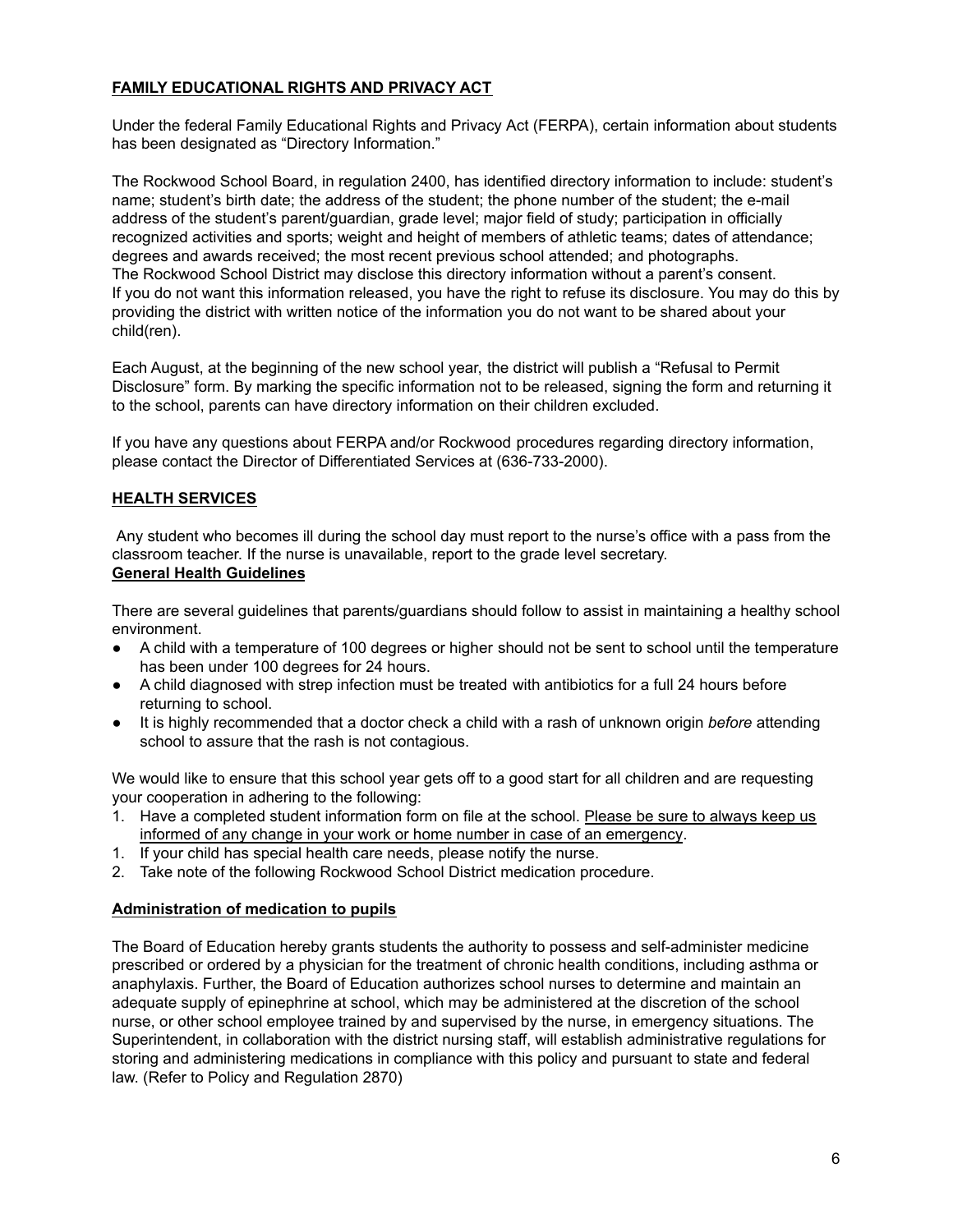#### **FOOD ALLERGY MANAGEMENT**

It is the objective of Rockwood School District to provide a safe environment for all students, including those with life threatening food allergies, to promote an understanding of their needs to the wider school community, and provide guidelines that outline the prevention strategies and treatment protocols that allow staff to respond to individual circumstances and provide necessary emergency treatment. This policy applies to district facilities to which students have access and includes transportation provided by the district.

Management of student allergies will be through a team approach of the student, parent or guardian The coordinated School Health Council and District staff including, but not limited to, the building administrator, nurse, and classroom teacher.

The Board hereby incorporates in this Policy the requirements and provisions of Regulation 2840, as now existing or may hereafter be amended, which shall at all times be consistent with and satisfy all the requirements of Section 167.208 of the Missouri Statutes.

Management of student allergies will be through a team approach of the student, parent or guardian, and district staff including, but not limited to, the building administrator, nurse, and classroom teacher. (Refer to Regulation 2840).

#### **HOMEBOUND INSTRUCTION**

For students to be considered for homebound instruction, the student must have health concerns that would require a school absence of at least ten school days, or have a medical condition such that periodic lengthy absences are necessary due to treatment. To arrange homebound instruction, parents should:

- 1) Contact the Director of Differentiated Services or the superintendent/designee for coordination of homebound instruction to arrange for a meeting regarding possible homebound instruction.
- 2) Complete an application for homebound instruction that includes the doctor's diagnosis and duration of the homebound instruction. The district may also request a treatment plan for re-entry from the student's doctor.

The amount and type of instruction or supportive service provided through the homebound program shall be determined in relation to each child's educational needs, and his or her ability to receive such services. Homebound services are meant to be temporary and the student should return to school as soon as possible.

If services are provided for the student and those services are not utilized, the district may terminate those services. Homebound education services will not be arranged for time outside of the academic calendar school year (i.e. no summer school services will be provided).

All students receiving homebound instruction are subject to the state's compulsory attendance laws and all district policies and regulations during the duration of homebound instruction.

#### **INCENTIVES & PRIVILEGES**

One of the advantages of the hybrid block schedule is the opportunity to offer students incentives and privileges. Rockwood High Schools are organized on the premise that freshmen benefit from a highly structured school day in order to ease their transition into high school. However, sophomore students who meet the stipulated criteria may earn privileges that impact the format of their school day. As students become upperclassmen, they are nearing a time in their lives when they must begin to assume more responsibility for their decisions. Thus, an assumption is made that upperclassmen will benefit if they are given more responsibility to determine the mapping of their school day. Students and their parents must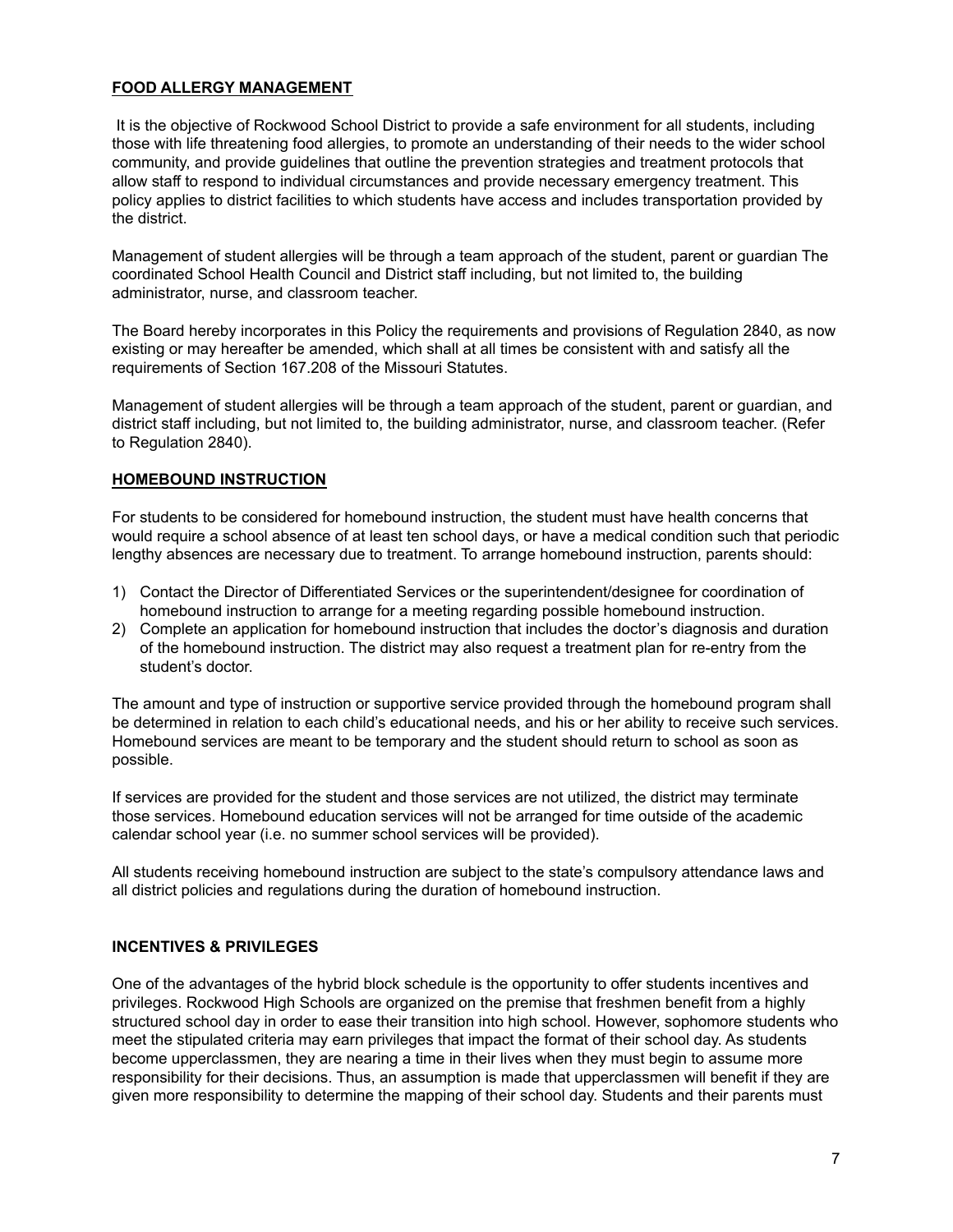keep in mind, however, that the privileges may be removed by the student's principal if s/he fails to observe the rules and expectations of the school.

#### **Freshmen, Sophomores and Juniors**

Teacher Aide

#### **Seniors**

Teacher Aide Late Start/Early Dismissal

Students must meet and maintain the following requirements to qualify for the 2020-21 grade level incentives/privileges.

- 1. Credit Requirement: Students must earn the minimum amount of credits to be classified a specific grade level
- 2. Behavior Requirement: No ISS/OSS the previous and current semester, per grade level principal review
- 3. Grade Requirement: No failing grades the previous semester, per grade level principal review
- 4. Attendance: No unexcused absences the previous and current semester, per grade level principal review
- 5. Parent Permission
- 6. No Financial Obligations, (library, fines etc.)

#### **LIBRARY MEDIA CENTER**

The Library Media Center (LMC) consists of the main library and the general computer lab. The LMC is the focal point for learning, instruction, and research. Students are expected to follow library procedures and are encouraged to make full use of the facilities and resources. In order to keep the facilities and resources presentable and usable, please dispose of all food, drink, and candy before entering the LMC.

#### LMC Hours:

| Monday-Thursday | 7:00 a.m.-4:15 p.m. |
|-----------------|---------------------|
| Friday          | 7:00 a.m.-3:30 p.m. |

#### **MAKE-UP WORK POLICY**

Work missed because of absence can be, and often needs to be, completed upon the student's return to school. It is the student's responsibility to contact the teacher(s) involved to determine makeup assignments and establish due dates. Make-up provisions vary depending upon the type of absence. Teachers are granted discretion in setting deadlines for make-up work within these guidelines:

**Unexcused** absence—No credit will be given for work missed due to an unexcused absence. This includes, but is not limited to, all classwork, homework, tests, quizzes, and projects. Students have two (2) days to have an absence excused.

**Excused** absence—it is the responsibility of the student to check with each teacher and arrange for making up missed assignments.

#### **NATIONAL HONOR SOCIETY MEMBERSHIP CRITERIA**

National Honor Society is an academic group whose primary function is to provide school and community service.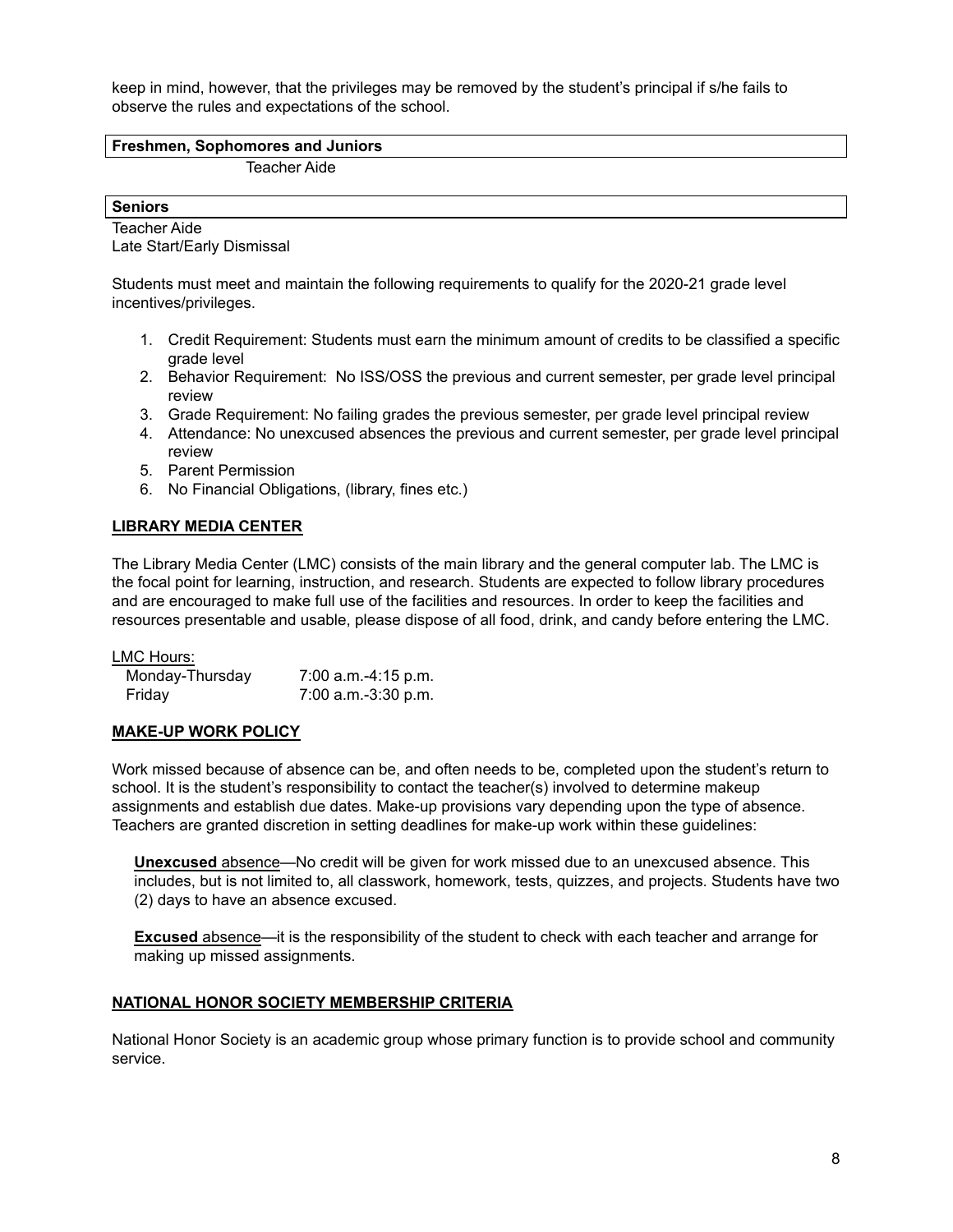In order to apply, a student must be a junior or a senior with a cumulative grade point average of 3.5 or higher. The areas of service, leadership, and character are evaluated on the application each applicant completes.

Students who are accepted into National Honor Society will be notified by mail or email within three weeks of the application deadline. Juniors who are not accepted will have a second opportunity to apply at the beginning of their senior year as long as their grade point average is maintained at or above a 3.5 and pass other parts of the acceptance process as well..

In order to retain membership in the National Honor Society, one must be an active member. Students are required to attend meetings, perform school and community service and participate in blood drives and fund-raising activities.

If you have any questions regarding NHS, please contact Mrs. Anna Gray or Mrs. Claire Katsev, the NHS sponsors

#### **PROGRESS REPORTS**

Teachers will prepare progress reports for students in their classes. The progress grades will be recorded in Infinite Campus for parental review monthly. The progress posting dates for 2020-21 are:

| Quarter 1: | Quarter 2: |
|------------|------------|
| TRD.       | TRD.       |

#### **TEXTBOOKS**

- 1. Textbooks, workbooks, and all materials issued for student use will be examined when returned at the completion of the class. Students will be charged for loss and/or damage of materials.
- 2. Unpaid fines or fees will result in the withholding of transcripts.
- 3. Textbooks found and returned during the summer will not be charged to the student.

#### **STUDENT EDUCATIONAL RECORDS**

A cumulative educational record shall be maintained for each student from his entrance into school through the last date of attendance or through graduation, whichever occurs first.

Each student's educational record will include information required by state and federal statutes, regulations, or agencies and shall include other information considered necessary by school officials.

The parent/guardian of students who are attending or have attended the District's schools have the right to inspect and review the educational records of their student. However, if any material or document in the educational record of the student includes information on more than one student, the parent/guardian shall have the right to inspect and review only the part of such material or document that related to their student or to be informed of the specific information regarding their student that is contained in the document or material.

For specific information regarding student records, please refer to Policy 2400 in the Policies, Regulations, and Consequences Manual.

#### **SCHOOL RESOURCE OFFICER (SRO)**

Marquette High School, in cooperation with the Chesterfield Police Department, has assigned an officer to the staff of Marquette. This officer is a full-time, sworn police officer who will be responsible for the safety and security of the school. It will also be his responsibility to enforce all local, state, and federal laws. The officer and the grade level principals will handle offenses on school property. The officer is also available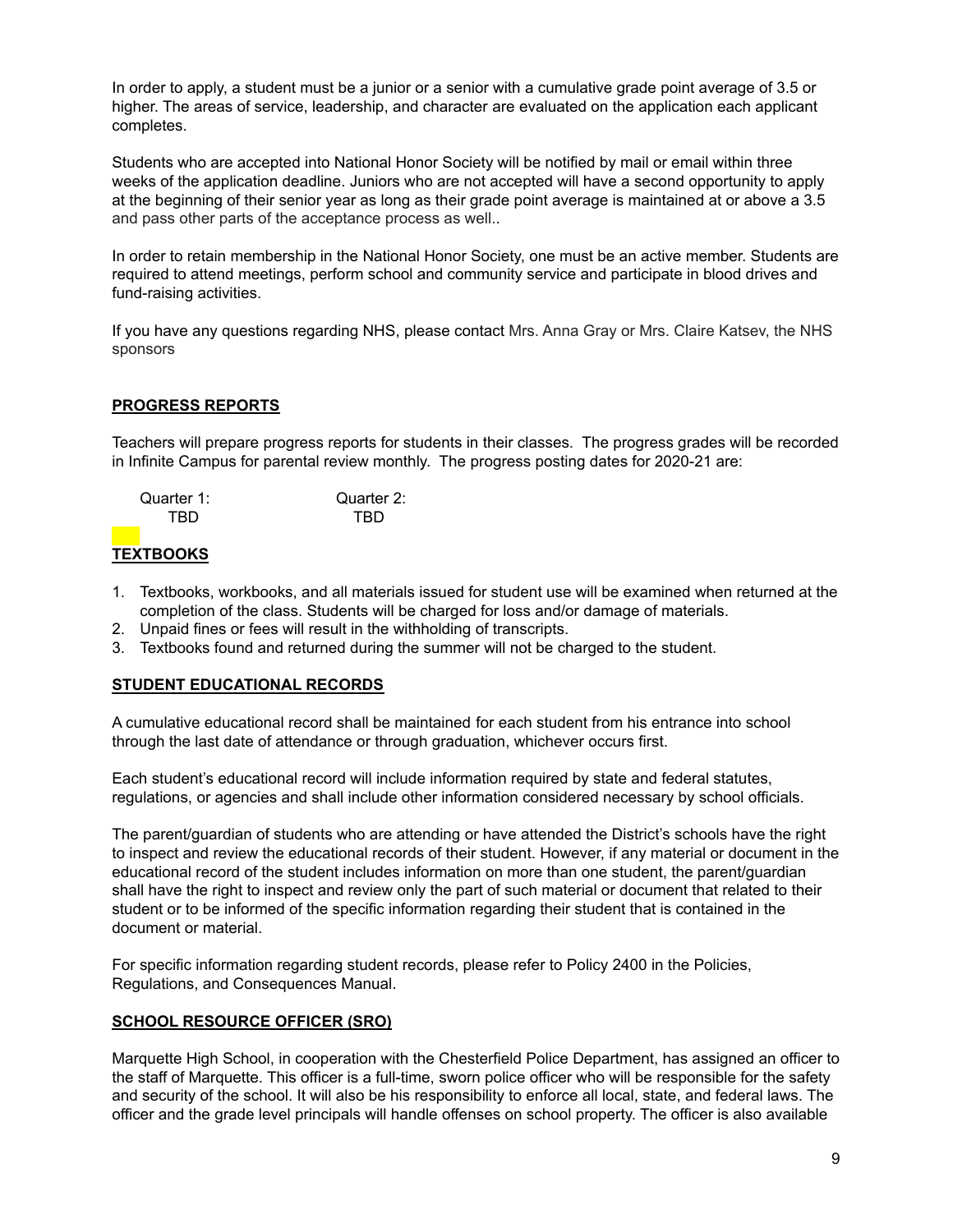for classroom presentations on alcohol and drug abuse, law and the role of law enforcement, violence prevention, personal safety, and driver's education. The SRO is available for any questions or comments.

#### **MILITARY RECRUITERS DISCLOSURE OF STUDENT INFORMATION**

In accordance with the provisions of the amendments to the Elementary and Secondary Education Act, the Rockwood R-VI School District will provide names, addresses, and telephone numbers to military recruiters upon request, unless the parents notify the school district in writing that such information may be disclosed only with prior written consent. The School District is also required to permit military recruiters to have the same access to students as is provided to post-secondary institutions and prospective employers.

#### **ACTIVITIES AND ATHLETICS**

Marquette High School takes great pride in its activities program and looks to set the standard in sportsmanship. As a member school in the Missouri State High School Activities Association, we strongly endorse their mission statement: "The MSHSAA promotes the value of participation, sportsmanship, team play, and personal excellence to develop citizens who make positive contributions to their community and support the democratic principles of our state and nation."

At Marquette High School, we strive to promote the educational values inherent in interscholastic activities. We work to foster a cooperative spirit and good sportsmanship from players, coaches, and fans. Respect for our school and for all participants involved is the guiding principle for everyone in our activities program.

We encourage all students to become involved in one or more of our many activity offerings and to learn from the positive experiences available in our extracurricular program.

#### **ELIGIBILITY STANDARDS FOR ACTIVITIES AND/OR ATHLETICS**

To represent Marquette in any interscholastic event or competition, all participants must meet the eligibility requirements set forth by the Missouri State High School Activities Association (MSHSAA). In addition, the Rockwood School District has policies for students participating in activities. A complete handbook of district and school activities policies will be distributed to all Marquette students during the first activity in which they participate during their high school career.

Listed below are some of the general MSHSAA rules, but should in no way be considered a complete list. This list is then followed by the Rockwood Citizenship Policy for Activities. **This policy pertains to all students who participate on teams and groups performing at MSHSAA-sponsored competitions as well as fine arts students. This includes all students involved in athletics, drama, band (including color guard and winter guard), orchestra, choir, speech and debate, poms, cheerleaders, academic competition, and student council.**

- 1. Be a good citizen.
- 1. Be enrolled in six (6) credit classes.
- 2. Pass 80% of classes the preceding semester. Some summer school classes may count. See the Activities Director for confirmation.
- 3. Not have competed in or received an award of any kind other than that given by your school for your services as an athlete in the sport in which you are participating.
- 4. Not have reached the age of nineteen (19) prior to July 1 of the summer before that school year.
- 5. Attend a boarding school, a private or parochial school to which you commute daily from your home or a public school in the district in which your parents or legal guardian live. If you transfer without a corresponding change of address by your parents or legal guardians, you may be considered ineligible for one calendar year.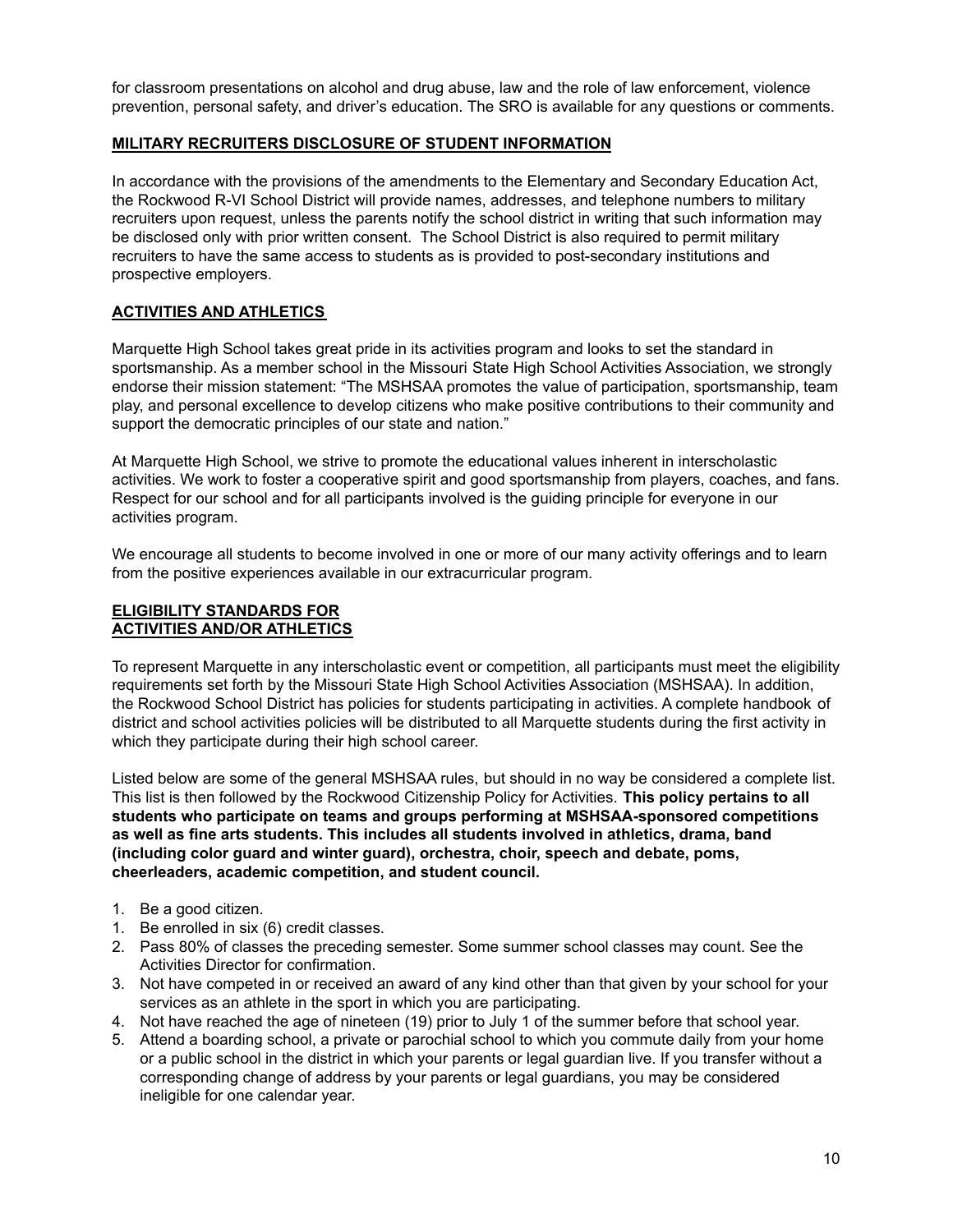6. Be in attendance for a full day of school in order to participate that particular day. The only exception to this policy is prior administrative approval for such things as a doctor or dentist appointment. Such an appointment should not cause a student to miss more than two class periods.

#### **ROCKWOOD CREDITABLE CITIZENSHIP STANDARDS**

The Missouri State High School Activities Association (MSHSAA) Handbook contains by-laws which govern creditable citizenship for student participation. In addition, the Rockwood School District Creditable Citizenship Standards work in conjunction with the MSHSAA by-laws and more specifically outlines consequences for inappropriate behavior. Student activity discipline-related decisions will be enforced by the school building Activities Director utilizing the MSHSAA by-laws and the Rockwood standards.

#### **Definition of Creditable Citizenship**

As stated in the MSHSAA Official Handbook, students who represent a school in interscholastic activities must be a creditable citizen both in and out of school, and judged so by the proper school authority certifying a list of students for competition. Creditable citizens shall be defined as those students who are not involved with weapons, alcohol, drugs, tobacco (including smokeless tobacco), stealing, vandalism, and any other act that would discredit the student or their school.

#### **Penalties for Offenses**

It is important to note that poor citizenship behavior will result in the same penalties regardless of the behavior occurring in school or out of school. The penalty for those students involved or having been involved with the aforementioned types of acts will be:

**The student may be removed from the team or activity group for the remainder of the sport or activity season/semester. Immediately after the season, the Activities Director and head coach or sponsor involved with the particular student will review the student's discipline as to whether his/her eligibility will be reinstated into the activities program.**

Notes:

• The penalty for those students involved with these types of acts will be a possible loss of eligibility for 365 days regardless when it occurs.

• According to MSHSAA By-Law 2.2.4, "Each student is responsible to notify the school of any and all situations that would affect his/her eligibility under the above standards. If the student does not notify the school of the situation prior to the school's discovery, then the student shall be ineligible for up to 365 days from the school's discovery, pending review by the Board of Directors."

• If the offense is drug-related or alcohol-related, the student will have the opportunity to participate in a counseling program arranged by the Rockwood School District, which requires the participation of the student and his/her parents/guardians, as well as random drug testing two times per year. After successful completion of a counseling program, the student may return to participate if they have been withheld from participation for at least 50% of the contests, games, or performances of their current season/semester or the next season/semester in which they participate. This option is only available for a first offense.

• If the student fails to complete successful drug testing, they will be subjected to further Rockwood School District consequences.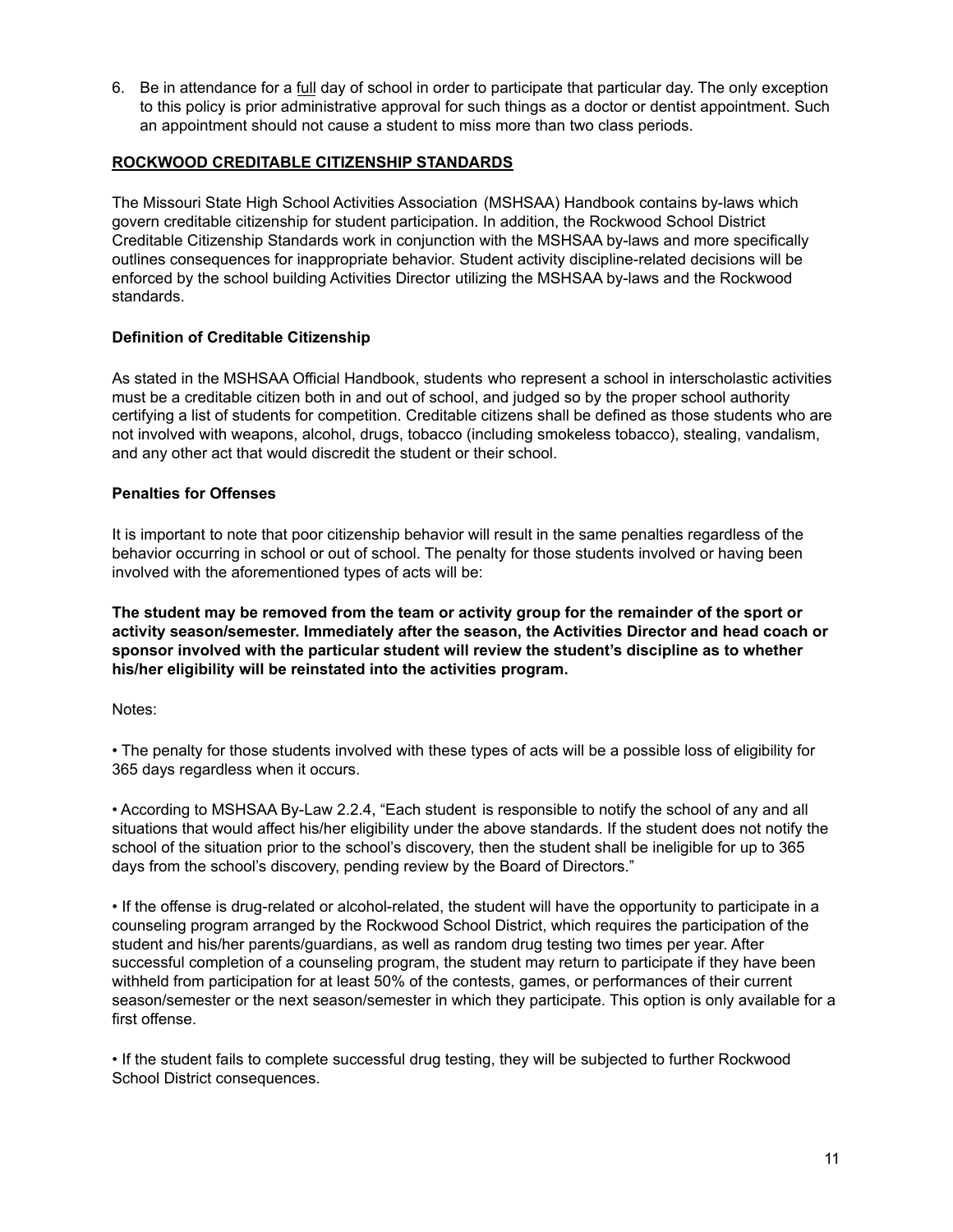#### **A. CONSEQUENCES OF IN-SCHOOL DISCIPLINE - Standards of Conduct**

If and when a student receives school-related discipline, the consequence as it relates to the Rockwood Citizenship Policy will be as follows:

#### **1. 1st Detention**

The student may miss the next contest, game, or performance.

#### **2. 2nd (and subsequent) Detentions, any number of days of In- School Suspension (ISS), or 1-2 days Out-of-School Suspension (OSS)**

The student could be ineligible to participate in 20% of the contests, games, or performances during that sport or activity season.

#### **3. 3-5 Days Out-of-School Suspensions (OSS)**

*1st offense* - The student could be ineligible to participate in 30% of the contests, games, or performances during that sport or activity season.

*2nd offense* - The student will be removed from the activity for the remainder of the sport or activity season/semester.

#### **3. Major School Discipline (single offense, 6 or more days OSS)**

*1st offense* - The student may be removed from the activity for the remainder of the sport or activity season/semester.

*2nd offense* - The student will be removed from the activity for up to 365 days.

Notes:

• Students may not participate in practices or events during an in-school or out-of-school suspension. They must be in attendance for a full day of school before they can participate.

• If an offense is drug-related or alcohol-related and the student has participated in the district counseling program, the student may be withheld from participation from part of their current season/semester into their next season/semester of participation until the counseling program is successfully completed.

• If a student suspension carries over from one school year to the next, the student will not be allowed to practice or participate in any activity until the full suspension is fulfilled (see Rockwood Regulation 2662 on Out of School Suspension)

• Habitual offenders (3 or more suspensions regardless of offense) may lose the privilege of participating in all activities for the remainder of their high school career.

#### **SCHOOL DANCES, ACTIVITIES, AND ASSEMBLIES**

Dances are limited to students enrolled at Marquette. For formal dances, a Marquette student may bring one approved guest (under the age of 21.) This guest must complete a guest form and the Marquette student must return the completed form prior to purchasing tickets. Guest forms may be obtained in the Activities Office (C241) or any of the grade level offices. Students need to be aware that all dances and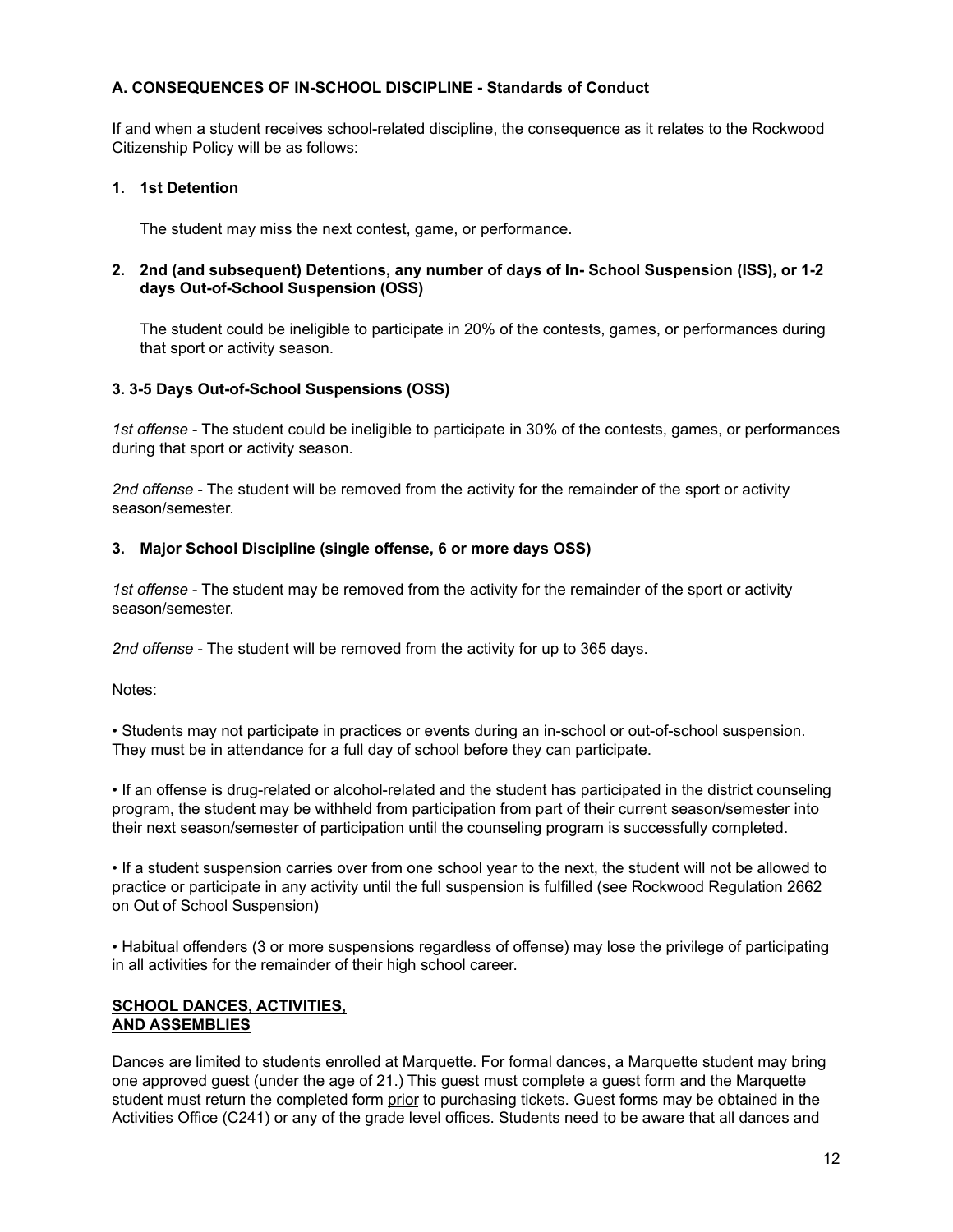activities are school-sponsored. Regardless of the location all school and district policies and consequences are in effect.

#### **EMERGENCY DRILLS**

#### **EARTHQUAKE**

In accordance with Missouri State Law governing public buildings, earthquake drills will be conducted several times throughout the school year. Since earthquakes happen without warning, drills will be announced in one of three ways: intercom, classroom teacher, or door-to-door.

If indoors:

- Stav inside.
- Move away from windows, shelves, heavy objects, or furniture that may fall.
- Take cover under a table or desk.
- In the library, immediately move away from windows and bookshelves and take appropriate cover.
- In hallways, stairways or other areas where no cover is available, move to an interior wall. Turn away from windows, kneel along the wall, bend your head close to your knees, cover sides of your head with your elbows and clasp hands firmly behind your neck.
- In labs and kitchens, all burners should be extinguished, if possible, before taking cover. Stay clear of hazardous chemicals that may spill.
- Be silent and listen for evacuation instructions.

If outdoors:

- Move to an open space away from buildings and overhead power lines.
- Lie down and crouch low to the ground.
- Keep alert to be aware of dangers that may require movement.

#### **FIRE**

As a safety precaution, and in accordance with Missouri State School Laws, fire drills will be held several times during the school year. The signal for a fire drill will be the continuous sounding of the school's fire alarm tone and announcement system. When the signal sounds, teachers will instruct students to leave by the designated exit. Be calm. Leave quietly without pushing or crowding, and walk far enough away from the building so those behind you will not be crowded. You may return to the building and to your classroom when instructed.

#### **TORNADO**

When the office announces a tornado drill, the following plan will go into operation.

- Each teacher will go to the door.
- Students will move quietly to the designated safe areas.
- Students and teachers should face the wall, kneel, and cover their faces with hands and arms to protect eyes from flying debris. Hold this position until further instructions are given.
- Students are to remain absolutely quiet so instructions can be heard.
- Girls should take their purses with them.
- An announcement will be made when the drill is complete.

#### **INTRUDER**

The district recently updated our intruder drills to provide staff with an option-based response. This means our staff members have been trained and have practiced how to lockdown, barricade and evacuate students to a safe location outside the school building.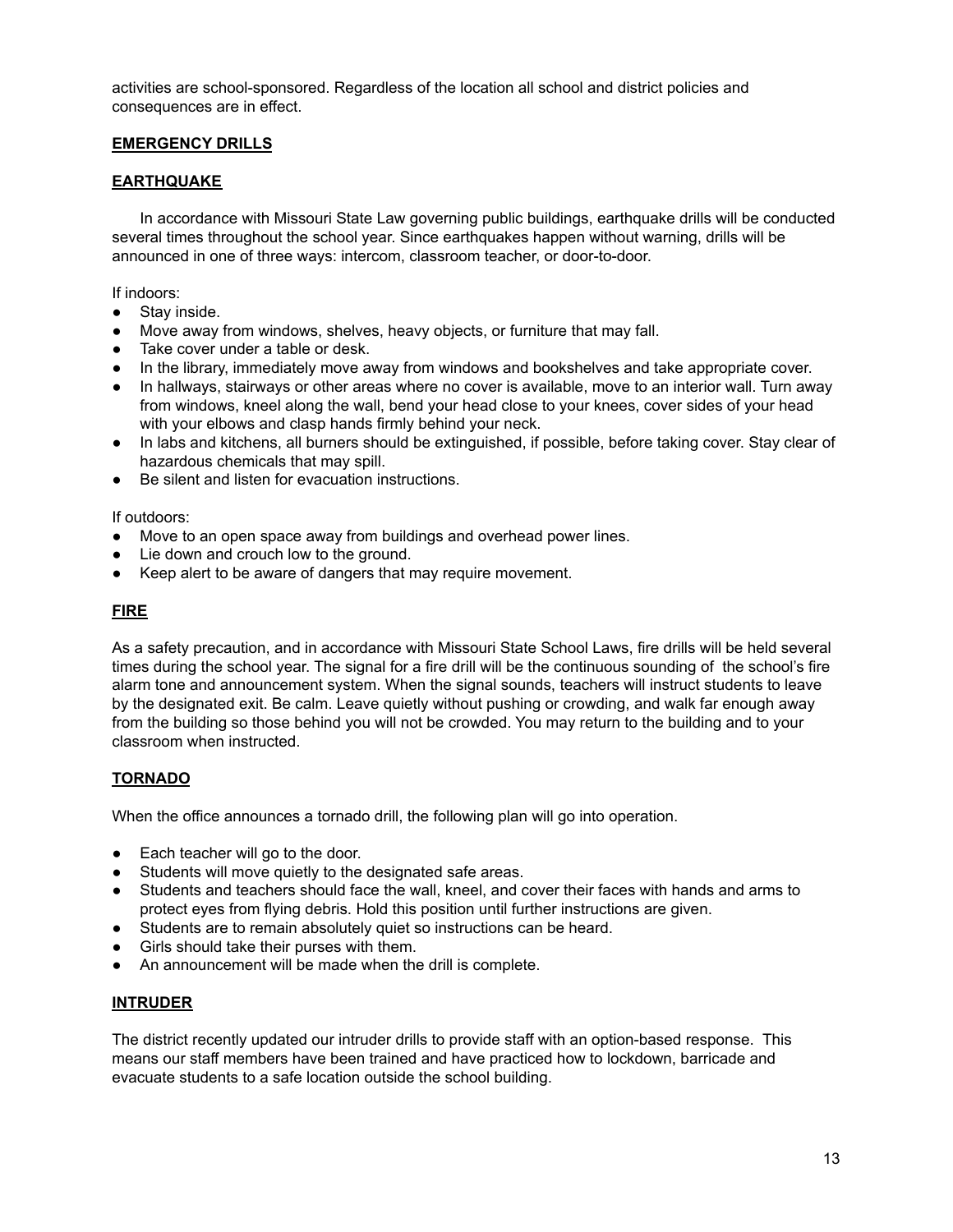#### **PARKING LOT EXPECTATIONS**

The large enrollment at Marquette High School limits the availability of parking permits for the school year. Numbered parking slots will be assigned. Parking permits are extremely limited. Once the parking permits are sold out a waiting list will be made available for students to sign-up.

#### **STUDENT PARKING RULES AND REGULATIONS**

1. Driving to school is a privilege, not a right. The administration has the right to revoke a permit at any time.

2. Students must arrive at school on time to attend their first scheduled class. Students who arrive habitually late to school may have parking privileges revoked.

3. Marquette High School and the Rockwood School District are not responsible for personal or property damage incurred on the parking lot. Drive and park at your own risk.

4.Student vehicles parked on District property are subject to search by school officials where there is reason to believe a vehicle contains materials prohibited by District regulations. If such materials are found during a search, parking privileges may be revoked.

5. Up to three students (juniors and seniors only) will be allowed to share one parking permit.

6. Due to the limited parking, sophomores will not be allowed to purchase a yearly permit. Refer to #20 for daily permit information.

7. Freshmen are not permitted to drive.

8.Buses and other school vehicles have the right of way on school grounds at all times.

9.The speed limit on the lot is 5 miles per hour. Reckless driving is prohibited on school grounds.

10. Students must enter the school building immediately upon arrival at school. Students found loitering in the parking lot will be subject to disciplinary action. Students are not allowed to go to the parking lot during the school day without permission.

11. Students are reminded that the Rockwood School District enforces a closed campus policy for lunch.

12. Students will not be permitted to leave campus during the school day without proper authorization.

13. Students must give proper identification and/or exit the vehicle when asked by a Rockwood District employee.

14. The issued parking permit is not transferable. Permits are to be used only by the person to whom they are issued and only on the vehicles that are properly registered.

15.Students are responsible for informing the junior of any changes to the original parking application.

16.Students making or using a copy of a parking permit will be subject to disciplinary action.

17.The parking permit must be displayed at all times. Please hang on the rearview mirror.

18. Lost parking permits will cost \$5.00 to replace.

19. Students must park in their assigned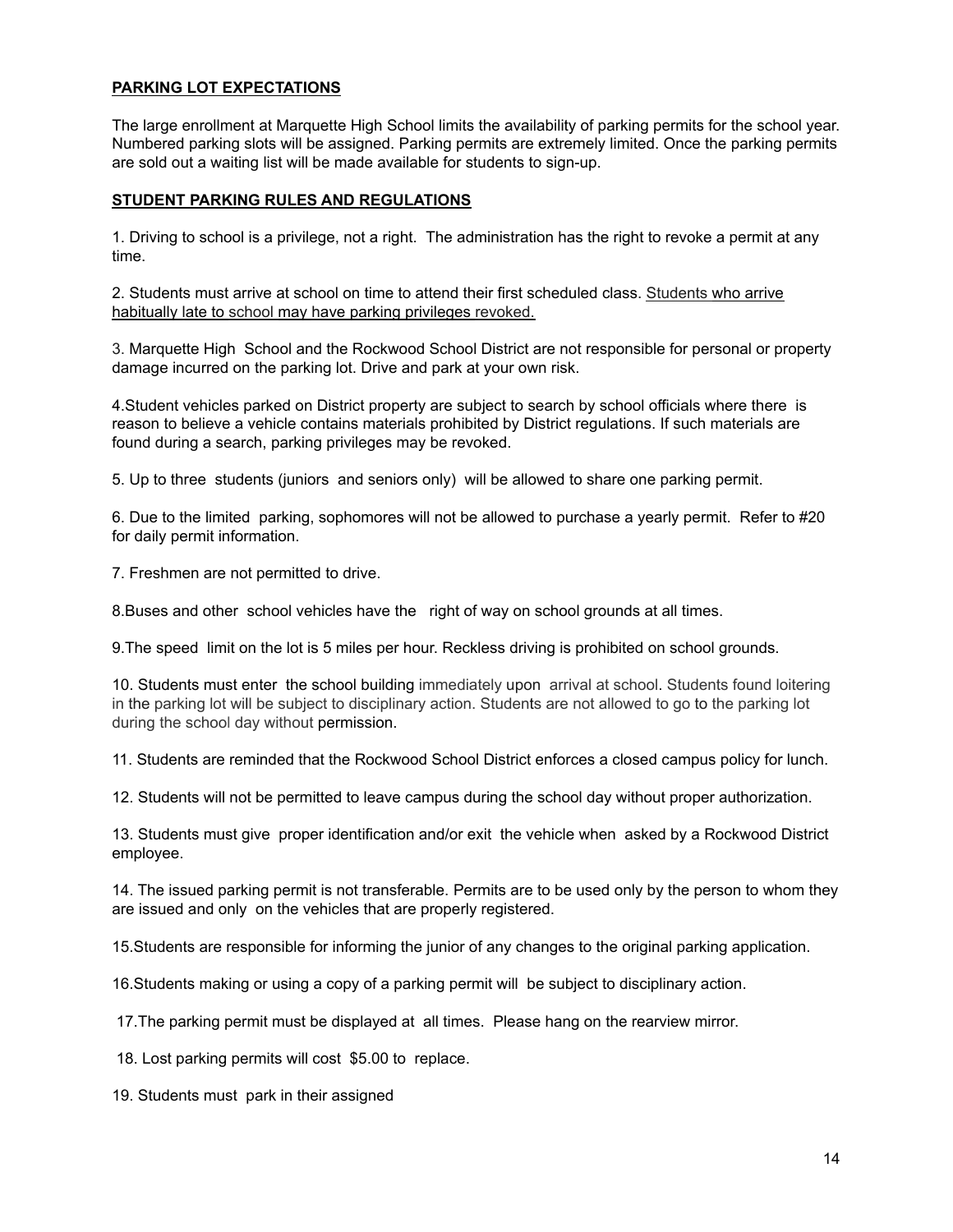parking slot at all times. The slot number is printed on the permit. Students must alert the parking attendant immediately if another car is parked in their assigned slot.

20.Daily permits will be available on a very restricted basis. These will cost \$5.00 per day. Sophomores will be limited to no more than three (3) daily permits per semester. There is no limit to the number of daily permits issued to juniors and seniors. Daily permits must be purchased in the Welcome Center the day before. These are on a first come, first served basis. The parking attendant will receive a list of approved daily parking permits each morning. Students not purchasing the daily permit the day before will lose all driving privileges for the remainder of the year.

#### 21. **Discipline consequences for Student Parking Lot Violations:**

Students will receive consequences for committing the following student parking lot violations including, but not limited to:

#### **(Minor Offenses)**

- Not parking in their assigned parking spot
- Not displaying parking permit hang tag on rearview mirror
- **(Major Offense)**
	- Parking in student parking lot without purchasing a parking permit

Students will receive a **"Parking Violation"** and will receive the following discipline:

#### **Minor Offense:**

- 1<sup>st</sup> offense Warning
- 2<sup>nd</sup> offense \$5 fine
- 3 rd offense \$5 fine
- 4 th offense 1 Hr. detention
- 5<sup>th</sup> offense weekend detention
- $6<sup>th</sup>$  offense weekend detention & 1 week suspension of parking
- 7<sup>th</sup> offense Principal Discretion

#### **Major Offense:**

- 1<sup>st</sup> offense \$10 fine
- 2<sup>nd</sup> offense \$10 fine
- 3<sup>rd</sup> offense Weekend detention
- 4<sup>th</sup> offense Weekend detention with a possible loss of future parking privileges.
- 5<sup>th</sup> offense Principal Discretion

22.Other violations of rules and regulations will result in a disciplinary referral to the grade level principal and possible loss of all driving privileges.

23.Students who violate the District's student alcohol and drug policy may have their parking permit revoked for the remainder of the school year without a refund.

#### **STUDENT MANAGEMENT**

#### **GENERAL POLICIES**

Discipline policies are important for the maintenance of an atmosphere where orderly learning is possible and encouraged. All District personnel responsible for the care and supervision of students are authorized to hold every student accountable for any disorderly conduct in school, traveling to/from school, or during school-sponsored activities which negatively affects the educational environment to the extent allowed by law.

Teachers have the primary responsibility and authority for student discipline and control in the classroom, the school building, and on the grounds. Assuming that teachers have made reasonable requests and are understanding, insubordination will not be tolerated. Insubordination is defined as willful disobedience of any reasonable request or regulation or the voicing of disrespect to those in authority.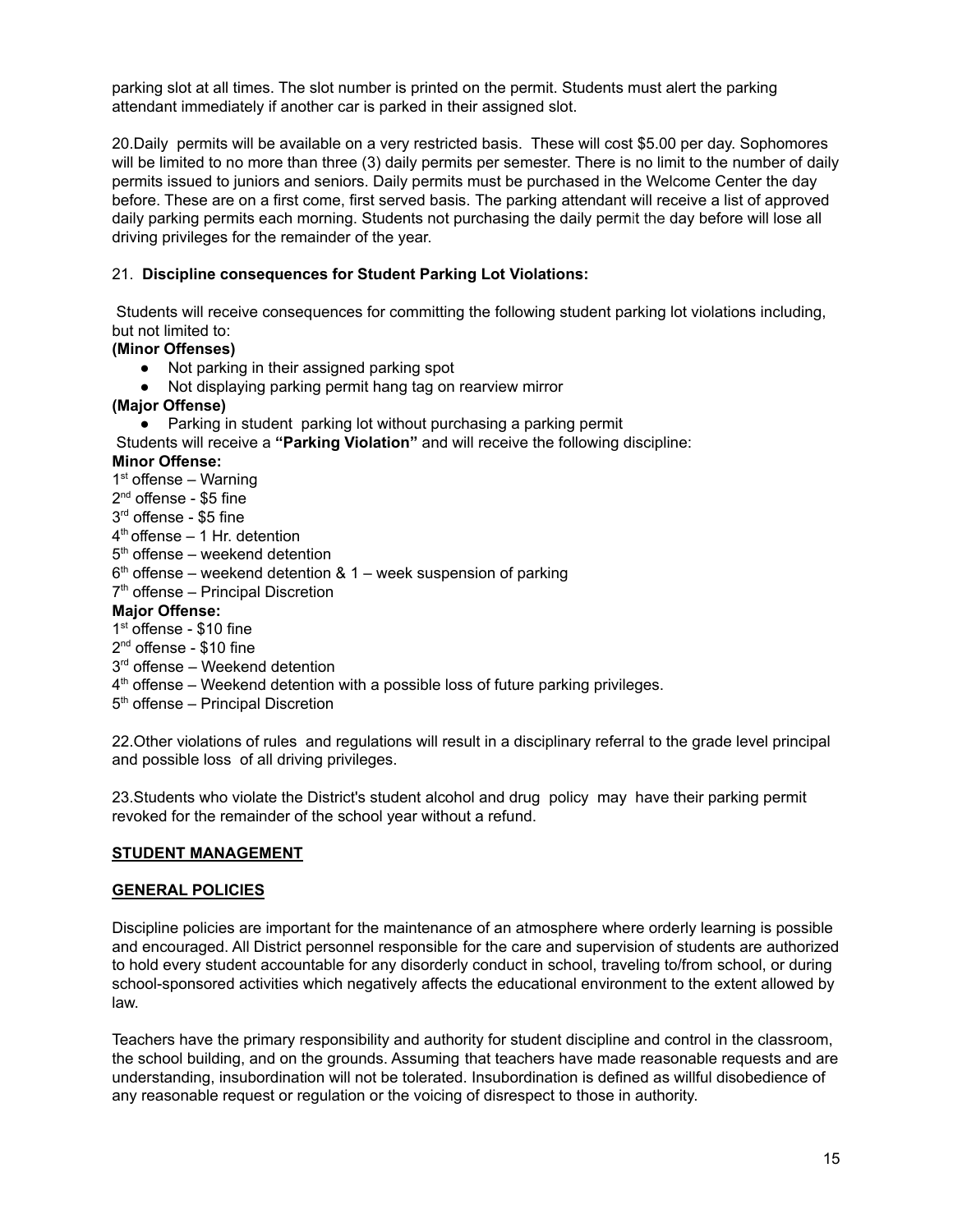High school students should already be aware of generally acceptable and unacceptable behaviors in different school situations. Various rules and procedures are not for the purpose of restricting individual freedoms, but are necessary for the school to have a sense of order and progress and a common ground for getting along with others.

To help keep our facilities presentable, food, drink (non-water beverages,) and candy will be prohibited in every area except the center/cafeteria and the food labs.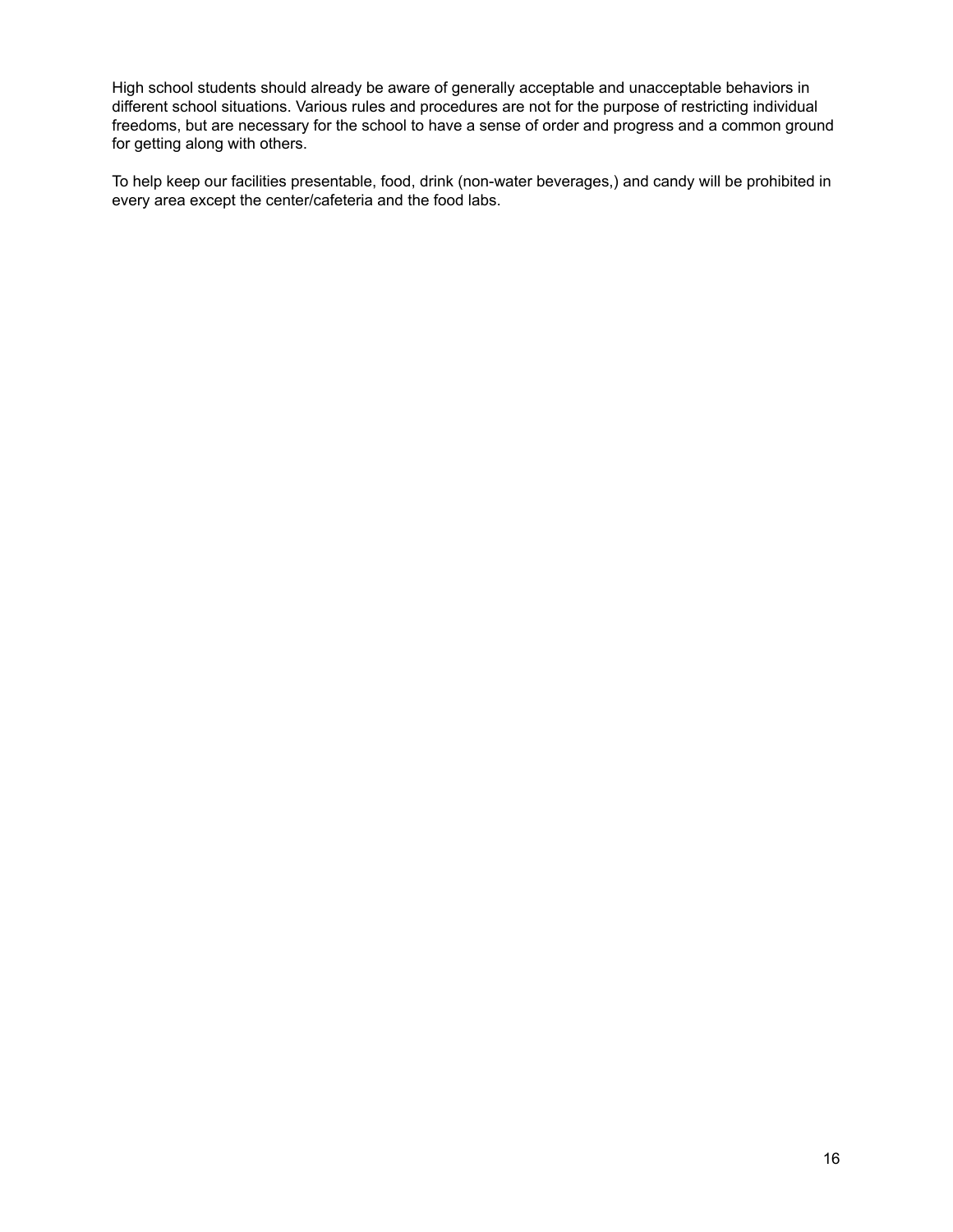## Marquette High School

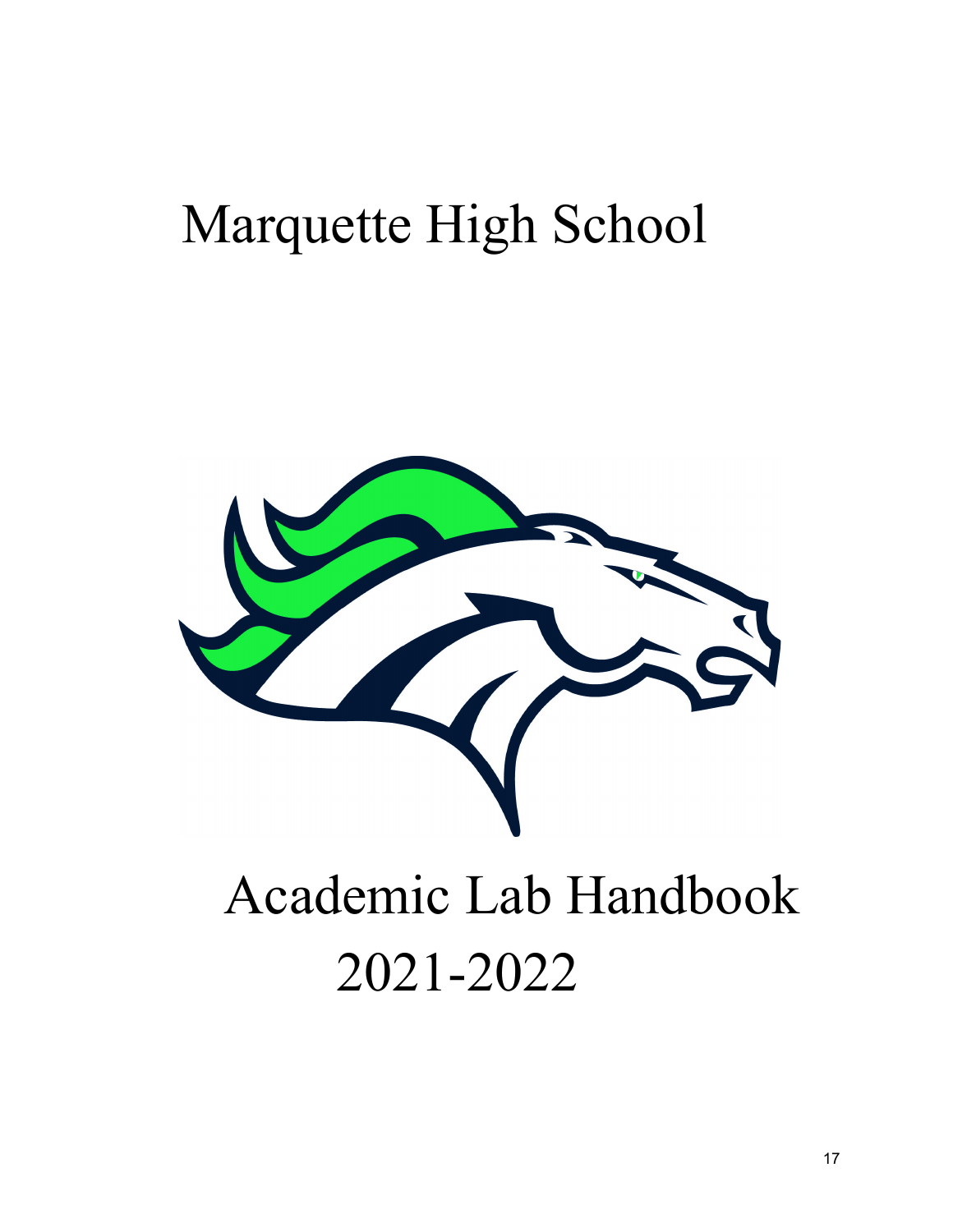## **MHS BELL SCHEDULE FOR 2021-2022**

| A DAY SCHEDULE *with 4 lunch shifts |             |  |
|-------------------------------------|-------------|--|
| <b>Zero Hour</b>                    | 7:20-8:22   |  |
| 1 <sup>st</sup> Hour                | 8:28-9:13   |  |
| $2nd$ Hour                          | 9:18-10:03  |  |
| 3rd Hour                            | 10:08-10:53 |  |
| 4 <sup>th</sup> Hour + Lunch        | 10:58-12:45 |  |
| $1st$ Lunch                         | 10:53-11:22 |  |
| $2nd$ Lunch                         | 11:22-11:51 |  |
| 3rd Lunch                           | 11:51-12:20 |  |
| 4 <sup>th</sup> Lunch               | 12:20-12:50 |  |
| $5th$ Hour                          | 12:50-1:35  |  |
| 6 <sup>th</sup> Hour                | $1:40-2:25$ |  |
| 7 <sup>th</sup> Hour                | 2:30-3:17   |  |

| <b>B DAY SCHEDULE</b>         |               |
|-------------------------------|---------------|
| <b>Zero Hour</b>              | 7:20-8:22     |
| $2nd$ Hour                    | 8:28-9:59     |
| $4th$ Hour + Lunch            | 10:04-12:05   |
| $1st$ Lunch                   | 10:02-10:32   |
| 2 <sup>nd</sup> Lunch         | 10:34-11:04   |
| 3rd Lunch                     | 11:05-11:35   |
| 4 <sup>th</sup> Lunch         | 11:37-12:10   |
| <b>Academic Lab/Home Room</b> | 12:10-1:41    |
| <b>Home Room</b>              | 12:10-12:17   |
| Passing                       | 12:17-12:22   |
| Mod 1                         | 12:22-12:59   |
| Passing<br>Mod 2              | 12:59-1:04    |
|                               | $1:04 - 1:41$ |
| 6 <sup>th</sup> Hour          | $1:46-3:17$   |

| <b>C DAY SCHEDULE</b>  |           |  |
|------------------------|-----------|--|
| l Zero Hour            | 7:20-8:22 |  |
| l 1 <sup>st</sup> Hour | 8:28-9:59 |  |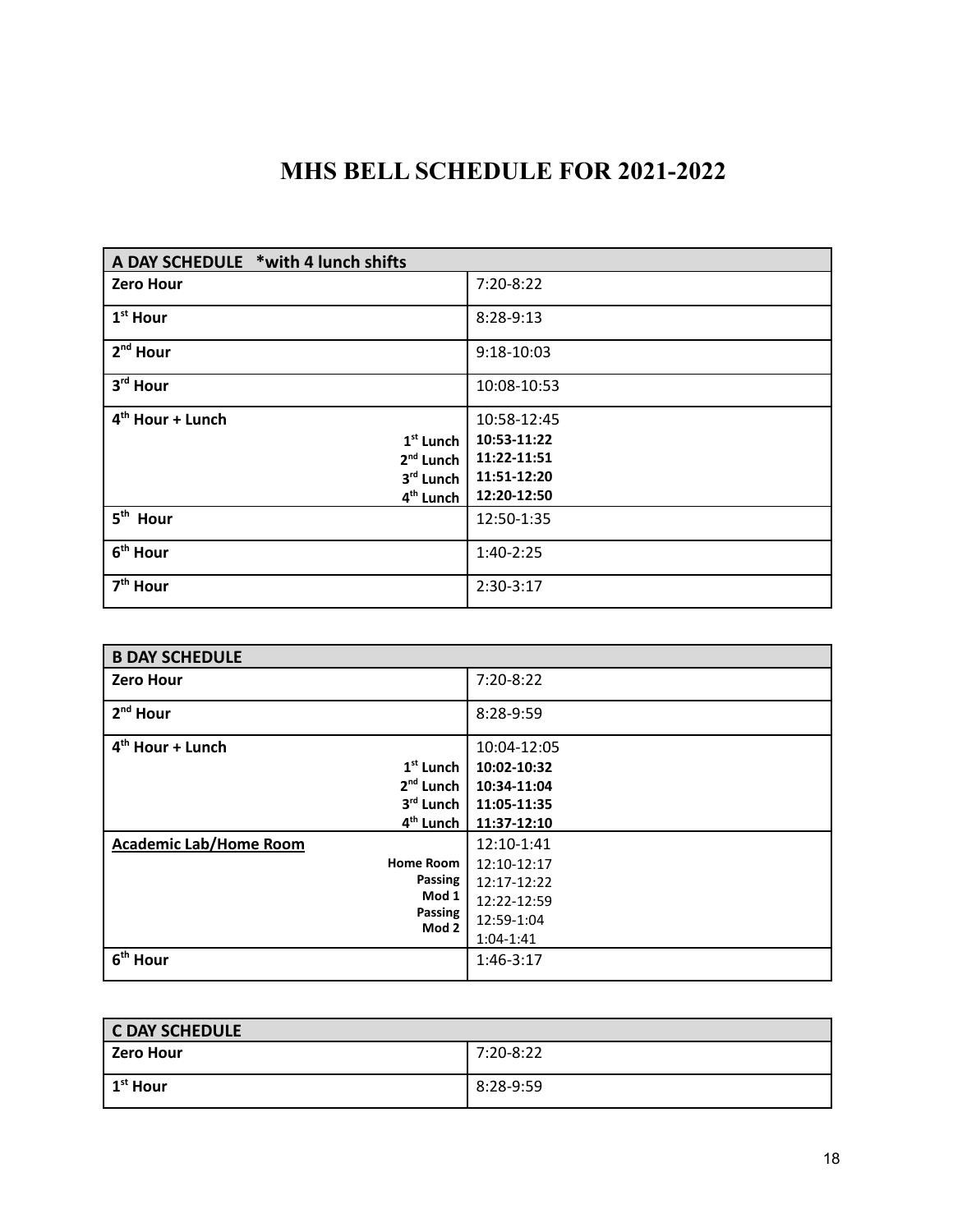| 3 <sup>rd</sup> Hour + Lunch | 10:04-12:05                         |
|------------------------------|-------------------------------------|
|                              | $1st$ Lunch   10:02-10:32           |
|                              | 2 <sup>nd</sup> Lunch   10:34-11:04 |
|                              | 3rd Lunch   11:05-11:35             |
|                              | 4 <sup>th</sup> Lunch   11:37-12:10 |
| 5 <sup>th</sup> Hour         | 12:10-1:41                          |
| 7 <sup>th</sup> Hour         | 1:46-3:17                           |

## **What is Academic Lab/Homeroom?**

Academic Lab is during the school day in which students will receive tutoring, make up assessments or missed work, attend club meetings, or choose from a variety of offered activities. Academic Lab is designed to allow students to have choice in how to best achieve academic success and enrichment.

• On B days, Academic Lab will meet after 4th hour. The time is split into two "Mods". Students will be able to travel to different locations for each "Mod" or can choose to stay in their Homeroom.

Homeroom is where students will report at the beginning of Academic Lab. A student's Homeroom class will be designated on their schedule. Teachers will take attendance at the beginning of Academic Lab. Students will fill out their travel cards prior to Ac Lab starting and present them to the teacher prior to leaving the classroom and traveling to their destination. Students will have 5 minutes to get to their destination.

## **Academic Lab Card:**

Students will be given a lab card by their homeroom teacher. Students will use this card to schedule where they will be traveling during each Mod. Teachers will check the travel card prior to leaving an area and also when the student arrives at their destination. Students need to make arrangements and have their lab card approved by the teacher they are wanting to travel to prior to Academic Lab starting. Teachers may also request that a student travel to their room by notifying the student and the homeroom teacher. Lost cards or students needing a new card can get one from their Homeroom teacher.

Academic Lab CARD

Marquette High School Academic Lab Card

| Student: | Grade: | ∟ab |
|----------|--------|-----|
| Teacher: |        |     |

| Date | Destination<br>(Location/Room#) | <b>Teacher Signature</b> |
|------|---------------------------------|--------------------------|
|      | Mod 1:                          |                          |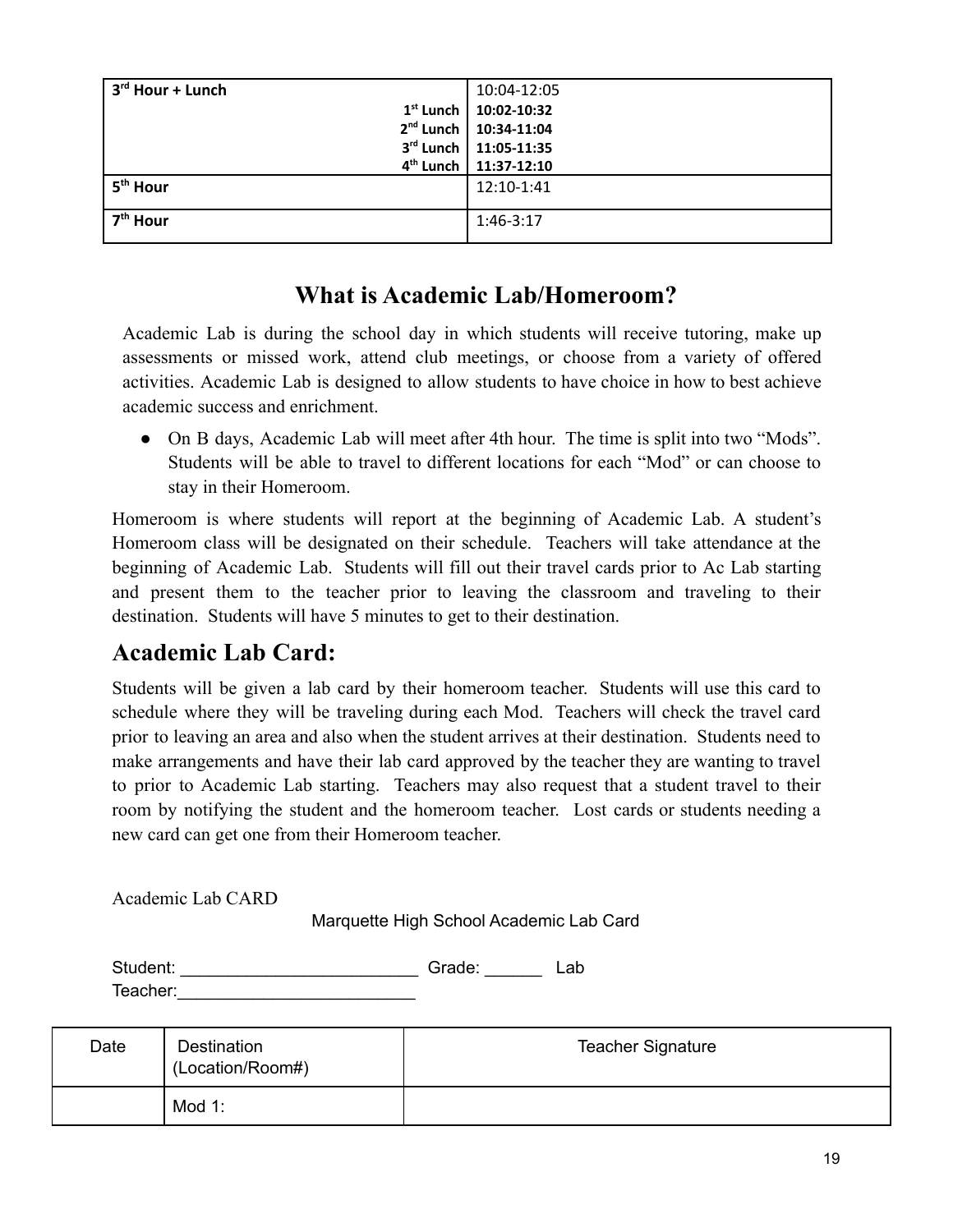|  | Mod 2: |  |
|--|--------|--|
|  | Mod 1: |  |
|  | Mod 2: |  |
|  | Mod 1: |  |
|  | Mod 2: |  |
|  | Mod 1: |  |
|  | Mod 2: |  |
|  | Mod 1: |  |
|  | Mod 2: |  |

## **Academic Lab Expectations:**

Student Expectations:

- Academics first
- Communicate with teachers
- Clean up after themselves
- Report to teacher when requested
- Sign into classroom using QR code
- Schedule own time (time management)/Schedule Mods before Academic Lab
- Know and report to any required meetings
- Have Lab Card with them at all times
- Follow school rules
- Take care of paperwork/office issues during Academic Lab or before and after school
- Etiquette/behavior-Please be quiet in the hallway and be respectful of other students

Teacher Expectations

- Keep students informed of Academic Lab changes
- Communicate with students who need help
- Seek out additional ways to support students
- Collaborate as a department to ensure appropriate distribution of student choices
- Take attendance for their Homeroom at the beginning of each Academic Lab
- Approve signed Lab Cards for students who are leaving Homeroom
- Arrange with students needing to travel to a teacher's room for help/make-up tests prior to Academic Lab.

Administrator Expectations:

- Supervise the cafeteria/commons, halls, etc.
- Hold students accountable for appropriate behavior and use of Academic Lab
- Assist in helping students manage time/make wise choices
- Support Teachers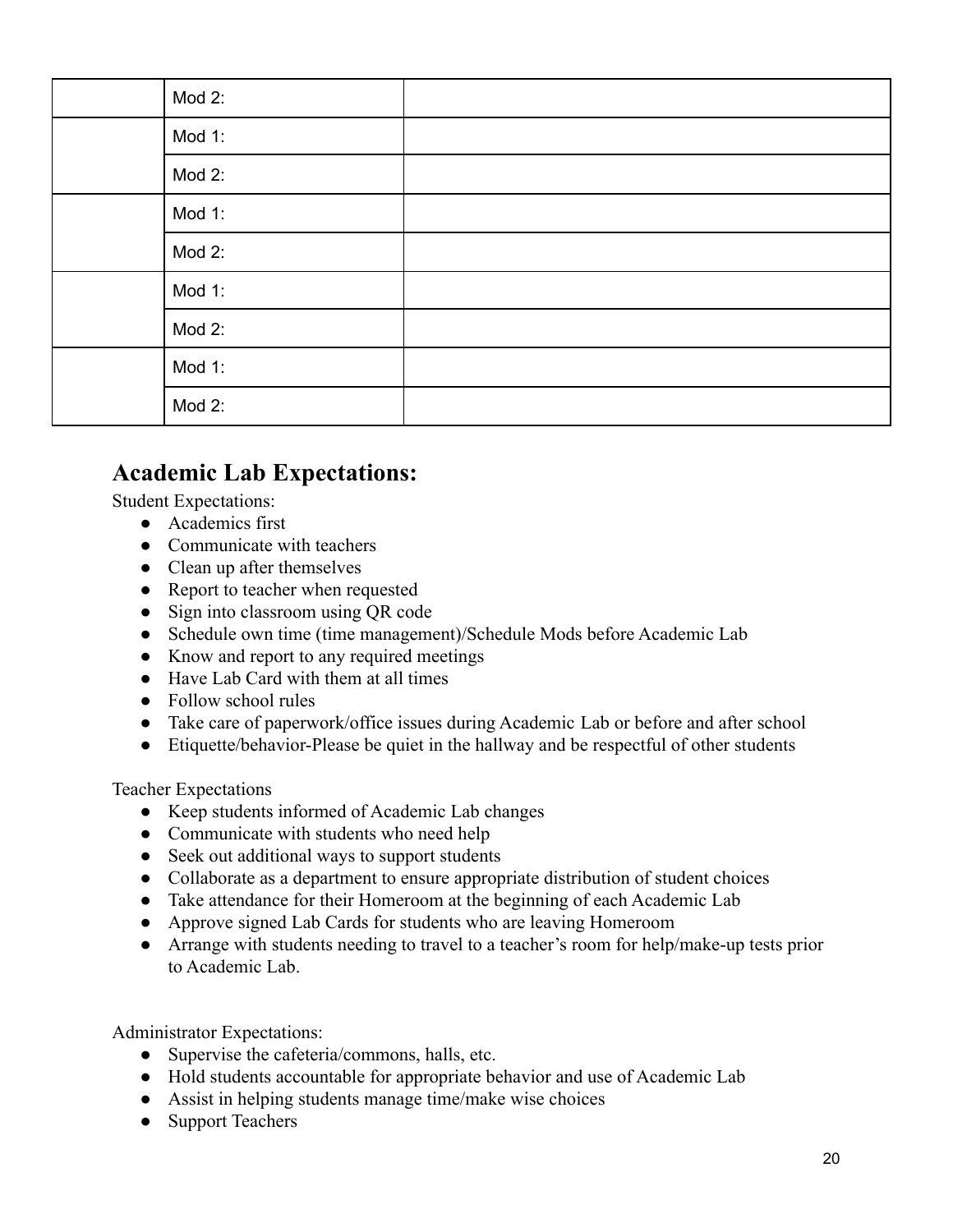● Communicate clearly about Academic Lab and expectations to both students AND parents

## **Attendance:**

- Teachers will take Homeroom attendance at the beginning of Academic Lab.
- Students are expected to manage and keep their Academic Lab Cards
- Students are expected to be at their destination for each Mod at the end of the 5 minute passing period.

## **Notes about Academic Lab:**

- The most current information on Academic Lab will be posted on the MHS website.
- Students should advocate for themselves and plan ahead with their teachers, sponsors, and coaches so that they are certain of the activities in which they plan to participate each day.
- Students should take care of small business items before school, during Academic Lab, or after school, including but not limited to: scheduling guidance appointments, submitting a records request, any fees paid to the front office, teacher aide forms, senior incentive forms, etc.

## **Academic Lab Bell Schedule**

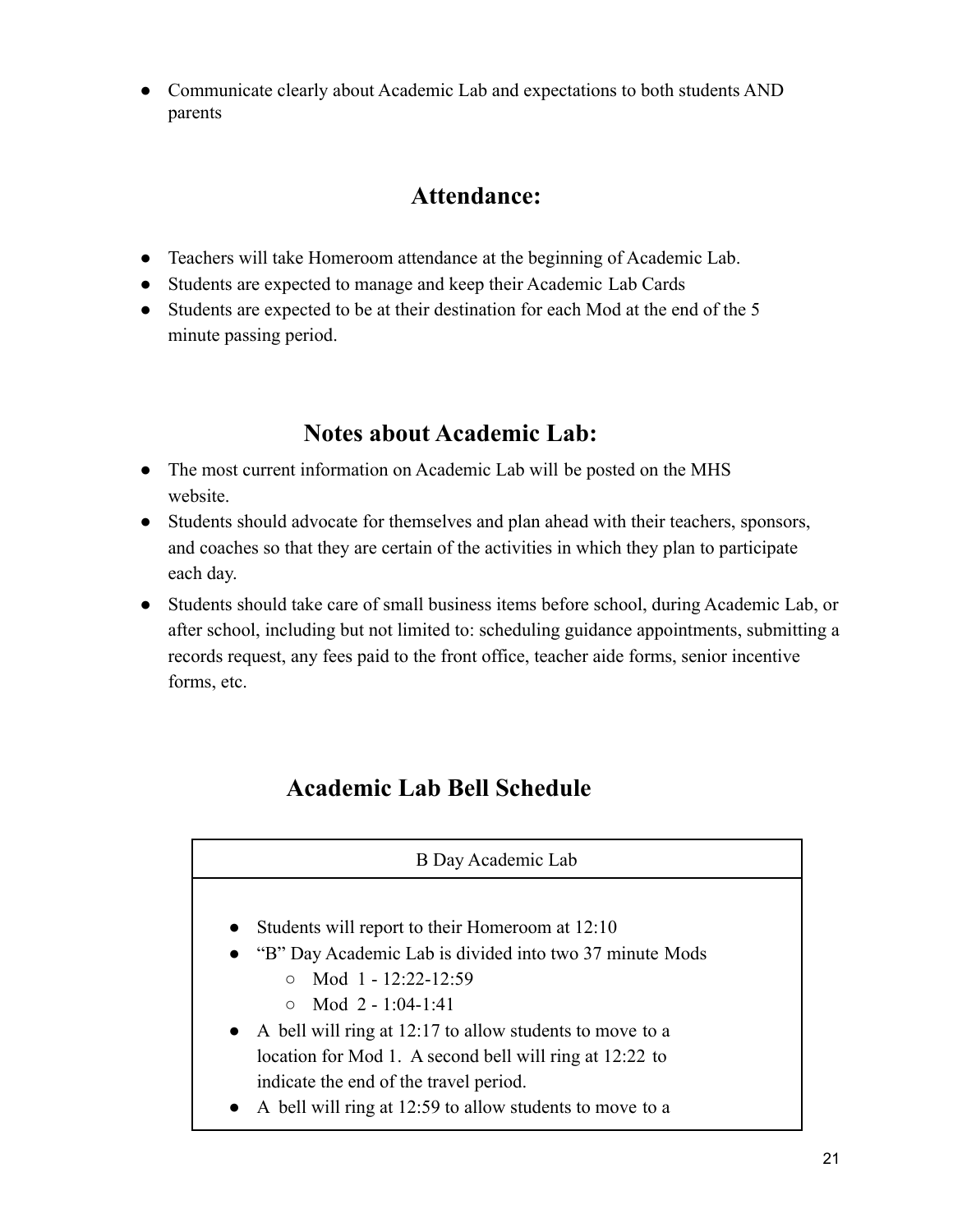location for Mod 2. A second bell will ring at 1:04 to indicate the end of the travel period.

● A bell will ring at 1:41 to indicate the end of Academic Lab. At this point, you have 5 minutes to report to 6th period.

## **Non-Academic Lab Days:**

There will be days during the school year in which Marquette will run a schedule with no Academic Lab. Some examples of these days are:

- All "A" and "C" Days
- All late start "B" Days
- School wide or class assemblies
- Other weeks as determined by the administration

## **Academic Lab Options**

Below is a sampling of sessions that may be offered during Academic Lab. This list is subject to change based on teachers' schedules and student interest. Be aware that not all activities are open to all students. Please see the teacher for the membership requirements of their group or organization.

## **Academic Support**

The recommended priority for usage of this time is for students to seek out and obtain needed academic support. To support this, options like the following will be offered:

- Teacher led course-based help sessions
- Academic labs (for general support in a subject area)
- A+ tutoring and peer tutoring sessions
- Class make-up sessions (e.g. if a student missed PE, a lab, or a Socratic)
- Writing conferences or book conferences
- Rotating small groups or ensembles (e.g. Fine Arts classes)
- Curricular breakout groups (e.g. World Language speaking/signing practice, book club)
- Open Studio (FACS, Technology Education, Visual Arts)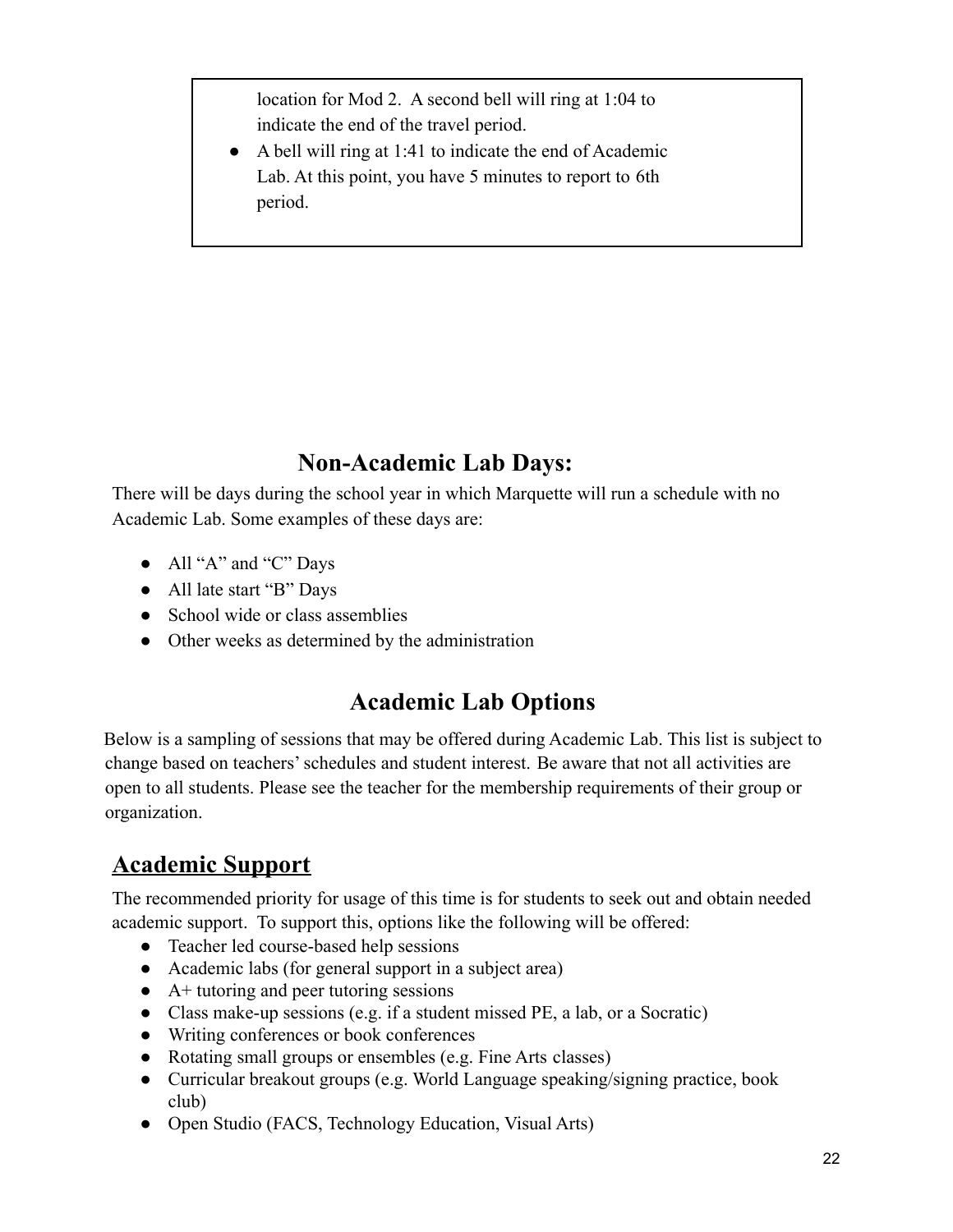- AP Practice Sessions
- Research assistance in the library
- Quiet rooms for studying or reading
- Study groups
- SSD/Gifted teachers meeting with students on caseload
- Exploratory sessions (e.g. ceramics, painting, etc.)

## **College and Career Readiness**

Students should leave high school equipped with the tools to successfully move beyond high school. Students should graduate with an understanding of the process and requirements to successfully navigate life after high school. To support this, options like the following will be offered:

- Meeting with college, military, and trade recruiters
- Meetings with counselors
- Understanding the college application process
- Help writing a college essay
- Understanding the FAFSA

### **Extracurricular Involvement**

Students have the opportunity to be involved in extracurricular clubs and activities while also limiting time absent from class to attend meetings.

Students should be able to attend all meetings for their clubs, teams, or organizations; Academics always takes precedence over meetings, including teacher requests.

To support this, the following groups may meet at this time. They will be scheduled in advance and staggered to allow students to attend if they belong to multiple groups:

- National Honor Society monthly meetings
- Principal's Advisory committee meetings
- Student Council monthly meetings
- M-Crew monthly meetings

Other groups may also choose to meet during this time at the discretion of the group's sponsor(s).

Some organizations have specific requirements for membership. It is the student's responsibility to find out what is required for membership.

## **Social/Emotional Learning**

Students have the opportunity to learn skills and develop tools to maintain emotional well-being and cope with stress. To support this, sessions will be developed and offered on an ongoing basis through the year that may include topics like:

- Meditation/Mindfulness
- Yoga
- Time management
- Brain breaks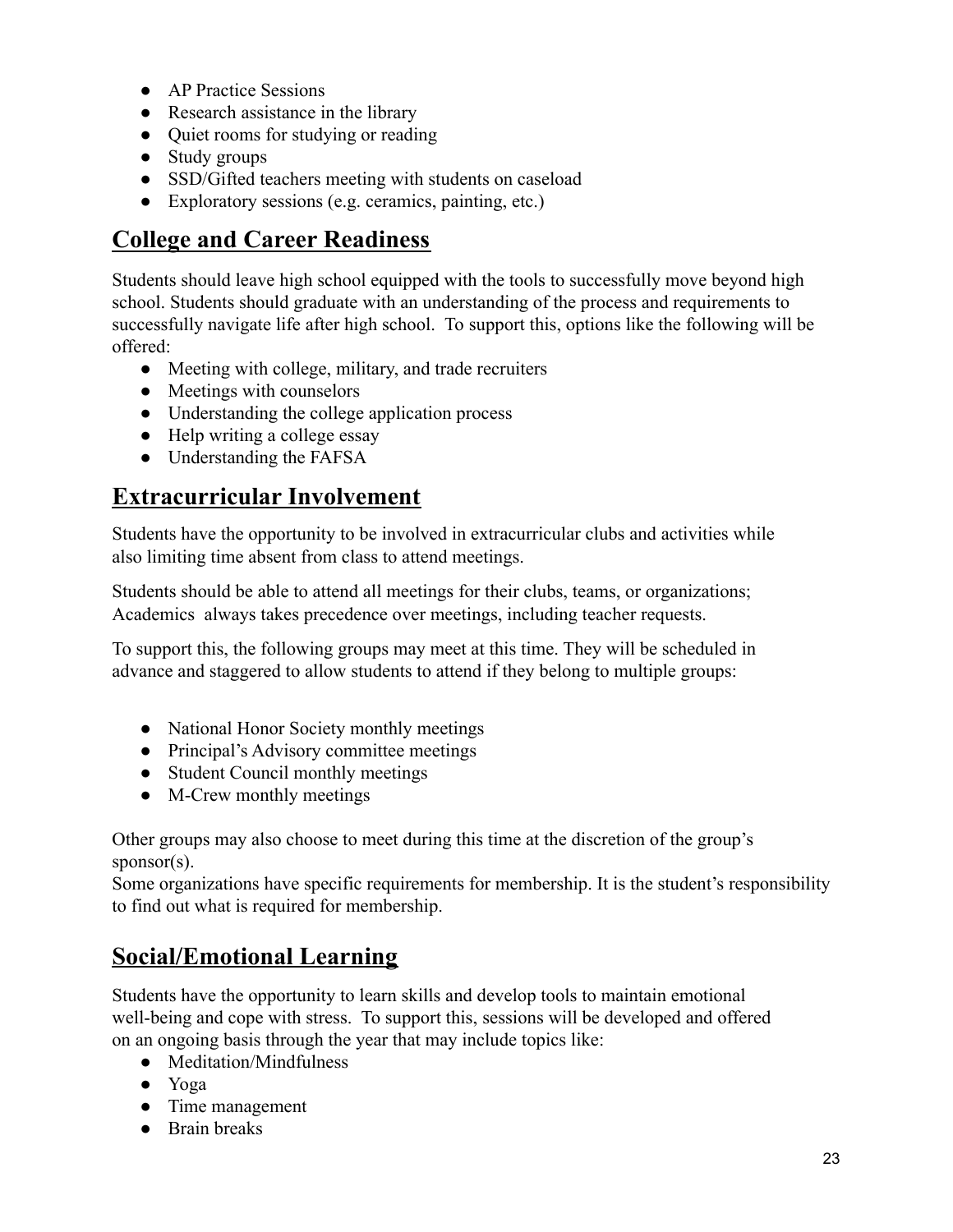- Community Service Projects
- Small groups providing support for students

## **Signing In or Out during Academic Lab**

● Parents and guardians needing to sign a student out during Academic Lab need to call their grade level office prior to Academic Lab. A pass will be issued and sent to that student's Homeroom. The student can then report to the grade level office and sign out.

## **Library Use Expectations**

- Students can work and study at a low volume. Other locations within the school will be better suited for talking with friends; the library will be reserved for students wishing to work in a quieter environment.
- Students will be able to request help with research and reading assignments both on the spot and during scheduled sessions.
- The library will offer special programming options 1-2 times monthly. Students will need to reserve a spot in advance.
- The library will accept students until it reaches maximum seating capacity; then students will be sent back to their homerooms or the commons.

## **Required Course Tutoring (RCT)**

- Tutoring dates and times vary; teachers will assign students to report to their room during a Mod or multiple Mods..
- Teachers may assign mandatory tutoring if students are falling behind in a class or have make up assignments, and they may be **REQUIRED** to attend tutoring. Students who do not attend RCT, may be assigned Academic Lab Detention. RCT must be made up and takes priority over other club or activity meetings.
- Teacher should fill out the Lab Card for that student prior to the requested Mod(s) for RCT.
- If a student has been required to attend two or more tutoring sessions at one time. The student and teachers will communicate and determine an adjusted tutoring schedule.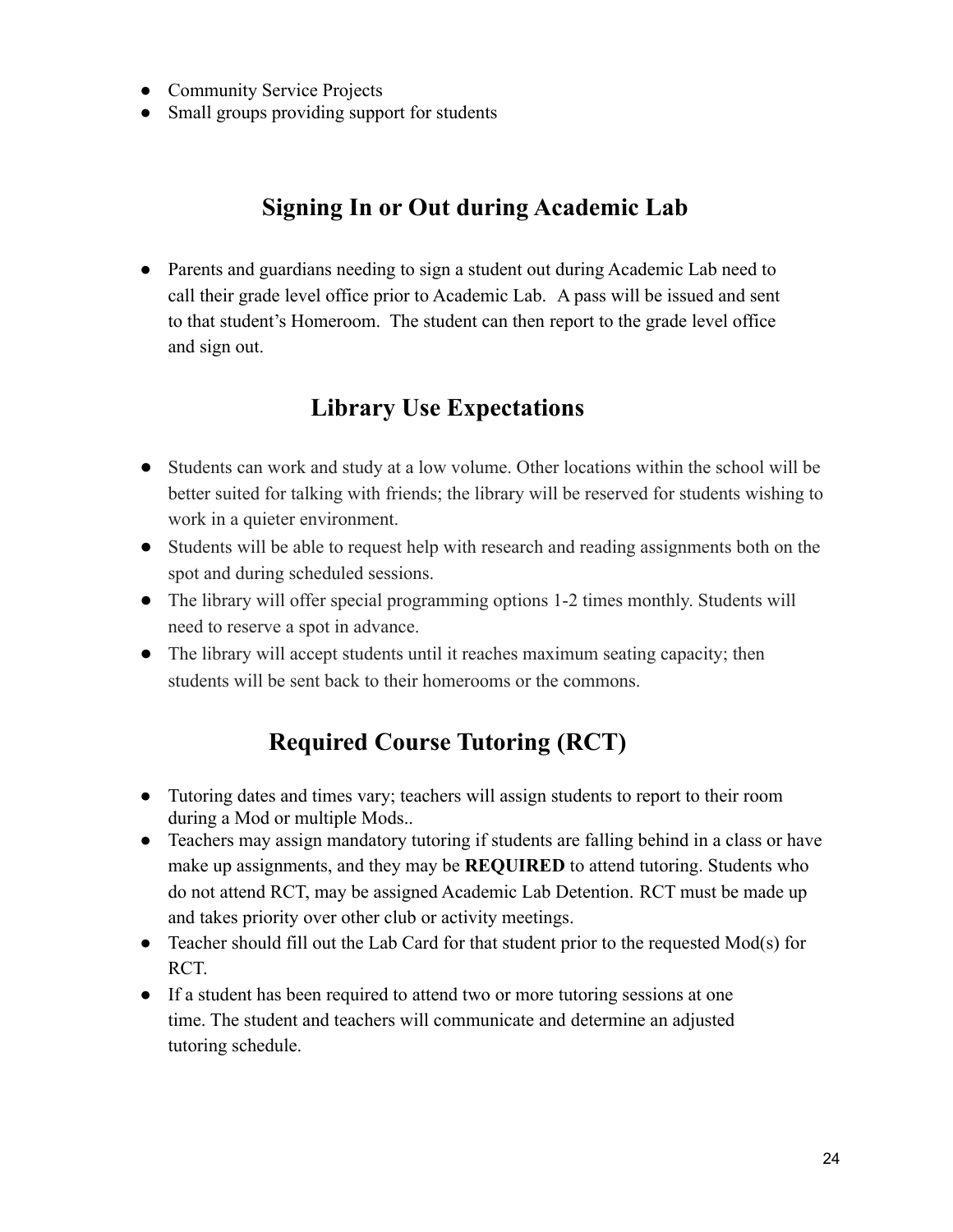## **Gym/Track/Weight Room/Pool**

- The gym, track, weight room, and pool area will be open on B days for Academic Lab for students that are currently taking a PE course. Students must have their Lab Card filled out by their gym teacher prior to the Mod(s) they would like to attend.
- Availability for gyms during Academic Lab will be limited. Students needing to schedule a make up activity to earn any missed credit for illness or absence will have priority.
- During Academic Lab, current PE students may have access to gym activity, weight room activity, and pool activity. Weather will determine track and field availability. Lab Cards must be signed by a PE teacher prior to Academic Lab.
	- Students who are failing any course will not have access to open gym activities.
	- Students are expected to participate in gym activities. Using this time for social media purposes will result in losing access to open gym.
- Student will be expected to wear appropriate clothing/shoes in order to participate

PLEASE NOTE THAT THERE WILL BE NO LOCKER ROOM ACCESS DURING ACADEMIC FLEX TIME EXCEPT FOR STUDENTS USING THE POOL. LOCKER ROOM DOORS WILL REMAIN LOCKED. STUDENTS THAT LEAVE THE GYM/TRACK/WEIGHT ROOM/POOL AREA DURING THE ASSIGNED MOD, MAY LOSE THE ABILITY TO SCHEDULE FUTURE MODS IN THE GYM/TRACK/WEIGHT ROOM/POOL AREA DURING ACADEMIC LAB.

## **Academic Lab Detention**

- Students are expected to conduct themselves in a mature manner and adhere to their self-selected schedule.
- Students are expected to report to their designated Mod on time and not be in the halls.
- Students are expected to behave in accordance with the behavior expectations defined in the MHS Handbook while in their Homeroom or any classroom they are in during a Mod.
- Students who demonstrate the inability to do so will be assigned to a supervised structured environment.
- Students in the halls or in an area not approved on their Lab Card during a Mod may spend the rest of that day's Academic Lab in Academic Detention.
- Personal electronics will be surrendered to the supervisor upon arrival.
- Students are not permitted to socialize during this time.
- Students will only be released from this structured environment to attend RCT.
- Students may be assigned Academic Lab Detention for other discipline issues.
- Students will report directly to Academic Lab Detention at the beginning of Academic Lab (do not report to Homeroom).
- Academic Lab Detentions will be assigned on B days.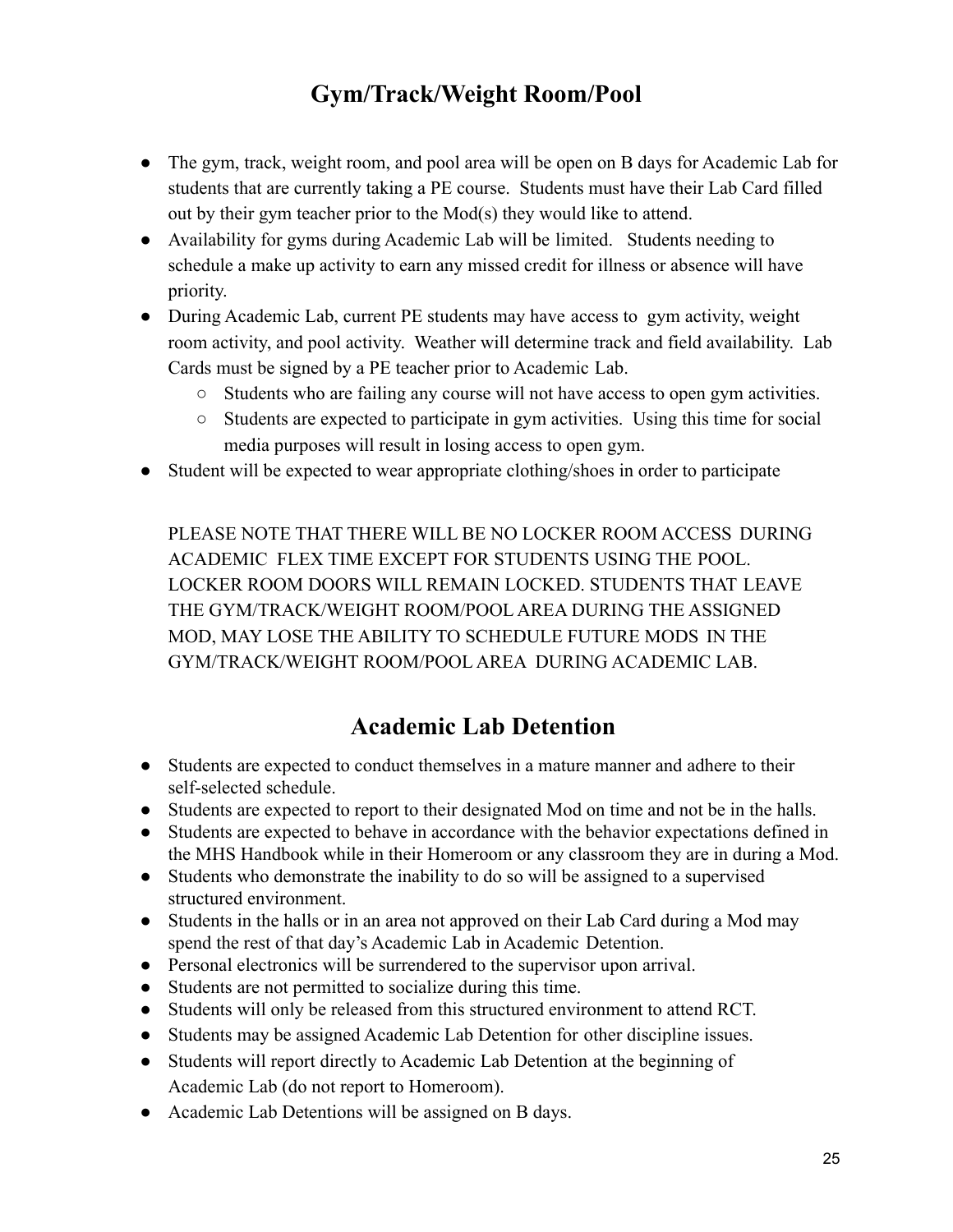- B Day Lab Detention: Students will report to a designated room at 12:22
- Students breaking Academic Lab Detention rules are subject to additional days of Academic Flex Detention and possibly ISS/OSS.

## . **Emergency Procedures for Academic Lab**

Due to the nature and purpose of Academic Lab, students will be moving throughout the building participating in different activities. The following procedure will help ensure the safety of students and staff during Academic Lab.

Fire

- Students should follow the directions of the teacher and evacuate the building in an orderly way.
- Staff should exit the building and inform students (in your classroom/hallway) to exit the building and to follow you to the nearest exit.
- Teachers should take attendance of the students once outside.
- Teachers will evacuate to their normal destination during a fire drill.

#### Intruder

- Students and staff should follow the 4E training
	- **Educate** Listen to staff and know the 4E training. Being an active participant during intruder drills and asking questions will help you better prepare for an emergency.
	- **Escape** If you have an accessible escape path, evacuate the premises.
	- **Evade** If you are unable to escape, find a place to hide and barricade in place.
	- **Engage** As a last resort, and only when your life is in imminent danger, attempt to disrupt and/or incapacitate the active shooter by acting as aggressively as possible, throwing items and improvising weapons, yelling and committing to your actions.

Tornado

● Staff will lead the students in their room to the designated area for a tornado.

Earthquake

- Students and staff should immediately take cover under the nearest desk or door frame.
- Students in hallways should go to the nearest room and take shelter.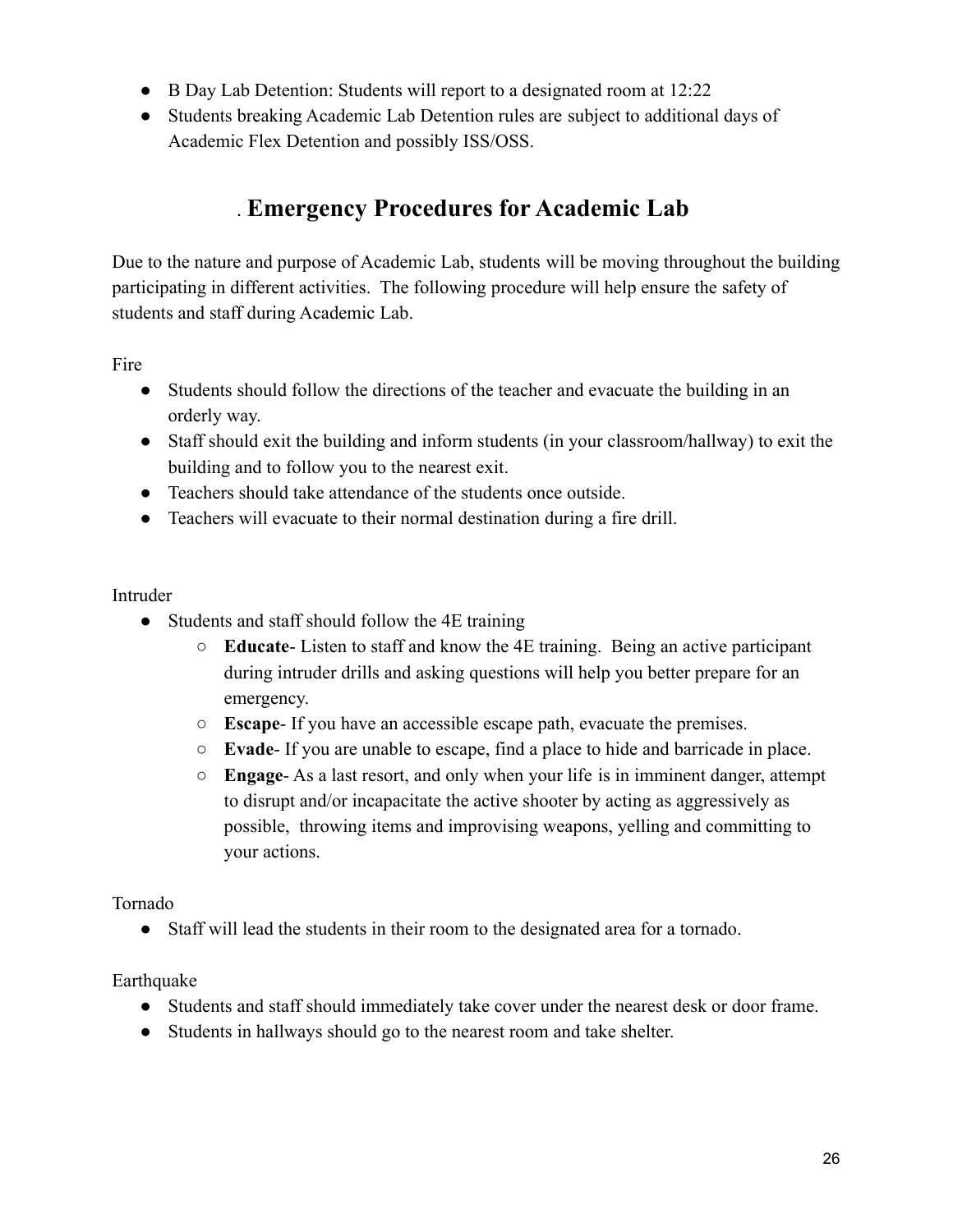#### **AFTER-SCHOOL ACTIVITIES - VICC**

All students staying after school must be under the direct supervision of a staff member. **Only athletes and those students in regular after-school rehearsals may ride the VICC 6:00 pm activity buses.** Bus transportation for VICC students is provided at 4:30 as well. Students must report directly to their after-school activity. Students who exit the building will be expected to board the bus and leave the school campus. Failure to follow this procedure will result in disciplinary action.

#### **AFTER-SCHOOL ACTIVITIES - RESIDENTS**

Activity buses are available for resident high school students who participate in after-school activities and will depart at 4:30 p.m. Monday - Thursday afternoons.

- Make your reservation Students must reserve their space on the activity bus by 12:30 p.m. in order to use this service for the school day.
- Sign-up in the Welcome Center. Reservations are on a first come, first served basis.

Questions? Stop by the school office or call the Transportation Department at 636-733-8500.

#### **ASSAULT - SECONDARY**

Intentionally causing or attempting to cause serious injury or bodily harm to another person, intentionally threatening to place or placing a person in reasonable apprehension of imminent physical injury, or applying physical force on another person or physically attacking an individual, recklessly engaging in conduct that creates a grave risk of serious injury or bodily harm to another person, or causing physical contact with another person knowing the other person will regard the contact as offensive or provocative.

First Offense—5-180 days out-of-school suspension, or expulsion, notice to law enforcement officials, and documentation in the student's discipline record

Subsequent Offense(s)—11-180 days out-of-school, or expulsion, notification to enforcement officials, and documentation in student's discipline record

Any student who assaults district personnel (including a District SRO) will be suspended for ten (10) school days out of school with a recommendation for a suspension of an additional 170 days and/or expulsion and the matter will be referred to legal authorities.

#### **BULLYING**

The intimidation or harassment that causes a reasonable student to fear for his or her physical safety or property, i.e., physical actions, including gestures, or oral, cyber-bullying, electronic or written communication, and any threat of retaliation for reporting such acts. (Refer to Policy 2612 – Bullying)

First Offense: Up to ten (10) days out-of-school suspension

Subsequent Offense(s): In-School suspension, 3-180 days out-of-school suspension, or expulsion.

#### **BUS MISCONDUCT**

Any offense committed by a student on a District-owned or contracted bus shall be punished in the same manner as if the offense has been committed at the student's assigned school. This includes exiting the back of the bus in a non-emergency situation. In addition, bus-riding privileges may be suspended or revoked. (Refer to Policy 2652—Student Transportation.)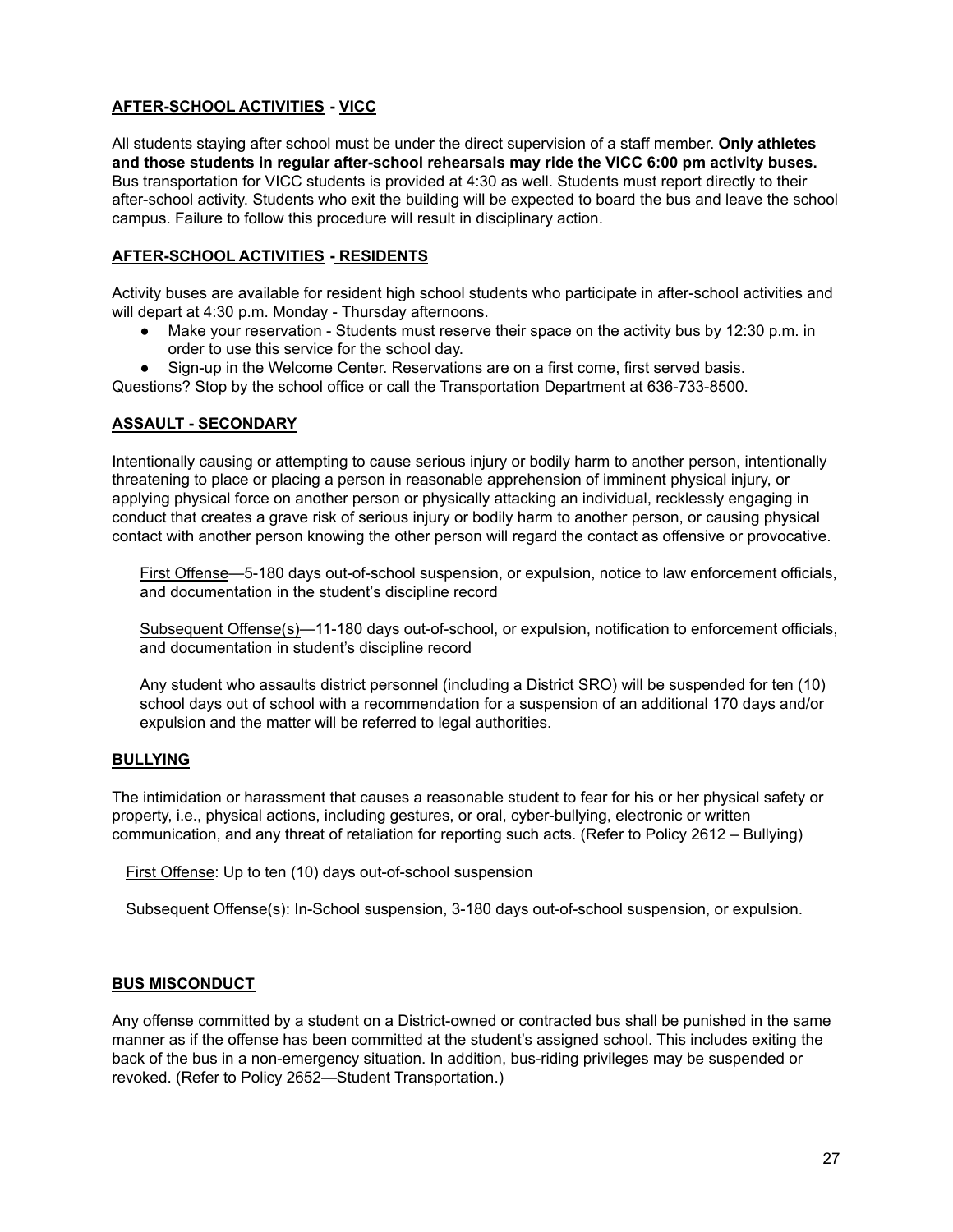#### **CHEATING/ACADEMIC DISHONESTY**

The District recognizes that honesty in academic endeavors is essential and the basis for true success. The District, therefore, will not tolerate any form of academic dishonesty including plagiarism or "the taking of ideas or writings from someone else and presenting them as one's own" (*Webster's New World,* 1996). In order to deal appropriately with issues of academic honesty, the district uses the following definitions:

- It shall be a violation of policy for students to take credit for work other than their own. This would include, but not be limited to, the use of technological sources (including but not limited to; phones, internet, group messages, message boards, social media etc.), purchased papers, books, periodicals, interviews, and research abstracts without attribution and/or authorization. It shall also be a violation of policy to cheat on assignments and assessments.
- Students who violate this policy are subject to consequences as outlined in the Board of Education Regulation 2611.

**Academic Dishonesty**: Includes, but is not limited to, bringing answers into a testing area, copying homework or assessments from another student, providing answers for another student, using unauthorized notes or technology, taking credit for work that one didn't do by failing to acknowledge parent, friend, or tutor assistance.

#### **Plagiarism**

**Level 1**—Though most of the work is the student's, a few lines or phrases of text or a paragraph is used without proper attribution.

**Level 2**—A significant portion of the work is not the student's and is not cited. This would include use of multiple paragraphs of someone else's work, use of someone's ideas, and/or repeated paraphrasing of someone else's work without attribution.

**Level 3**—Little, if any, of the work is the student's; most, if not all, of the work has been copied verbatim or copied and slightly altered. **Academic Dishonesty**

First Offense: No credit for the work and parent contact.

Second Offense: No credit for the work, parent contact, and up to three (3) days of in-school suspension.

Subsequent Offenses: No credit for the work, parent conference, and up to 10 days of out-of- school suspension.

#### **Plagiarism—Level 1**

First Offense: Student/teacher conference with instruction in avoiding plagiarism, parent contact, and possible grade reduction.

Subsequent Offenses: Student and parent conference with office, up to three days of in-school suspension, and no credit for work.

#### **Plagiarism—Level 2**

First Offense: Parent contact and no credit.

Subsequent Offenses: Student and parent conference with office, no credit for work, and up to 3 days in-school suspension.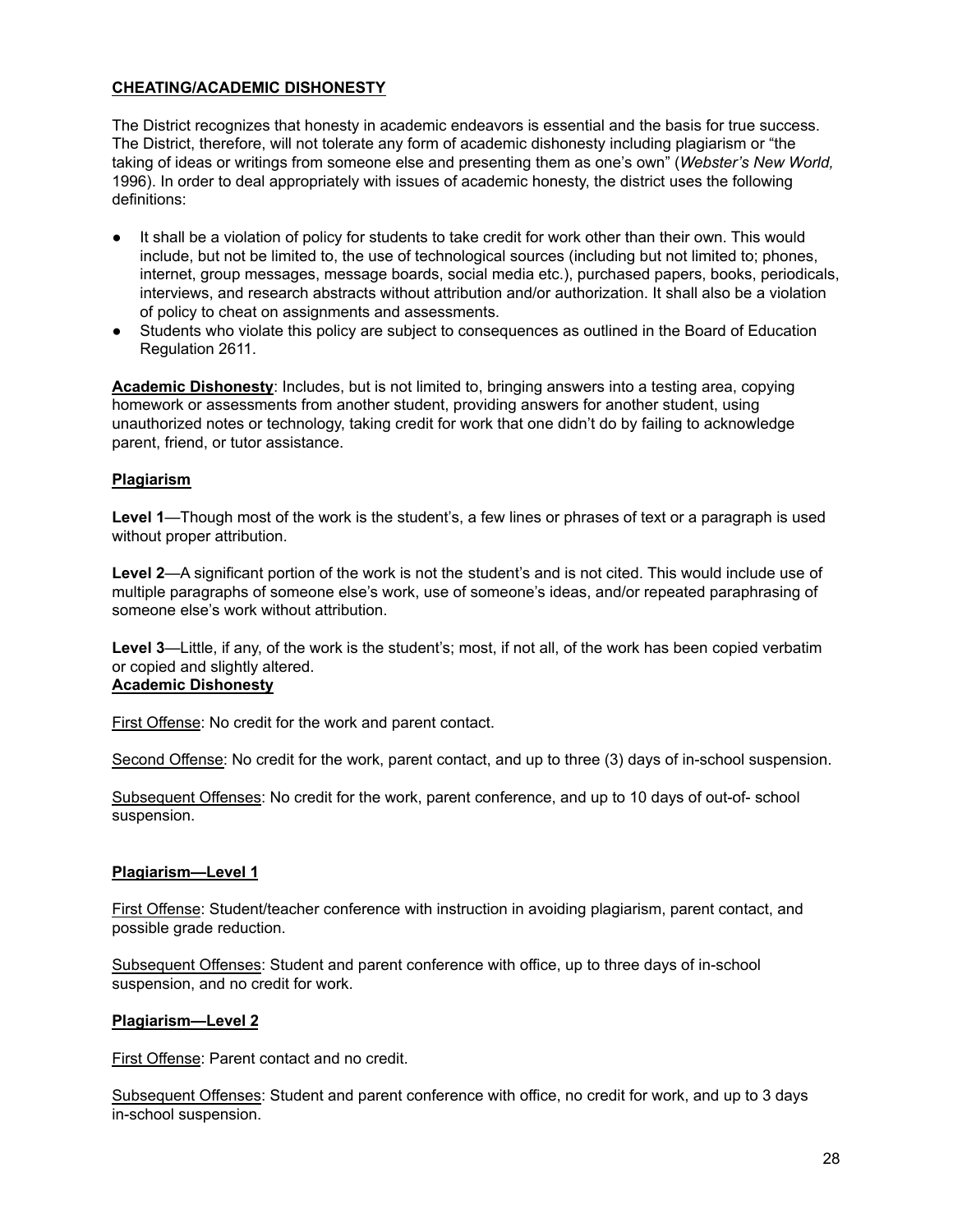#### **Plagiarism—Level 3**

First Offense: Student and parent conference with office, no credit for work, and up to 3 days of out-of-school suspension.

Subsequent Offenses: Student and parent conference with office, no credit for work, and a minimum of 3 and up to 10 days of out-of-school suspension.

#### **DAMAGING/DEFACING PROPERTY**

Any damage to school property due to willful or inappropriate behavior will result in payment for damages. In addition, the student will be suspended up to 10 days out-of-school and a referral to legal authorities may result. There may also be an additional one hundred seventy (170) days suspension recommended and a referral to legal authorities may result.

Any willful damage to staff property resulting from a school-related situation will result in payment for damages. In addition the student will be suspended for one (1) to ten (10) school days and a referral to legal authorities may result.

#### **DISPARAGING OR DEMEANING LANGUAGE/CONDUCT; HARASSMENT**

Use of words or actions, verbal, written or symbolic, meant to harass, cause emotional distress to, discriminate against or injure another person; i.e., threats of violence or harassment or defamation of a person's race, color, national origin, ethnicity, religion, disability, sexual orientation, or perceived sexual orientation, consistent with Policy and Regulation 2130.

First Offense—Up to ten (10) days out-of-school suspension Subsequent Offense(s): - In-school suspension or 3-180 days out-of-school suspension, or expulsion, and possible documentation in student's discipline record

#### **DISRESPECTFUL SPEECH OR CONDUCT**

Disrespectful verbal, written, or symbolic language or gesture which is inappropriate to public settings directed at a staff member.

First Offense—Up to ten (10) days out-of-school suspension Subsequent Offense—11-180 days out-of-school suspension, or expulsion, and possible documentation in student's discipline record.

#### **DISRUPTIVE SPEECH OR CONDUCT**

Conduct or verbal, written, or symbolic language that materially and substantially disrupts classroom work, school activities, or school functions is prohibited. The Board specifically prohibits any assembly or public expression at school sponsored activities and events that advocate the use of substances that are illegal to minors. This includes behavior in the lunchroom which causes a disruption.

First Offense—Up to ten (10) days out-of-school suspension Subsequent Offense — In School Suspension, 1-180 days out-of-school suspension, or expulsion, and possible documentation in student's discipline record

Streaking at any school event, home or away, will result in a ten day out-of-school suspension with a recommendation for additional days.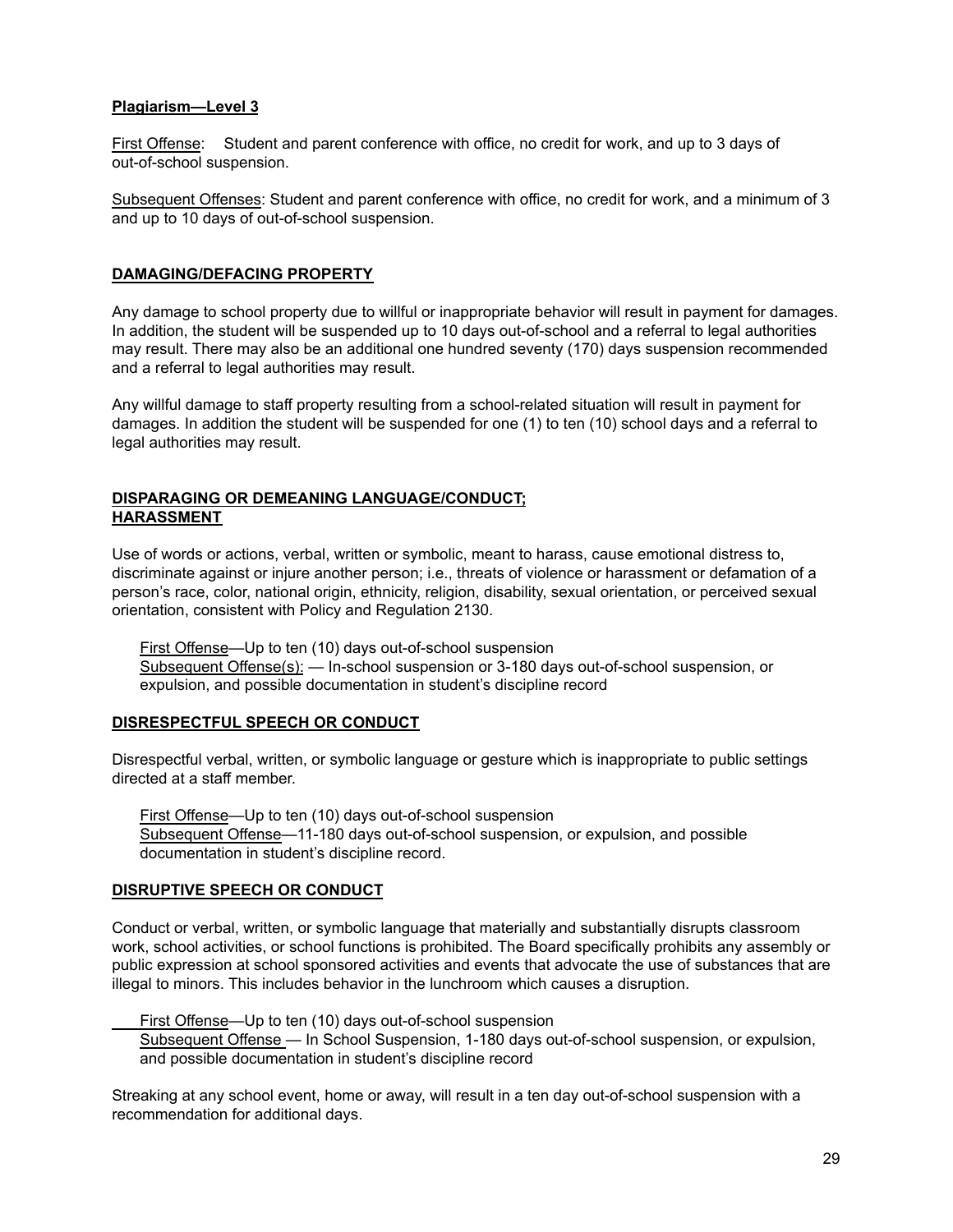#### **DRESS CODE AND PERSONAL APPEARANCE**

The general atmosphere of a school must be conducive to learning. If a student's general appearance attracts undue attention to the extent that it becomes a disruptive factor in the school, a staff member will ask the student to make the necessary changes. In the event that the change does not take place in the time allowed, the administrator will prescribe the action to be taken.

Dress in good taste. The body must be modestly covered from shoulder to mid-thigh.

- A. Clothing that promotes disruptive behavior, including but not limited to, drugs, alcohol, tobacco and/or its products, violence, sex or hate groups is prohibited from campus and must be covered or removed.
- B. Clothing which intentionally promotes gang identification is prohibited from campus.
- C. Tops or shirts must have shoulder straps (one over each shoulder), sides, and backs and modestly cover the chest. Halter tops, tube tops, handkerchief/bandana tops that have bare midriffs, open sides, bare backs are not to be worn. Net mesh shirts are prohibited.
- D. Pants are to be worn at the student's normal waist level.
- E. All chains and spiked paraphernalia must be left at home.

Hats, hoods, and scarves are allowed to be worn during the school day in the commons and in the hallways (provided they do not create a disruption to the school environment). Teachers have the rights to determine if hats/hoods will or will not be allowed to be worn during class time as they deem appropriate.

The office will provide means to correct clothing problems. Failure to comply with the means offered or the repeating of the same offense over time will be addressed as insubordination.

#### **PERSONAL TECHNOLOGY DEVICES**

Students in grades 9-12 may possess and use personal technology devices at school in accordance with the conditions set below:

Personal technology devices may be used on school premises before the school day begins and after the school day ends. Use of these devices on school premises during the school day is prohibited unless they are used for instructional purposes only as deemed appropriate and necessary by staff.

Classroom teachers and building administrators will determine when and how personal technology devices can be used. There will be times when use of these devices will not be allowed.

Students are prohibited from using devices in dressing rooms, locker room or restrooms. Cameras/recording devices may not be used at any time at school or on school busses.

Use or display of these items other than described may result in an after school detentions or up to three (3) days in-school suspension. Repeated offenses could result in increased consequences. School administrators will investigate the reason for use of an electronic device by a student to determine if other district policies are also applicable, which could result in an increase in the discipline. (i.e.; personal technology device for the purpose of cheating on a test would also be subject to policies governing academic dishonesty). Laser pointers are allowed only for demonstration purposes. The district will not be responsible or liable for any damage, loss or theft of personal technology devices (Regulation 6320).

The administration may search personal technology devices if they have reasonable suspicion that a search would reveal school rules have been violated.

#### **EXTORTION**

Threatening or intimidating any student for the purpose of obtaining money or anything of value.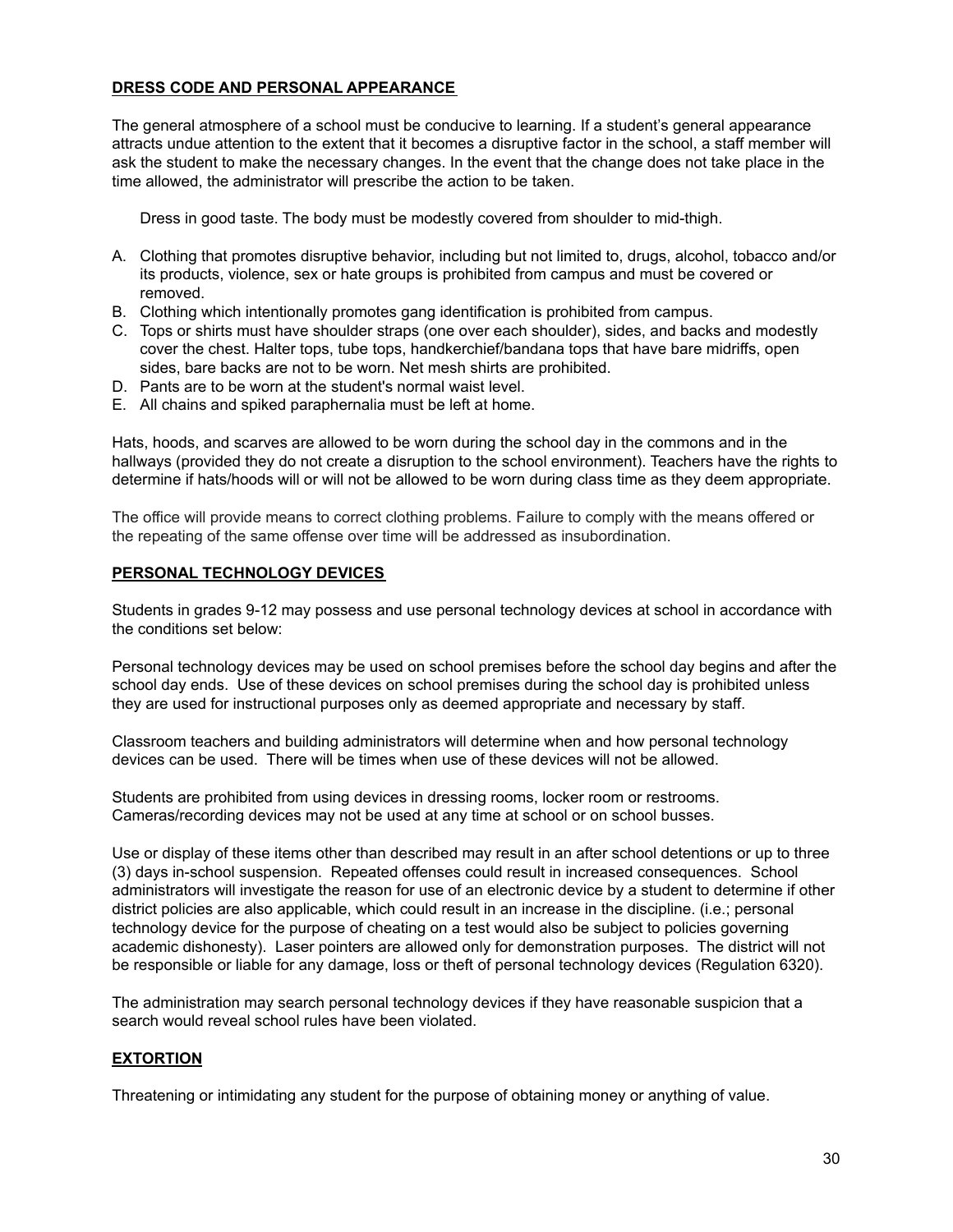First Offense—3-10 days out-of-school suspension

Subsequent Offense—5-180 days out-of-school suspension, or expulsion, and documentation in student's discipline record

#### **FAILURE TO SERVE OFFICE DETENTION**

First Offense— up to 3 days out-of-school suspension

Subsequent Offense—Possible out-of-school suspension.

#### **FALSE ALARMS**

Tampering with emergency equipment, setting off false alarms, making false reports.

First Offense—10-180 days out-of-school suspension, or expulsion, and possible documentation in student's discipline record and referral to proper legal authorities

Subsequent Offense—10-180 days out-of-school suspension, or expulsion, and possible documentation in student's discipline record and referral to proper legal authorities

#### **FIGHTING**

Mutual combat in which both parties have contributed to the conflict by physical action.

First Offense: 3-180 days out-of-school suspension, or expulsion, and possible documentation in student's discipline record.

Subsequent Offense(s): 6-180 days out-of-school suspension, or expulsion, and possible documentation in student's discipline record.

Never should additional persons enter a fight. If this happens, the additional persons entering the fight will be suspended out-of-school five (5) to ten (10) days with a possible recommendation for a suspension up to one hundred eighty (180) days.

Students instigating, disrupting or failing to disperse (immediately) when instructed will be suspended out-of-school 3-10 days with a possible recommendation for a suspension up to 180 days. Instigating fights includes recording, videotaping, and/or electronically sharing or posting images, audio, or video of fights. The district has jurisdiction over electronic sharing and posting that uses the district's technology resources or that originates on district property, at a district activity or on district transportation. Even when electronic sharing or posting does not involve district property, activities or technology resources, the district will impose consequences and discipline for those who engage in such activities if there is a sufficient nexus to the educational environment, the behavior materially and substantially disrupts the educational environment, the communication involves a threat as defined by law, or the district is otherwise allowed by law to address the behavior. **FIRE**

A student who intentionally sets a fire, attempts to set a fire, or participates in an act which results in a fire on school property, buses, or at a school-sponsored activity off school property will be suspended for up to ten (10) school days out-of-school with a possible recommendation for a suspension up to one hundred eighty (180) school days and/or expulsion. A report may be filed with the fire and/or police departments. Any damage to school property due to a fire that has been intentionally set by a student will result in the assessment of and payment for damages.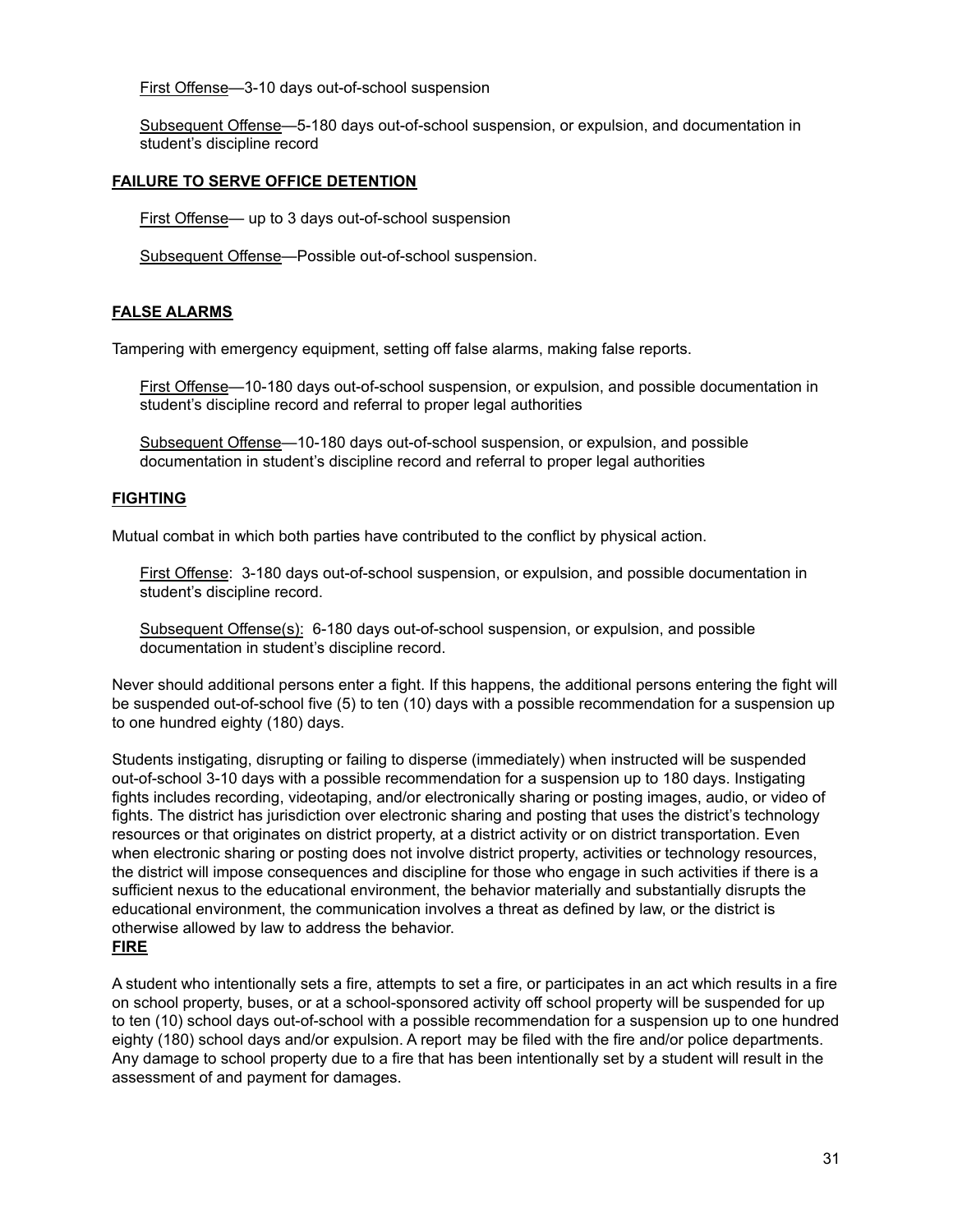Subsequent offense — Expulsion, notification to law enforcement officials, and documentation in student's discipline record. Any damage to school property will result in the assessment of damages.

#### **FIREWORKS/EXPLOSIVES/ AMMUNITION**

The use of fireworks, explosives, or ammunition creates a hazard to both life and property; therefore, any student setting off a firework, explosive, or ammunition anywhere on school property, buses or at a school-sponsored activity off school property will be suspended for up to ten (10) school days out-of-school with a possible recommendation for a suspension up to one hundred eighty (180) school days and/or expulsion. Legal authorities may be contacted. The possession or sale of a firework, explosive, or ammunition anywhere on school property, buses, or at a school-sponsored activity off school property will result in an out-of-school suspension of up to ten (10) school days for the first offense. The Superintendent/designee may give a longer suspension in the event that sale or possession takes place more than once. Legal authorities may also be contacted.

The following consequences apply to the possession and/or use of **Snap-N-Pops:**

- 1. Possession—one (1) day in-school suspension
- 1. First offense setting off "Snap-N-Pops"—two(2) school days in-school suspension
- 2. Subsequent offenses—suspended one (1) to three (3) school days out-of-school

#### **FORGERY**

The act of falsifying a document with the intent of fraudulent use. The consequences of forgery may include up to ten (10) days out-of-school suspension.

#### **GAMBLING**

Any student found gambling will be referred to the office. The consequences of gambling may include up to ten (10) days out-of-school suspension.

#### **GANGS/HATE GROUPS/CULTS**

In order to prevent disruption and violence, gang/hate group/cult membership and activities are strictly forbidden at school, on school grounds, school buses, or at any school-sponsored activity off school grounds. Students who intentionally use gang type language and/or gang type symbols, or students who intentionally wear particular colors or clothing with the purpose of gang identification may be suspended from school for up to five (5) school days. Such behavior that creates a severe disruption to the school environment may result in a suspension for a longer period of time.

#### **HABITUAL REFERRALS TO THE OFFICE**

Behavioral referrals in excess of ten (10) for the year may result in increasing consequences of three (3) days in-school suspension or up to ten (10) days out-of-school suspension.

#### **HARASSMENT**

It is the policy of the District to maintain a learning environment that is free from harassment because of an individual's race, color, sex, national origin, ethnicity, disability, sexual orientation, or perceived sexual orientation. The School District prohibits any and all forms of unlawful harassment and discrimination because of race, color, sex, national origin, ethnicity, disability, sexual orientation, or perceived sexual orientation. It shall be a violation of District policy for any student, teacher, administrator, or other school personnel of this District to harass or unlawfully discriminate against a student through conduct of a sexual nature, or regarding race, color, national origin, ethnicity, disability, sexual orientation, or perceived sexual orientation as defined by this Policy.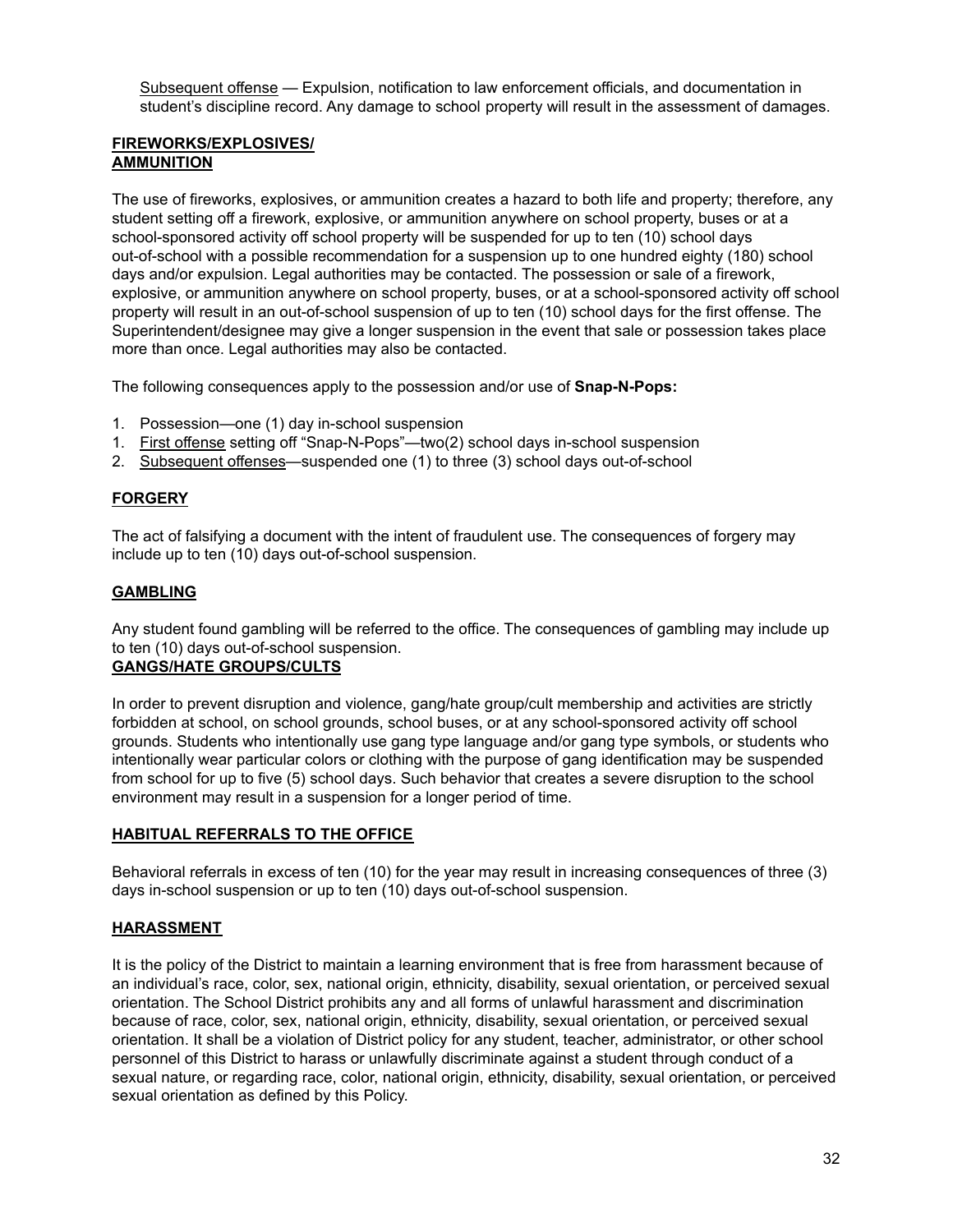It shall also be a violation of District policy for any teacher, administrator, or other school personnel of this District to tolerate sexual harassment or harassment because of a student's race, color, national origin, ethnicity, disability, sexual orientation, or perceived sexual orientation, as defined by this policy, by a student teacher, administrator, other school personnel, or by any third parties who are participating in, observing, or otherwise engaged in activities, including sporting events and other extracurricular activities, under the auspices of the School District.

For the purpose of this Policy, the term "school personnel" includes school board members, school employees, agents, volunteers, contractors, or persons subject to the supervision and control of the District.

The school system will act to promptly investigate all complaints, either formal or informal, verbal or written, of unlawful harassment or unlawful discrimination because of race, color, sex, national origin, ethnicity, disability, sexual orientation, or perceived sexual orientation; to promptly take appropriate action to protect individuals, harassment or discrimination occurred, to promptly and appropriately discipline any student, teacher, administrator, other school personnel who is found to have violated this Policy, and/or to take other appropriate action reasonably calculated to end the harassment/discrimination.

#### **HAZING**

Any activity, on or off school property, that a reasonable person believes would negatively impact the mental or physical health or safety of a student or put the student in a ridiculous, humiliating, stressful or disconcerting position for the purposes of initiation, affiliation, admission, membership or maintenance of membership in any group, class, organization, club or athletic team including, but not limited to, a grade level, student organization or district sponsored activity. Hazing may include those actions that subject a student to extreme mental stress including, but not limited to, sleep deprivation, physical confinement, forced conduct that could result in extreme embarrassment or criminal activity, or other stress inducing activities. Hazing can occur even when all students involved are willing participants. The district has jurisdiction over hazing activities that use the district's technology resources or that originate on district property, at a district activity or on district transportation. Even when hazing activities do not involve district property, activities or technology resources, the district will impose consequences and discipline for those who engage in hazing activities if there is a sufficient nexus to the educational environment, the behavior materially and substantially disrupts the educational environment, the activity involves a threat as defined by law, or the district is otherwise allowed by law to address the behavior.

First Offense: In-school suspension, or 1-10 days out-of-school suspension with possible recommendation for out-of-school suspension up to 180 days.

Subsequent Offense(s): 1-10 days out-of-school suspension with possible recommendation for out-of-school suspension up to 180 days, and/or expulsion, and possible documentation in the student's discipline record.

#### **INSUBORDINATION**

Insubordination is defined as willful or continued willful disobedience of any reasonable request or regulation, or voicing of disrespect to those in authority.

Students involved in such behavior may receive up to ten (10) days in-school suspension. Repeated offenses may result in a recommendation to the Superintendent / designee for an additional penalty up to one hundred seventy (170) school days and/or expulsion and legal authorities may be contacted.

#### **LOCKS/LOCKERS**

Student locks and lockers in the academic wings are provided by the Rockwood School District. Students are required to use the Master Lock issued by the school. Students will be assessed a \$5.00 replacement fee for each lost lock.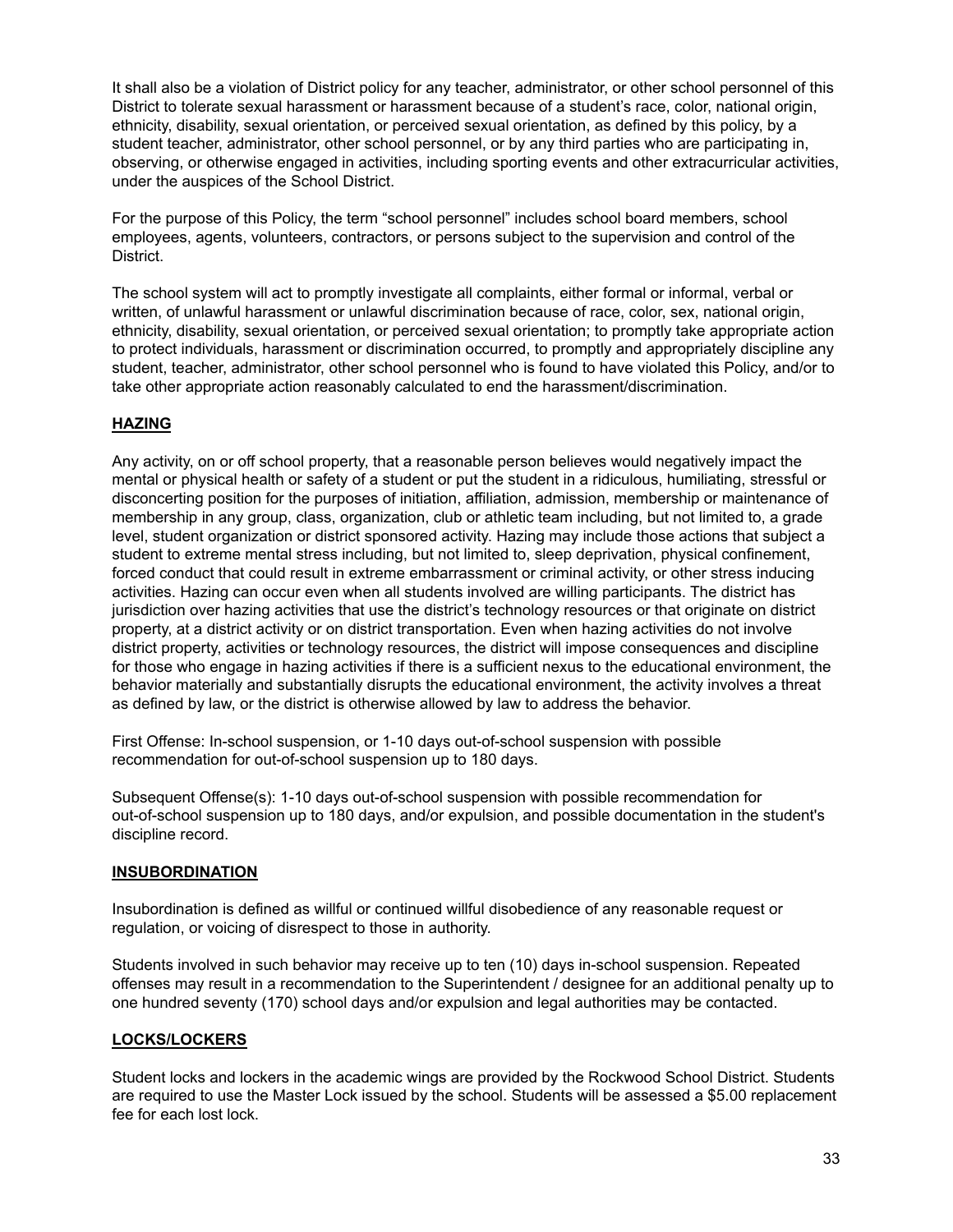#### **MATCHES OR CIGARETTE LIGHTER**

Any student in possession of a match(es) or cigarette lighter will be disciplined as follows: First Offense—Confiscation and maximum of one (1) day in-school suspension or until satisfactory parent/guardian conference

Subsequent Offense— up to two (2) days out-of-school suspension

Any student who strikes a match or lights a cigarette lighter while on school property will be suspended three (3) days in-school suspension or until a satisfactory parent/guardian conference for the first offense. Additional offenses will result in three (3) school days out-of-school suspension.

#### **MONEY, STUDENTS IN POSSESSION OF LARGE AMOUNTS**

Students are strongly discouraged from having large amounts of money at school and the school cannot be held responsible for money which is lost, misplaced or taken. Since it is felt that generally there is no good reason for having large amounts of money at school, a conference will be held with the parent/guardian of the student who has large amounts of money in his/her possession.

#### **MULTIPLE ACTS OF MISCONDUCT**

Students who engage in multiple acts of misconduct may receive an 11-180 day out-of-school suspension or expulsion. Multiple offenses are defined as more than three (3) serious violations that require out-of-school suspension occurring within a period of two school years.

#### **OFF-LIMIT AREAS**

Students are not permitted to be outside on the east or west sides of the main building or in any other area where there is no sidewalk. During the student's lunch shift, students are permitted in the cafeteria area or out front, but not on the Kehrs Mill side of the school. At no time during the day should students be in the parking lot. Students who are found in any unauthorized area will be assigned:

First Offense—Up to three (3) days in-school suspension

Subsequent Offenses—In-school suspension/Out-of-school suspension (Principal's discretion)

#### **REFUSAL TO GIVE NAME**

Any student who refuses to give his/her proper name to a faculty or staff member will be assigned up to three (3) days of in-school suspension and/or until a satisfactory parent/guardian conference. Repeated offenses may result in an out-of-school suspension.

#### **REFUSAL TO REPORT TO THE OFFICE**

Any student who refuses to report to the office will be assigned a minimum of one (1) day in-school suspension and/or until a satisfactory parent/guardian conference. Repeated offenses may result in an out-of-school suspension.

#### **SEXTING AND/OR POSSESSION OF SEXUALLY EXPLICIT, VULGAR OR VIOLENT MATERIAL**

Students may not possess, display, send or receive, electronically or otherwise, obscene, sexually explicit, vulgar or violent material including, but not limited to, pornography or depictions of nudity, violence or explicit death or injury. This prohibition does not apply to curricular material that has been approved by district staff for its educational value. Students will not be disciplined for speech in situations where it is protected by law.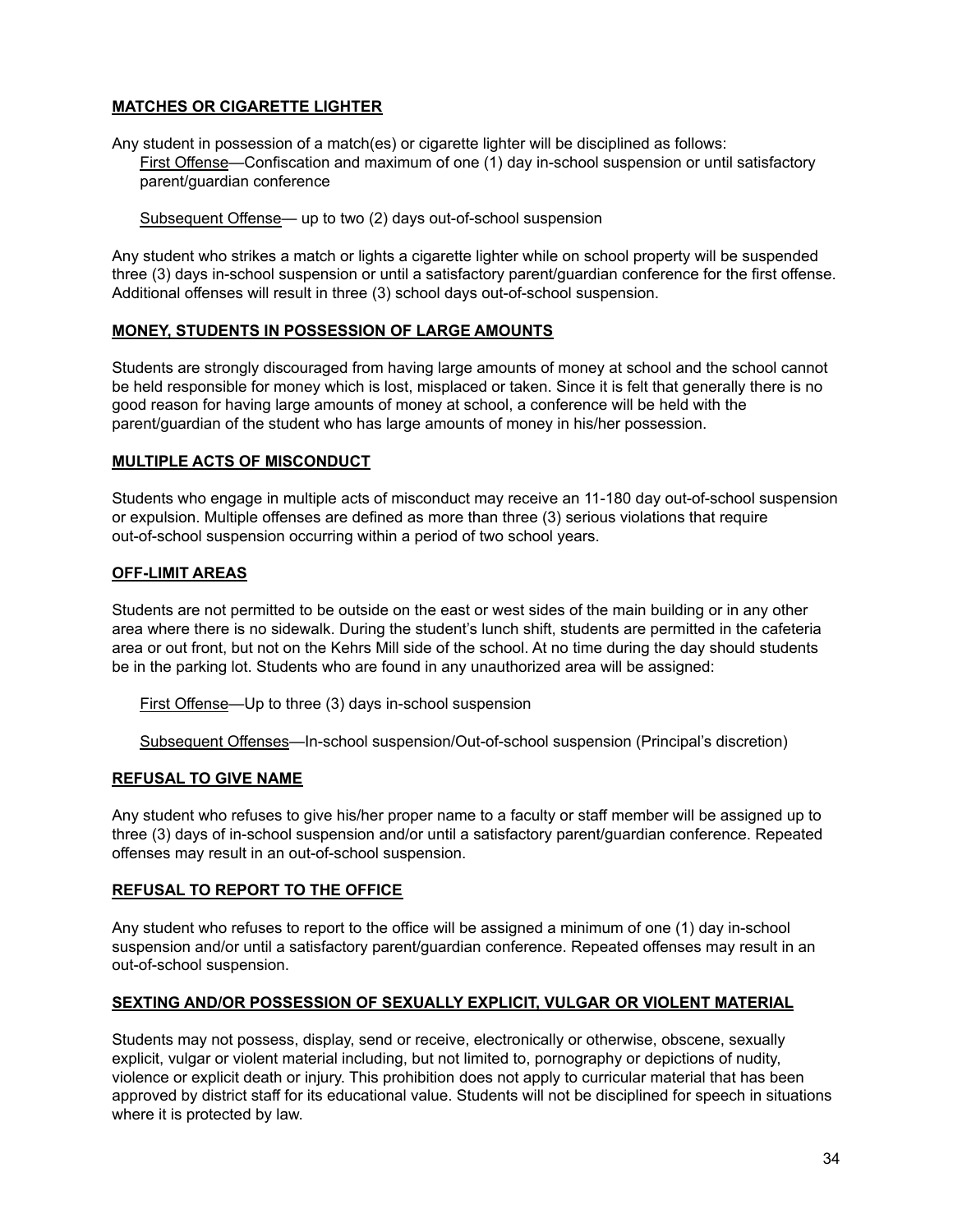First Offense: Confiscation of relevant material and/or electronic device. Conference with principal and student, detention, or in-school suspension. Law enforcement authorities will be notified where appropriate.

Subsequent Offense(s): Confiscation of relevant material and/or electronic device. Detention, in-school suspension, 1-10 school days out-of-school suspension with a possible recommendation for out-of-school suspension up to 180 school days and/or expulsion. Law enforcement authorities will be notified where appropriate.

#### **SEXUAL HARASSMENT**

Sexual harassment is defined as sexual advances, requests for sexual favors, sexually motivated physical conduct, or other verbal or physical conduct or communication of a sexual nature when the unwelcome sexual conduct is so severe, persistent, or pervasive that it affects a student's ability to participate in or benefit from an educational program or activity, or creates an intimidating, threatening, or abusive educational environment. Sexual harassment also includes gender based harassment. Gender based harassment consists of verbal or physical conduct relating to an individual's gender when the harassing conduct: (i) is sufficiently persistent or pervasive that it affects a student's ability to participate in or benefit from an educational program or activity, or creates an intimidating, threatening, or abusive educational environment; (ii) has the purpose or effect of substantially or unreasonably interfering with an individual's academic performance; or (iii) otherwise substantially and adversely affects an individual's learning 13 opportunities. (Refer to Regulation 2130 – Harassment)

Students involved in such behavior will be suspended for 3-10 school days out-of-school with a possible recommendation for suspension up to 180 school day, and/or expulsion.

#### **SEXUAL MISCONDUCT**

A student, while on school grounds, school buses, or while attending a school sponsored activity, shall not forcibly and/or intentionally touch another person's sex organs or any other body part in a way which constitutes sexual contact, whether or not such touching occurs through clothing. Nor shall a student knowingly expose the sex organs or body parts under circumstances in which such conduct is likely to be offensive or otherwise inappropriate. Nor shall a student(s) knowingly enter or cause others to enter an area reserved for a person of the opposite sex. Nor shall a student use a camera, camera cell phone, or other imaging device to take pictures or record any image of students or others in locations or under circumstances (1) where such persons are or may be partially clothed, including but not limited to, rest rooms or locker rooms and other changing areas; (2) when such images otherwise violate commonly held standards of privacy, including but not limited to, taking or attempting to take pictures underneath the clothing of another person; or (3) where students or others have some other reasonable expectation of privacy with respect to their person or conduct, including but not limited to, receipt of health care (and/or special education or other services related to a disability, even if not directly related to sexual misconduct.) Nor shall a student use a camera, cell phone, or other device to take or record sexually explicit pictures, videos, or audio, regardless of whether all individuals involved are willing participants.

Students involved in such behavior will be suspended for three (3) to ten (10) school days out-of-school with possible recommendation for a suspension up to an additional one hundred seventy (170) school days, and/or expulsion.

**NOTE: Streaking**—Because of the nature of this offense, the designation will be Disruptive Conduct/Sexual Misconduct. A student, while on school property or while attending a school-sponsored event (home or away) shall not knowingly expose the sex organs or any other body part under circumstances in which such conduct is likely to be offensive or otherwise inappropriate. First Offense — ten days out-of-school suspension with a recommendation for additional days.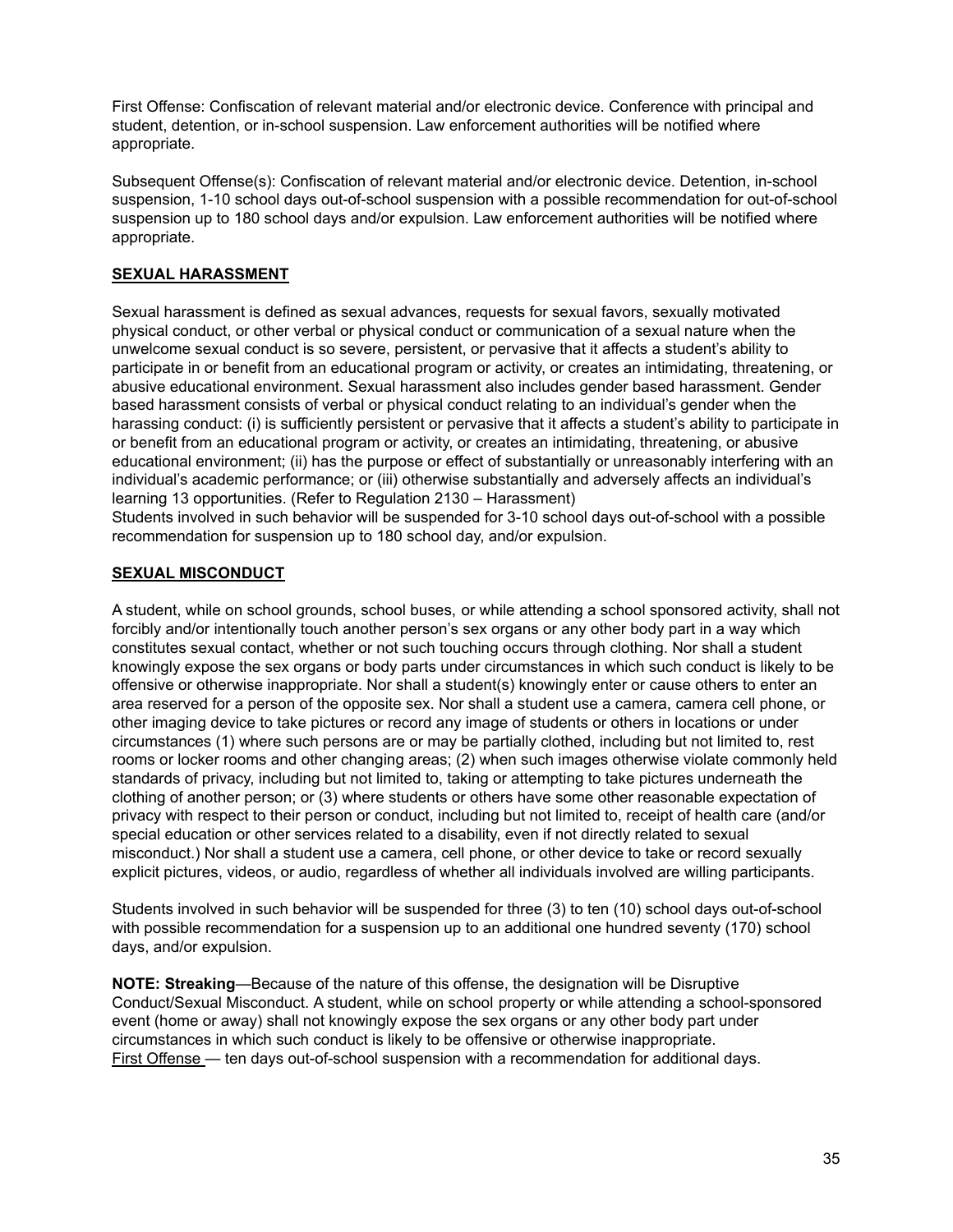#### **STEALING/POSSESSION OF STOLEN PROPERTY**

A student, while on school property, while using school transportation, or attending a school-sponsored activity off school property who steals an object or is in possession of stolen property will be required to return the object to the rightful owner. If this is not possible, an assessment of the value of the object will be made and payment required. Disciplinary action may include up to ten (10) days out-of-school suspension and/or a recommendation to the Superintendent/designee for an additional penalty up to 170 days. Also, a referral may be made to legal authorities.

#### **STUDENT ALCOHOL AND DRUG POLICY**

The Board of Education's most important priority is the health, safety, and welfare of district students. Therefore, students may not possess, consume, use, transfer, sell, distribute, deliver, manufacture, produce or attempt to possess, consume, use, transfer, sell, distribute, deliver, manufacture or produce or possess with intent to transfer, sell, distribute, deliver, manufacture, or produce and/or be under the influence of alcoholic beverages, controlled substances, drugs, or other substances prohibited under this regulation, nor may they use, possess, sell, transfer, distribute, deliver, manufacture, produce or attempt to possess, consume, use, transfer, sell, distribute, deliver, manufacture or produce or possess with intent to transfer, sell, distribute, deliver, manufacture, or produce drug paraphernalia while on school property; in any school owned or operated vehicle or any other school approved vehicle being used to transport students to and from school activities; or while participating in any school sponsored or school approved activity, event, or function, including but not limited to field trips and athletic events, whether on or away from school property; or at any other time when students are under the care, custody, control and/or supervision of the district.

#### **Definitions, Related Policies, Procedures**

For purposes of this regulation, "controlled substance" shall include any controlled substance, counterfeit substance, or imitation controlled substance as defined in Chapter 195 RSMo. "Drug paraphernalia" shall have the same meaning as that term is used in Chapter 195 RSMo. All medications prescribed by an authorized prescriber, as well as all nonprescription medication shall be administered in accordance with Policy 2870 - Administering Medications to Students. The school administration or teacher shall have the right to conduct searches, as permitted by law applicable to public schools, of persons reasonably suspected to be in violation of this 14 regulation at any time or location to which this regulation is applicable. Such searches shall be conducted in accordance with Policy 2150- Searches bySchool Personnel. Any student who, after being given an opportunity to present his/her version of an alleged violation of this regulation, is found by the administration and/or staff to be in violation of this regulation shall be subject to disciplinary action up to and including suspension, expulsion or other discipline as provided by Board policy, and shall be referred to law enforcement authorities. Strict compliance is mandatory. All controlled and any other illegal substances shall be turned over to the local law enforcement agency. A student may be separately charged with attempting to engage in conduct constituting any violation listed in this section when, with the purpose of committing the violation, a student does any act which is a substantial step towards the commission of the offense. A "substantial step" is conduct which is strongly corroborative of the firmness of the student's purpose to complete the infraction. It is no defense under this section that the infraction attempted was, under the actual attendant circumstances, factually or legally impossible of commission, if such violation could have been committed had the attendant circumstances been as the student believed them to be.

#### **Alcohol and Drug Process and Prevention**

The district, pursuant to the requirement of the 1989 amendments to the Drug-Free Schools and Communities Act, and for the purpose of preventing the use of illicit drugs and alcohol by students, shall provide age-appropriate developmentally based drug and alcohol education and prevention programs to all students in all grades from early childhood level through grade 12. Such programs shall (a) inform students that drugs and alcohol are harmful and dangerous; (b) address the legal, social and health consequences of drug and alcohol use; and (c) provide information about effective techniques for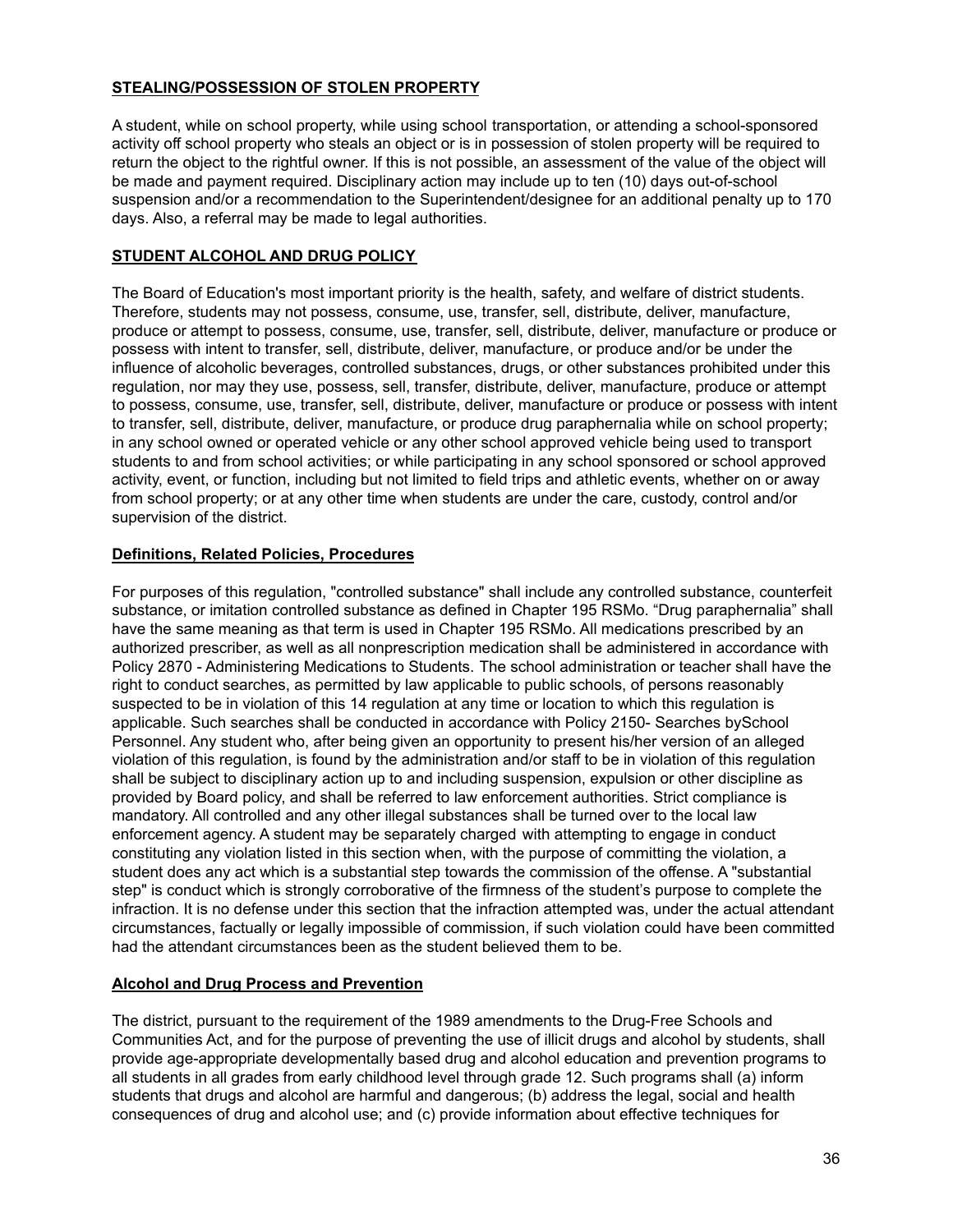resisting peer pressure to use illicit drugs or alcohol. The district shall provide information about any drug and alcohol counseling and rehabilitation and re-entry programs that are available to students. Students may be required to participate in such programs in order to avoid suspension or expulsion if they are found to be in violation of this regulation. All parents/guardians and students shall be provided with this information. The district shall certify that it has adopted and implemented the drug prevention program described in this regulation in the form required by the Missouri Department of Elementary and Secondary Education or the United States Department of Education. The district shall conduct a biennial review of such program to determine its effectiveness, to implement necessary changes and to ensure that the disciplinary sanctions are consistently enforced.

#### **Discipline**

The district believes that school is a special place. Possession, use or transfer of alcohol, cereal malt beverages and/or drugs or drug paraphernalia is inconsistent with the district's educational objectives. To create a drug and alcohol free environment, the district will develop and maintain appropriate policy and procedures to address the areas of prevention, discipline and intervention.

#### **GeneralProhibitions**

Students may not possess, consume, use, transfer, sell distribute, deliver, manufacture, produce or attempt to possess, consume, use, transfer, sell, distribute, deliver, manufacture or produce or possess with intent to transfer, sell, distribute, deliver, manufacture, or produce and/or be under the influence of alcoholic beverages, controlled substances, drugs, or other substances prohibited under this regulation nor may they use, possess, sell, transfer distribute, deliver, manufacture, produce or attempt to possess, consume, use, transfer, sell, distribute, deliver, manufacture or produce or possess with intent to transfer, sell, distribute, deliver, manufacture, or produce drug paraphernalia while on school property; in any school owned or operated vehicle or any other school approved vehicle being used to transport students to and from school activities; or while participating in any school sponsored or school approved activity, event, or function, including but not limited to, field trips and athletic events, whether on or away from school property; or at any other time when students are under the care, custody, control and/or supervision of the district.

#### **Applicability of Prohibitions**

The prohibitions set forth in this regulation do not include the possession and use of prescription medication by the student for whom the prescription was filled, so long as such possession and use conform to Board Policy 2870- Administering Medicines to Students. 15 The prohibitions also do not extend to ordinary, unadulterated, food or beverages (such as candy or soda) solely because they may contain substances (such as caffeine or sugar) otherwise prohibited under this regulation if such substances are used, possessed, or transferred in a different or more concentrated form (such as glucose or caffeine pills or tablets.) The prohibitions set forth in this regulation do include but are not limited to all drugs, controlled substances, narcotics, stimulants, depressants, and/or other prohibited substances that are in a form commonly associated with medication (whether prescription, non-prescription, controlled, over-the-counter, legal, and/or illegal), including but not limited to pills, capsules, tablets, and/or liquids, whether in diluted or concentrated form (such as glucose or caffeine pills). The purpose of this regulation is to prohibit the possession, use, consumption, transfer, and/or sale of all substances represented to be a controlled, prescription, or illegal, as well as substances that are inherently dangerous and/or unlawful.

#### **Under the Influence/Possession of/or Possession of Related Paraphernalia**

The possession, use, consumption, or attempt thereof, or being under the influence of alcohol, controlled substances, narcotics, counterfeit or imitation drugs, depressants, stimulants, hallucinogens, or other substances identified under this policy and the possession and/or use or attempt thereof, of drug paraphernalia at any time or location to which this regulation is applicable is expressly prohibited. Students who possess or attempt to possess any substance prohibited under this regulation, or who in the judgment of the administration and/or staff, show evidence of use, consumption, or being under the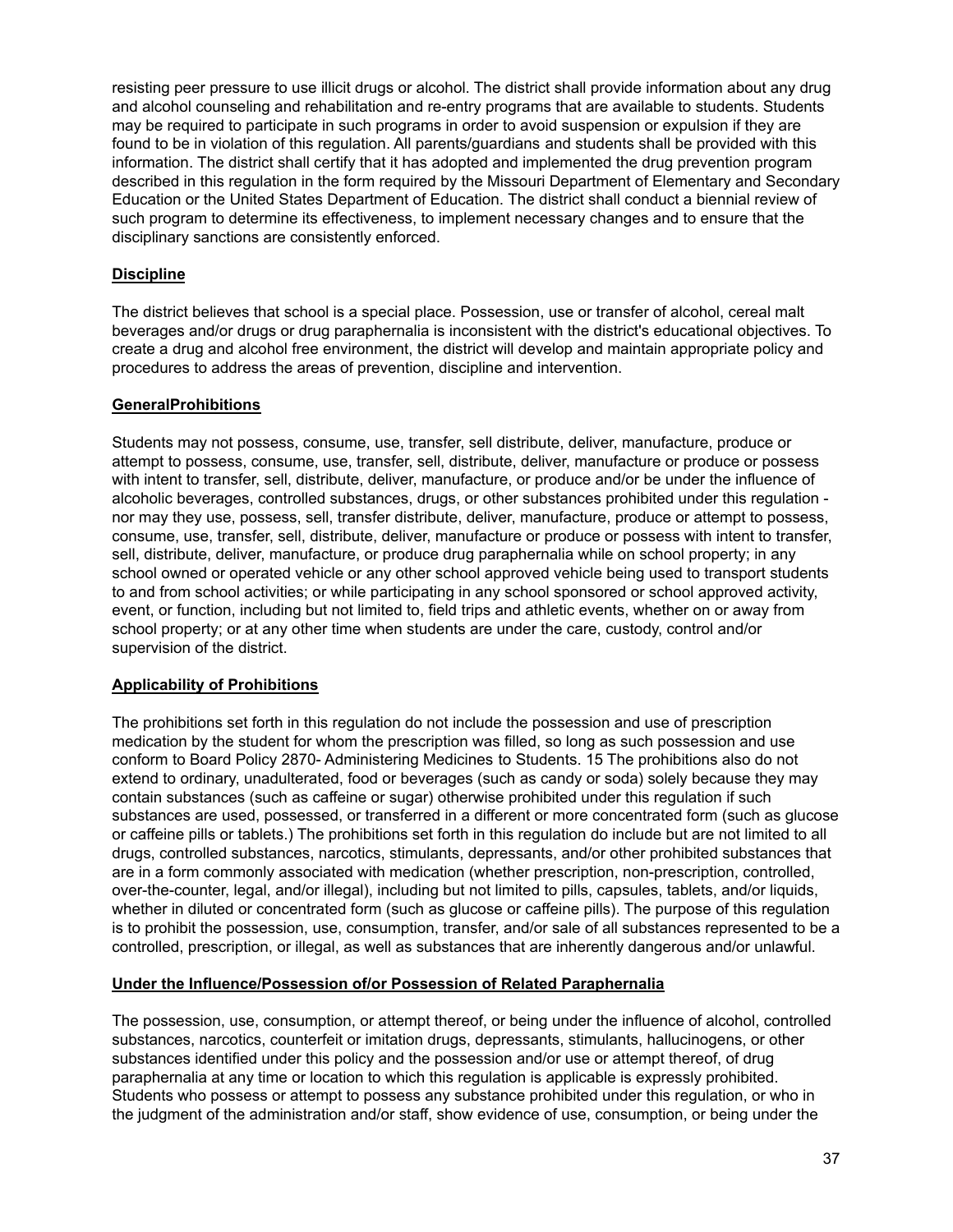influence of alcohol, cereal malt beverage, or any other drug or substance prohibited under this regulation, may be suspended for a maximum of ten (10) days by the principal. A recommendation may be made to the Superintendent/designee for additional days, up to and including expulsion. The matter will also be referred to the appropriate legal authorities. The suspension may be limited to 10 days if the student has an intake assessment conducted at an approved resource agency and provides the school a written report of that assessment.

#### **Selling or Distributing or the Intent to Sell or Distribute Alcohol, Controlled Substances, Drugs and Related Paraphernalia**

Any student who sells and/or transfers, distributes, delivers, manufactures, produces or attempts to sell, transfer, distribute, deliver, manufacture or produce or possesses with the intent to distribute, deliver, manufacture, or produce alcohol, cereal malt beverage, drugs, controlled substances, drug paraphernalia, narcotics, counterfeit drugs, over-the-counter medications, depressants, stimulants or hallucinogens of any type at any time or location to which this regulation is applicable may be charged with violating this Regulation. Students involved in such activity will receive a 10 day out-of-school suspension and referral to the superintendent for additional days of suspension of one hundred seventy (170) school days and a recommendation will be made to the Board that such student be expelled from school (further attendance will not be allowed at any district school), and the matter will be referred to law enforcement authorities. However, a student who sells or transfers an over-the-counter medication (including but not limited to substances such as Tylenol, Midol, Advil, cold remedies, glucose or caffeine pills, etc.) -and who does not represent that the over-the-counter medication is a substance otherwise prohibited under this policy or any substance other than the actual medication may be placed in long-term in-school suspension "ISS". Such option shall depend upon the nature and severity of the misconduct at issue, as well as any prior misconduct. In the event the student is offered and the parent accepts enrollment in the ISS, the student will not be recommended for expulsion. Acceptance of such enrollment shall also constitute a waiver of the student's right to a hearing before the Board of Education regarding any long-term suspension (suspension of more than ten (10) days) that may have been imposed in connection with the transfer of the over-the-counter medication. 16 The administration will discuss any proposed suspension under the Student Drug and Alcohol Policy with the Superintendent/designee.

#### **STUDENTS CONGREGATING**

Students congregating in groups who create an unsafe environment, are disruptive, or impede the smooth flow of student traffic may be disciplined up to and including suspension from school.

#### **STUDENTS ON CAMPUS WHILE SUSPENDED**

Any student on out-of-school suspension will not be permitted on any District school property at any time. If a student serving an out-of-school suspension is found on school property or at a school-sponsored activity (at home or away), the student will be suspended an additional day for each violation.

A student on out-of-school suspension for an act of school violence, violent behavior, or any drug-related activity is not permitted to be within one thousand feet of any public school within the District unless (1) the student is under the direct supervision of the student's parent, legal guardian, or custodian; and the superintendent designee/principal has authorized the student to be on school property or at any activity of the district regardless of whether or not the activity takes place on district property; (2) the student is under the direct supervision of another adult designated by the student's parent, legal guardian, or custodian, in advance, in writing, to the principal of the school that suspended the student and the superintendent designee/principal has authorized the student to be on school property or at the activity; or (3) the student resides within one thousand feet of a school within the District or place of activity. A student who violates this provision will be subject to additional discipline, up to and including further suspension and/or expulsion.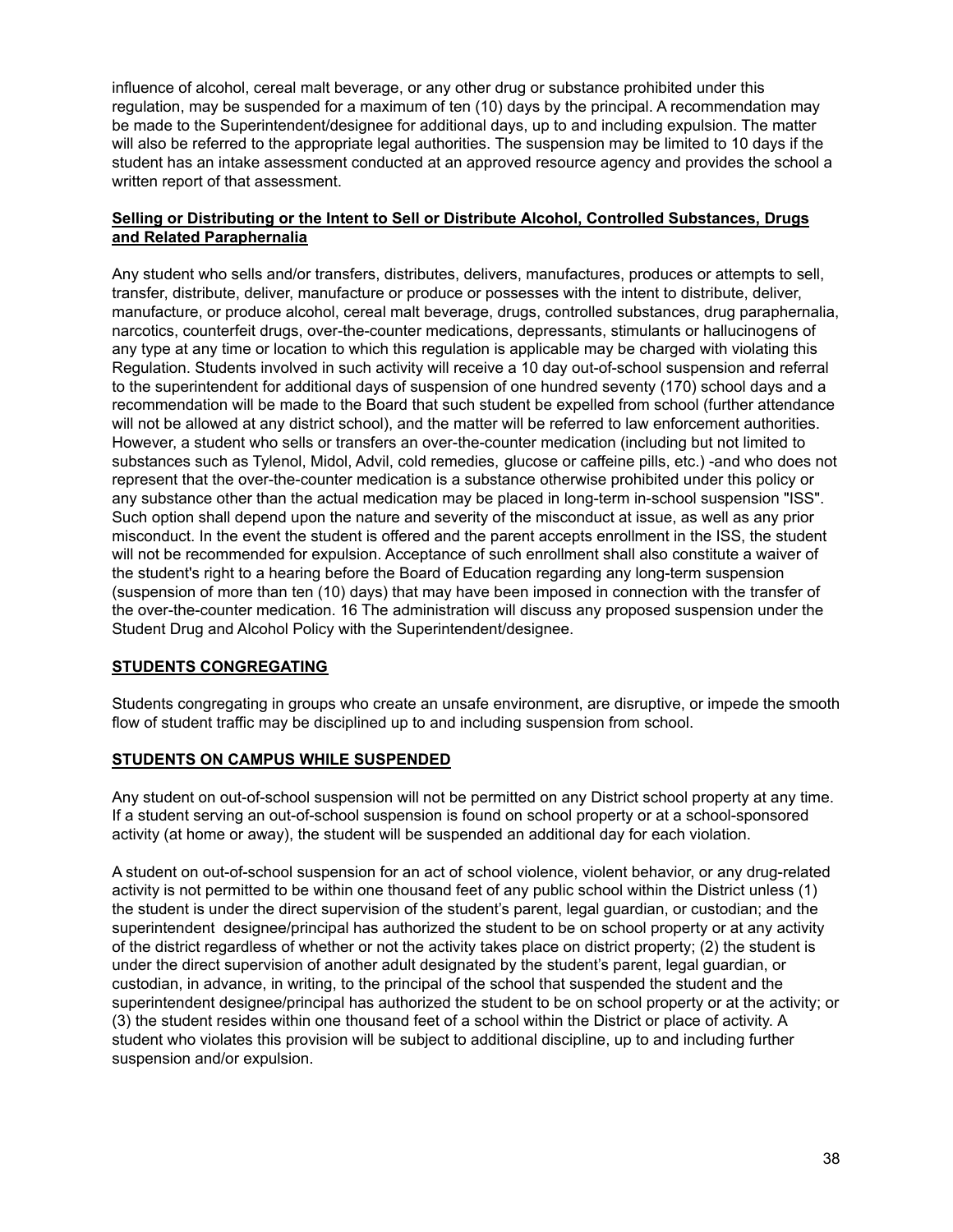#### **STUDENTS ON CAMPUS WHILE ASSIGNED TO IN-SCHOOL SUSPENSION**

A student who has received an in-school suspension may be at the school housing the in-school suspension only during regular school hours. No in-school suspended student may be on any other school property or at a school sponsored activity (at home or away) during the time of suspension. Students who violate this regulation will be assigned a day of out-of-school suspension for each violation.

#### **TECHNOLOGY**

Student use of computers, computer hardware, software, networks, and files contained therein which are property of the District is restricted to course-related work unless prior approval is received from an authorized staff member. Unauthorized use of computers may result in detention, suspension, and restricted use of computers and remuneration. Legal authorities may also be contacted.

- 1. When working on a computer, students must be under their own student identification number.
- 1. Students may only work on and print files they have created or those to which their teacher has given them access. Violation of this is considered cheating.
- 2. Printed documents turned in for a grade may only come from that student's personal file/disk. Violation of this is considered cheating.
- 3. Acceptable internet usage and technology services are detailed in the Board Policy book, Regulation 6321.

#### **THREATS TO ANOTHER STUDENT/DISTRICT PERSONNEL**

Any threat, verbal, physical or written, to another student or district personnel regarding life, physical well-being and/or personal property will result in a detention, parent conference, in-school suspension or out-of-school suspension with a possible recommendation for a suspension up to an additional 180 school days or expulsion.Referral may be made to legal authorities.

Any threat that includes the mention of a weapon or explosive device will result in 10-180 days out-of-school suspension with a possible recommendation for expulsion and legal authorities will be notified. K-5 students will be subject to an out-of-school suspension to up to 180 days, or expulsion.

Any proposed suspension under Threats to Another Student/District Personnel will be discussed with the Superintendent or his designee.

#### **TOBACCO AND IMITATION TOBACCO PRODUCTS**

Possession, use, sale or transfer of any tobacco products by students on district property, in district vehicles or at school-sponsored functions both on and off district property is prohibited. This term "tobacco product" means any product containing, made, or derived from tobacco that is intended for human consumption, whether chewed, smoked, absorbed, dissolved, inhaled snorted, sniffed, or ingested by any other means; including but not limited to: cigarettes, cigars, dry snuff, chewing tobacco, snus, dissolvables, electronic cigarettes, nicotine or alternative nicotine vapor 17 products, hookah, and any other smoking product.

Violations will be defined as any of the following:

- 1.)Possession of any tobacco product.
- 2.) Smoke coming out of mouth or nose.

4.) The smoking or possession of electronic, "vapor," or other nicotine delivering devices, substitute forms of cigarettes, or any other tobacco innovation.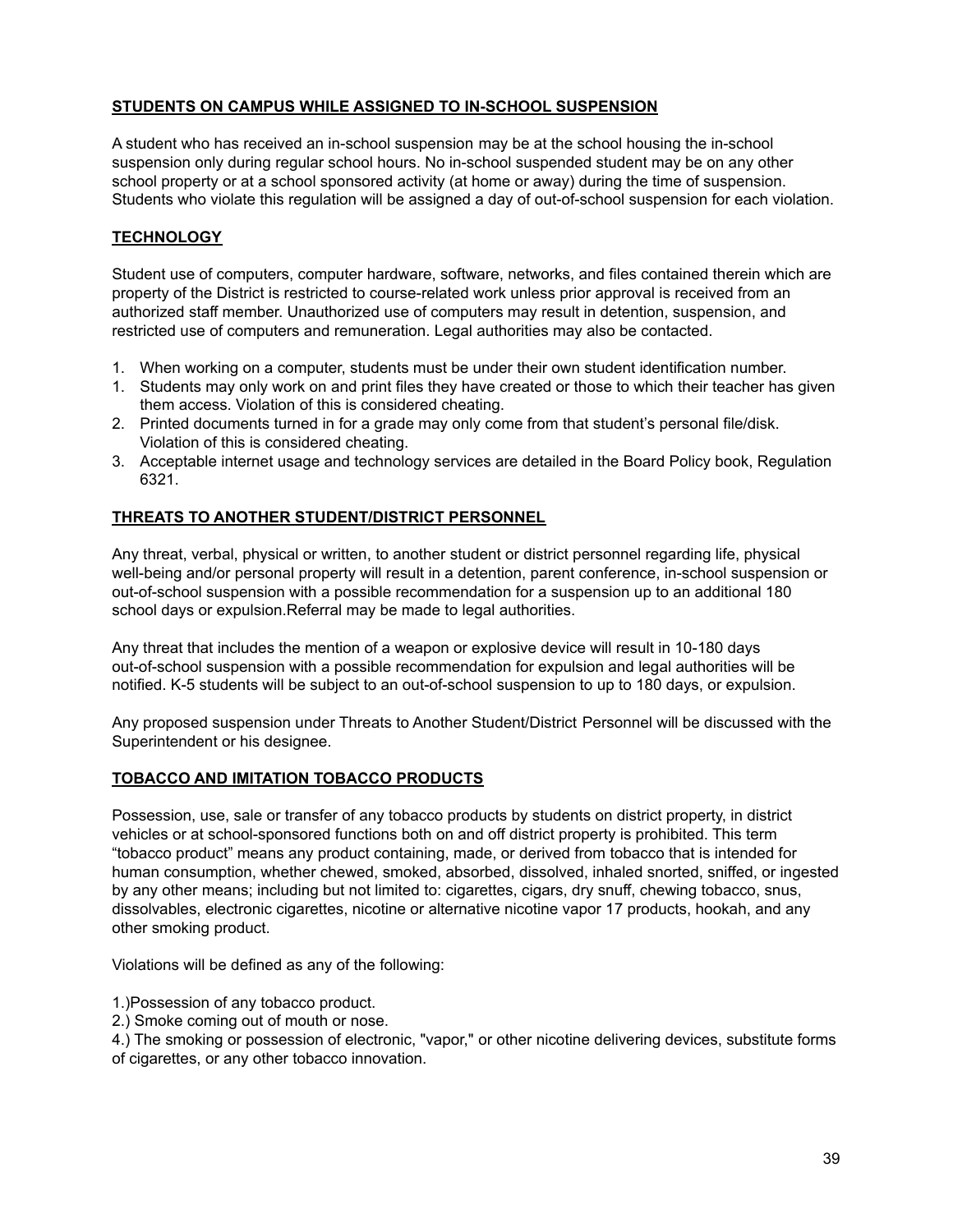First offense: Confiscation of tobacco products, notification of parents/guardians, and notification of police in accordance with St. Louis County Ordinance and a minimum of three (3) days in-school suspension. Students will be offered resources for available cessation programs.

Second offense: Confiscation of tobacco products, notification of parents/guardians, notification of police, and a minimum or three (3) days out-of-school suspension. Students will be offered resources for available cessation programs.

Third offense: Confiscation of tobacco products, notification of parents/guardians, parental conference, notification of police, and a minimum of five (5) days out-of-school suspension. Students will be offered resources for available cessation programs.

Bus Transportation: If a student is smoking or holding a lighted cigarette or an electronic "vapor" or other nicotine delivering device on the bus, he/she will be suspended from school for five (5) school days. A repeat of the offense may lead to permanent suspension from school transportation. Refer to Policy and Regulation 1410- Tobacco-Free District

#### **TRANSPORTATION**

In the event of a discipline problem, the bus driver shall speak privately to the student. If a large group is involved, the driver shall speak to the group. Problems that cannot be settled by the driver will be referred to the principal. All problems referred to the principal shall be submitted on the "Misconduct Report" form. Following are guidelines for handling discipline problems.

First Offense - Principal to confer with student and contact parent/quardian by phone or letter. It will be within the discretion of the principal to decide whether it is necessary to send a written report to the parent/guardian of the student.

Second Offense - Suspended from the transportation system until communication has been made between parent/guardian and principal attempting to resolve the problem.

Third Offense — Suspended two (2) to ten (10) days from the transportation system. The seriousness of the offense shall determine the exact length of the suspension.

Fourth Offense - Student may be suspended from the bus indefinitely. At this time, a conference will be held with the following people in attendance:

- 1. Building Principal/designee
- 2. Assistant Principal
- 1. Director of Transportation
- 2. Student
- 3. Parent/guardian

Unusually serious offenses; i.e., student threatening another student, smoking, or shooting fireworks will be dealt with individually. If a student is smoking or holding a lighted cigarette on the bus, he/she will be suspended from school for five (5) school days. Subsequent offenses may lead to permanent suspension from school transportation.

**NOTE:** Students will not be permitted to ride another bus other than the one assigned to them.

#### **TRUANCY/SKIPPING CLASS**

Any unauthorized absence from school or class is defined as truancy. Consequences may include detention, in-school suspension or out-of-school suspension. Notification of appropriate authorities will also be made.

#### *One or Two Unexcused Class*

*Absences within the day*

- $\geq$  First Offense One weekend detention per absence
- $\triangleright$  Subsequent Offenses Disciplinary action to be determined by the grade level principal.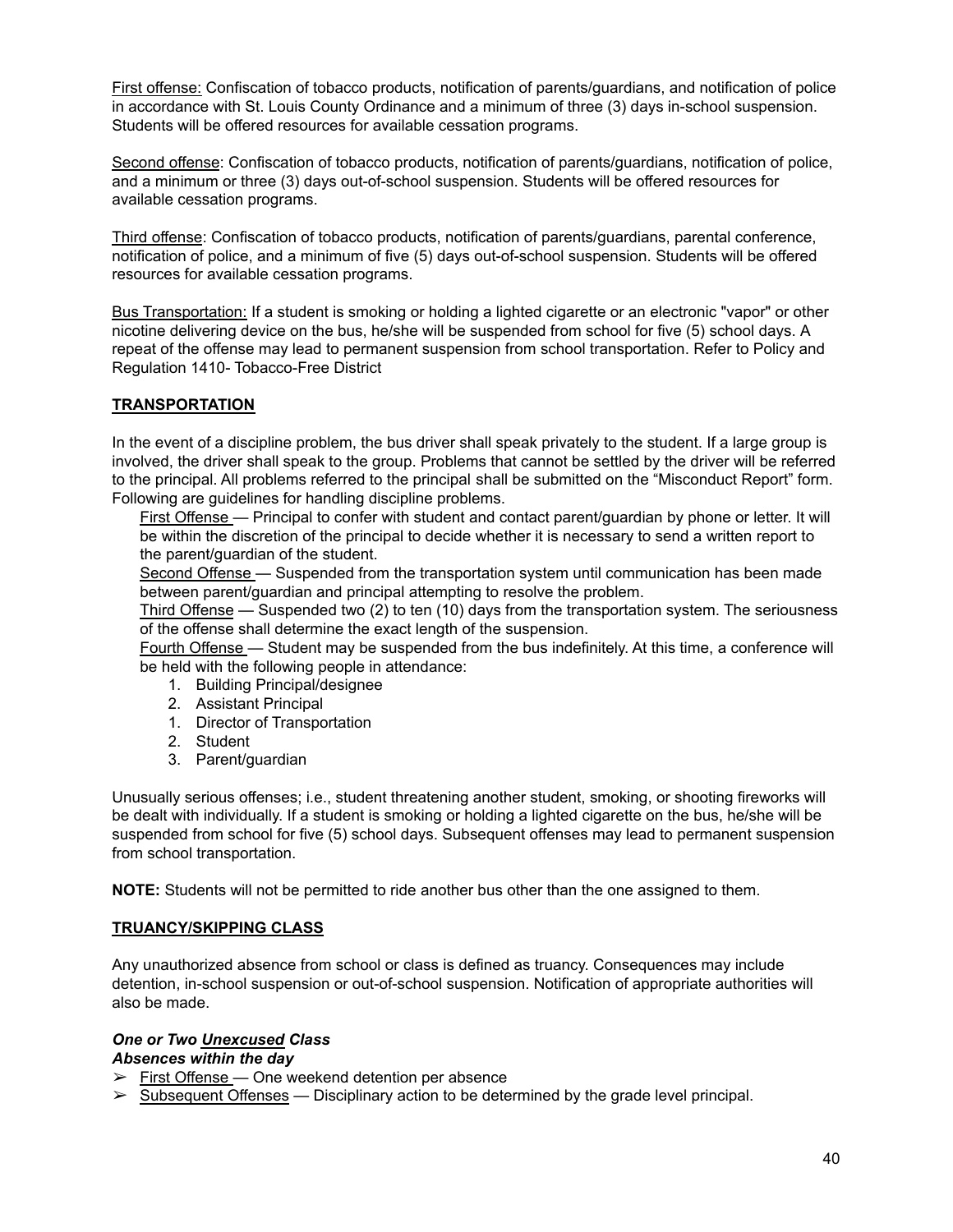#### *Three or more Unexcused Class Absences within the day*

- $\triangleright$  First Offense One day In-School Suspension (ISS)
- $\triangleright$  Subsequent Offenses Disciplinary action to be determined by the grade level principal.

#### *Full Day Unexcused Absences*

- $\triangleright$  First Offense Two days In-School Suspension (ISS)
- $\triangleright$  Subsequent Offenses Disciplinary action to be determined by the grade level principal.

#### **VANDALISM**

Willful damage or the attempt to cause damage to real or personal property belonging to the school, staff or students.

First Offense—1-180 days out-of-school suspension, or expulsion, possible notification to law enforcement officials, and possible documentation in the student's discipline record. Possible payment for damages.

Subsequent Offense—11-180 days out-of-school suspension or expulsion, notification to law enforcement officials, and documentation in student's discipline record. Possible payment for damages.

#### **WEAPONS IN SCHOOL**

Refer to Policy and Regulation 2620 - Firearms and Weapons in School)

The District recognizes firearms and weapon possession as a potential threat to health, safety and security of student, employees and other persons. The District will not tolerate the presence of firearms on the premises of our schools. In order to maintain this safety of the educational community, theDistrict will strictly enforce the necessary disciplinary consequences. This prohibition includes possession of firearms and weapons on school playground, school parking lots, school buses and at school activities, whether on or off school property. The District complies with the provisions of the Improving America's Act of 1994, the Individuals with Disabilities Education Act, and other applicable federal and state law. Firearms and Weapons in School (Regulation 2620) 18

A firearm is defined as:

-Any item which is loaded or unloaded weapon, weapon frame, or weapon barrel and which is designed to, or may readily converted to, expel a projectile by action of an explosive, or -Any item which will, or which may be readily converted to, expel a projectile by the action of any explosive of other propellant, and which has a barrel with a bore of at least one-half inch in diameter, or -Any explosive, incendiary, or poison gas, such as: bombs; grenades; rockets with propellant charge of greater than four ounces; and other similar devices as recognized under federal law -Any combination of parts either designed to or intended for use in converting any device into a device as described in paragraphs above.

Any weapon device defined as{section 571.010RSMo),

Blackjack, concealable firearm, explosive weapon, firearm, firearm silencer, gas gun, knife, machine gun, knuckles, projectile weapon, rifle, shotgun, spring gun, switchblade, mace spray, knife with blade exceeding four (4) inches, any knife regardless of blade length. Items customarily used, or can be used, to inflict injury upon another person or property.

-Any instrument or device customarily used for attack or defense against an opponent, adversary or victim; or any instrument or device used or could be used to inflict physical injury or harm to another person.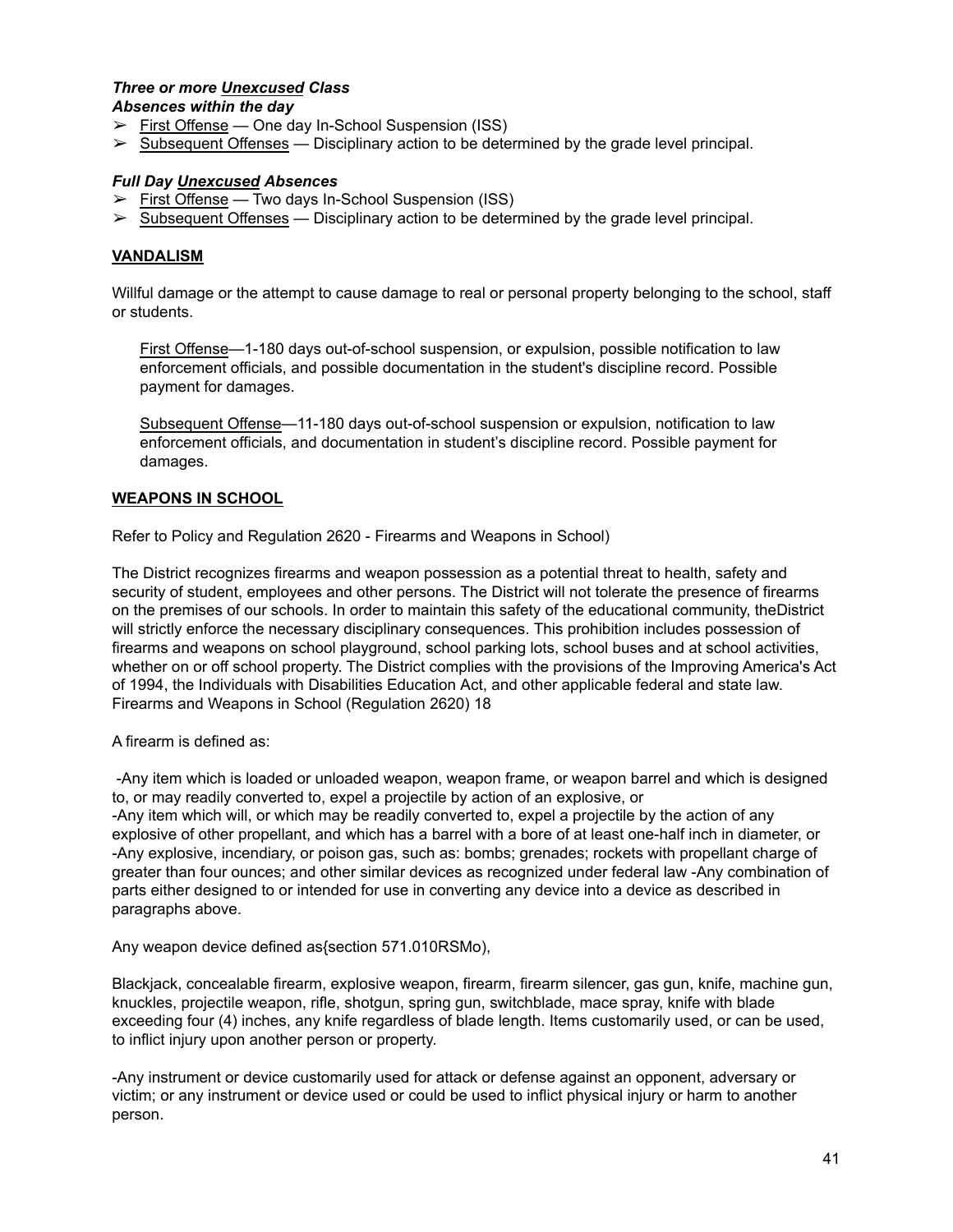In accordance with federal and state law, any student who brings or possesses a firearm as defined in 18 U.S.C. 921 or a device as defined in 571.010, RSMo on school property or at any school activity will be suspended from school for at least one (1) calendar year or expelled and will be referred to the appropriate legal authorities. The suspension or expulsion may be modified on a case-by-case basis by the superintendent/designee.

This regulation shall not be construed to prohibit the Board from allowing a Civil War re-enactor to carry a Civil War era weapon on school property for educational purposes so long as the firearm is unloaded.

This regulation will be submitted annually to the State Department of Elementary and Secondary Education along with a report indicating any suspensions or expulsions resulting from the possession or use of a firearm as defined in 18 U.S.C. 921. The report will include the name of the school in which the incidents occurred, the number of students suspended or expelled and the types of weapons involved.

Students who use or possess weapons, or weapon replicas, other than those defined in RSD Regulation 2620, including a water gun or toy gun and including an ordinary pocket knife with no blade more than 4 inches in length, will be subject to an out-of-school suspension for up to 180 days, or expulsion. It may be documented in the student's discipline record and legal authorities may be contacted.

Students who use such weapons, toy guns, weapon replicas or other objects in a way as to threaten or intimidate someone will be subject to an out-of-school suspension for up to 180 days or expulsion. Any proposed suspension under Weapons in School will be discussed with the Superintendent of Schools or his designee. Legal authorities may be contacted.

#### **CONDUCT PREJUDICIAL TO THE GOOD ORDER OF THE SCHOOL**

The consequences of conduct prejudicial to the good order of the school may include up to ten (10) days out-of-school suspension.

#### **STUDENT SAFETY**

#### **GENERAL INFORMATION**

Marquette High School seeks to maintain a safe environment at all times. Students are expected to be responsible for items of a personal nature or those that have been issued by the school. In order to minimize loss and theft students are encouraged to leave at home valuables that are not needed for school activities.

Marquette prides itself on building strong personal relationships between staff and students. Students who experience difficulties with other students are to seek the assistance of adults in the school. School lockers and desks are the property of the Board of Education and are provided for the convenience of students and as such, are subject to periodic inspection without notice. The lockers and desks may be searched by school administrators who have a reasonable suspicion that the lockers or desks contain drugs, alcohol, material of disruptive nature, stolen properties, weapons, or other items posing a danger to the health or safety of students and school employees.

Vehicles of students are subject to search based on a reasonable suspicion by the school administration. Law enforcement officials may be contacted when a student refuses to allow a search.

The School administration may utilize the services of a trained drug dog and its handler based upon reasonable suspicion. They may also be used for random searches of lockers and non-private areas.